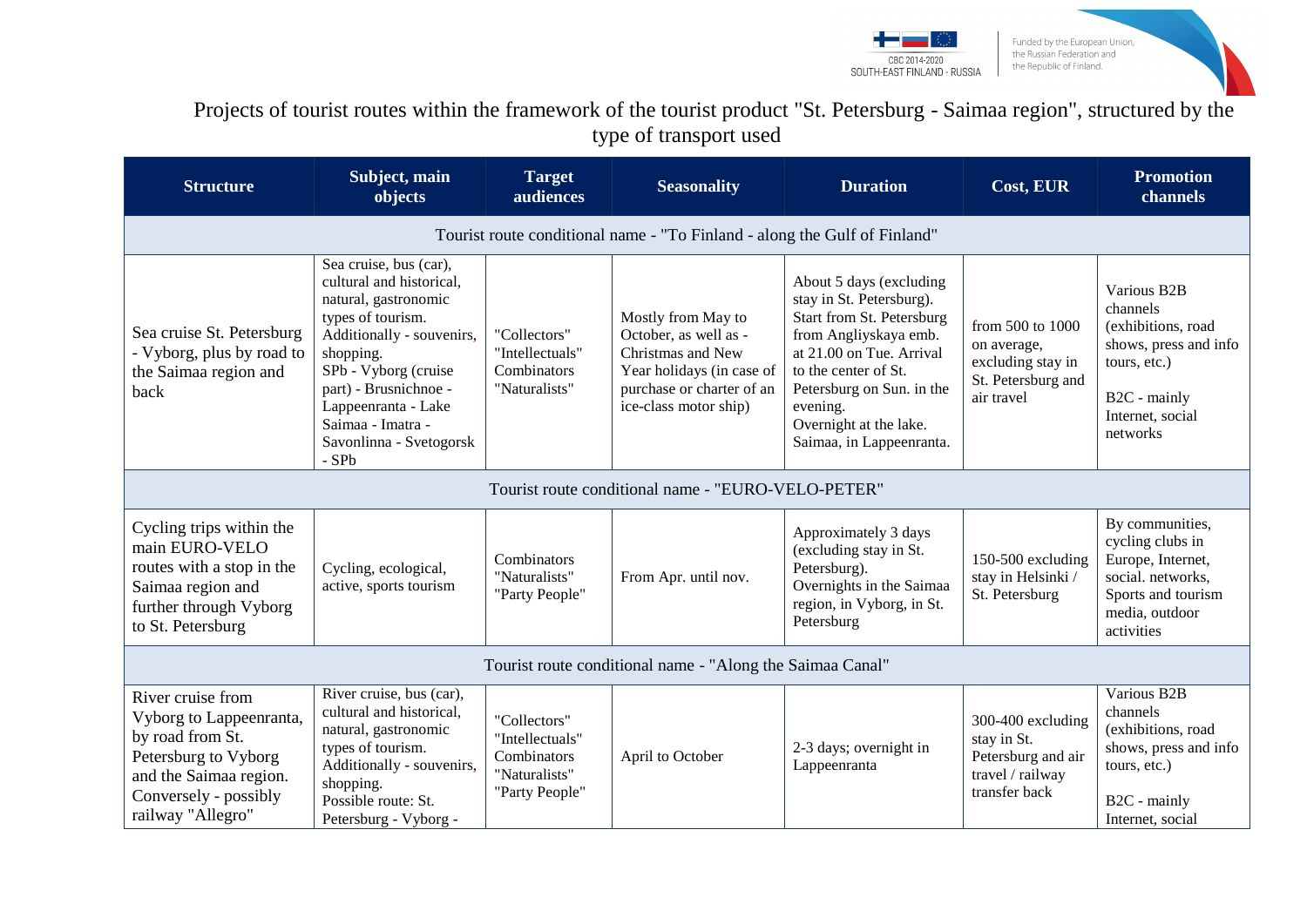|                                                                                                                                                                      | Saimaa Canal -<br>Lappeenranta - Lemi -<br>Savonlinna - Imatra -<br>Brusnichnoe - St.<br>Petersburg                                                                                                                                                                                                                                                                                                           |                                                                                                                                               |                                                    |                                                                                                  |                                                                                                                       | networks                                                                                                                                                                                                 |
|----------------------------------------------------------------------------------------------------------------------------------------------------------------------|---------------------------------------------------------------------------------------------------------------------------------------------------------------------------------------------------------------------------------------------------------------------------------------------------------------------------------------------------------------------------------------------------------------|-----------------------------------------------------------------------------------------------------------------------------------------------|----------------------------------------------------|--------------------------------------------------------------------------------------------------|-----------------------------------------------------------------------------------------------------------------------|----------------------------------------------------------------------------------------------------------------------------------------------------------------------------------------------------------|
|                                                                                                                                                                      |                                                                                                                                                                                                                                                                                                                                                                                                               |                                                                                                                                               | Tourist route conditional name - "Route" Allegro " |                                                                                                  |                                                                                                                       |                                                                                                                                                                                                          |
| Railway route between<br>Helsinki and St.<br>Petersburg, with stops in<br>Vyborg and Vainikkala<br>(Saimaa region).<br>In the Saimaa and<br>Vyborg regions - by road | Cultural and historical,<br>natural, gastronomic,<br>urban types of tourism.<br>Additionally - souvenirs,<br>shopping.<br>Possible route: St.<br>Petersburg - Vyborg - -<br>Vainikkala -<br>Lappeenranta - Lemi -<br>Savonlinna - Imatra -<br>Brusnichnoe - St.<br>Petersburg.<br>Or: Helsinki - Vainikalla<br>- Lappeenranta - Lemi -<br>Savonlinna - Imatra -<br>Brusnichnoe - St.<br>Petersburg - Helsinki | "Collectors"<br>"Intellectuals"<br>Combinators<br>"Naturalists"<br>"Party People"                                                             | Year-round                                         | 2-5 days, overnight stays<br>are possible in<br>Lappeenranta / Imatra,<br>Vyborg; on Lake Saimaa | $300 - 700$<br>excluding stay in<br>St. Petersburg and<br>Helsinki, and air<br>flight St.<br>Petersburg -<br>Helsinki | Various B2B<br>channels<br>(exhibitions, road<br>shows, press and info<br>tours, etc.)<br>B2C - mainly<br>Internet, social<br>networks<br>Outdoor advertising<br>at railway stations                     |
| Tourist route conditional name - "Auto routes St. Petersburg - Leningrad region - Saimaa region"                                                                     |                                                                                                                                                                                                                                                                                                                                                                                                               |                                                                                                                                               |                                                    |                                                                                                  |                                                                                                                       |                                                                                                                                                                                                          |
| Car, bus trips of various<br>directions and duration;<br>caravan and caravan<br>trips                                                                                | Cultural and historical,<br>autocamping, natural,<br>gastronomic types of<br>tourism.<br>Additionally - souvenirs,<br>shopping.<br>A wide range of routes<br>and auto logistics<br>possible                                                                                                                                                                                                                   | "Collectors"<br>"Intellectuals"<br>Combinators<br>"Naturalists"<br>"Party People"<br>Mostly<br>individuals and<br>small companies<br>/ groups | Year-round                                         | 2-5 days, overnight stays<br>are possible everywhere.                                            | 150-500 excluding<br>stay in Helsinki /<br>St. Petersburg                                                             | By communities, car<br>tourist clubs in<br>Europe and the<br>Russian Federation,<br>Internet, social.<br>networks,<br>Sports and tourism<br>media, outdoor<br>activities<br>Caravan and caravan<br>clubs |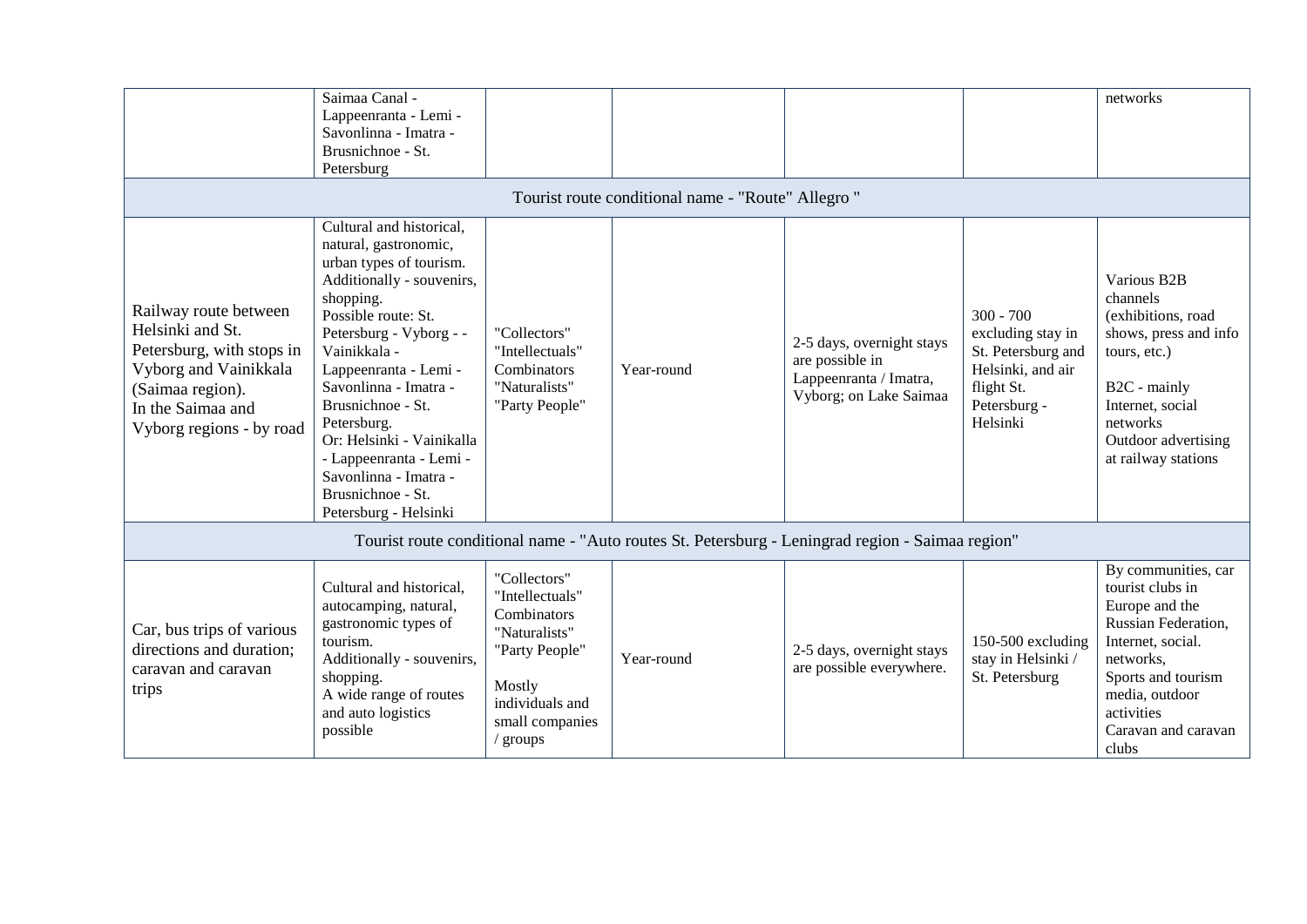| <b>Tour.</b> routes                                                       | <b>Remarks</b>                                                                                                                                                                                                                                                                                                                                                                                                                                                                                                        | Directions of development and application of efforts                                                                                                                                                                                                                                                                                                                                                                                                                                                                                                                                                                                                                                                                                                    |
|---------------------------------------------------------------------------|-----------------------------------------------------------------------------------------------------------------------------------------------------------------------------------------------------------------------------------------------------------------------------------------------------------------------------------------------------------------------------------------------------------------------------------------------------------------------------------------------------------------------|---------------------------------------------------------------------------------------------------------------------------------------------------------------------------------------------------------------------------------------------------------------------------------------------------------------------------------------------------------------------------------------------------------------------------------------------------------------------------------------------------------------------------------------------------------------------------------------------------------------------------------------------------------------------------------------------------------------------------------------------------------|
| 1. "To Finland -<br>across the Gulf of<br>Finland"                        | The route is promising (the sea cruise St. Petersburg - Vyborg has<br>not been launched yet).<br>The cruise company "Mobi - SPL" is considering the possibility of<br>starting, from May 2021, a short sea cruise St. Petersburg - Vyborg,<br>with a frequency of 2 times a week, on a river - sea class vessel<br>(about 300 seats). A full cruise includes 2 overnights on the ship<br>("there" and "back") and a day in Vyborg.<br>It is also possible to continue the cruise to Kotka and further to<br>Helsinki. | For the project "SPb - LO - Saimaa region" this cruise will provide<br>an additional opportunity for an entertainment tourist trip with a<br>new, sea cruise mode of transport, just in the right direction - to the<br>South-East. Finland. It is possible for the tourist to combine modes<br>of transport and experiences.<br>In terms of the economic prospects of the route:<br>- an estimated flow of at least 75 thousand tourists per navigation<br>(according to the forecasts of the Moby - SPL company);<br>- the expected spending of tourists, in addition to the cost of the<br>cruise itself, at the points of stay before and after the cruise - 562<br>million rubles per year (according to the forecasts of the Moby-SPL<br>company) |
| 2. "EURO-VELO-<br>PETER"                                                  | Cycling routes to St. Petersburg are still promising                                                                                                                                                                                                                                                                                                                                                                                                                                                                  | It is necessary to build a bicycle and related infrastructure from the<br>border with Finland to St. Petersburg.<br>Bicycle infrastructure in Southern Finland, according to experts,<br>also needs development and renovation                                                                                                                                                                                                                                                                                                                                                                                                                                                                                                                          |
| 3. Along the Saimaa<br>Canal                                              | The river cruise route is existing.<br>A yacht and boat route along the Saimaa Canal exists, but needs<br>additional development                                                                                                                                                                                                                                                                                                                                                                                      | Requires the construction of additional DACs in Vyborg<br>The construction of infrastructure is required for the development of<br>yacht tourism along the route from the lake. Saimaa to the Gulf of<br>Finland and Ladoga, from the Russian side                                                                                                                                                                                                                                                                                                                                                                                                                                                                                                      |
| 4. "Allegro"                                                              | The route is existing, with convenient railway logistics; however, a<br>single tourist product on its basis does not yet exist.                                                                                                                                                                                                                                                                                                                                                                                       | Requires the construction of additional DACs in Vyborg<br>Development of a logistics hub in the village is required. Vainikkala<br>It is required to create a single railway product, the so-called.<br>"Trains of impressions" (similar to the "Trans-Siberian Express" or<br>"Legend of the North")                                                                                                                                                                                                                                                                                                                                                                                                                                                   |
| 5. Auto routes St.<br>Petersburg -<br>Leningrad region -<br>Saimaa region | Existing tourist products are short trips to / from St. Petersburg,<br>mainly for shopping and weekend tours.<br>It is necessary to fight to increase the length of stay with other<br>tourist purposes, attract new target audiences                                                                                                                                                                                                                                                                                 | Zone for development - attracting target audiences to outdoor<br>recreation of Lake Saimaa and in the Leningrad region.<br>Comprehensive construction of infrastructure for motorhomes and<br>campgrounds is required, mainly from the Russian side (almost<br>completely absent).                                                                                                                                                                                                                                                                                                                                                                                                                                                                      |

Prospects for the development of tourist routes of the chain "St. Petersburg - Leningrad region - Saimaa region"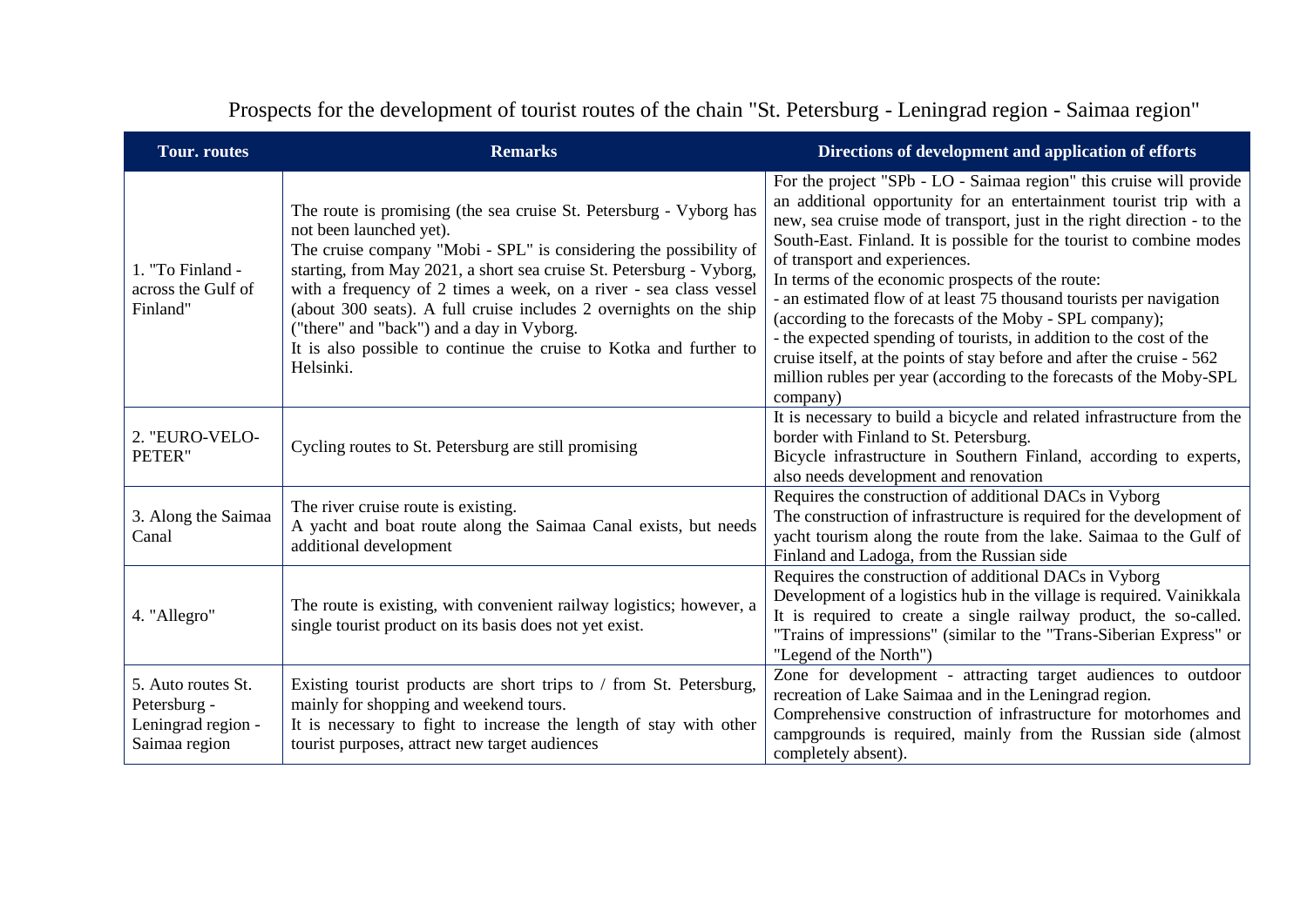|                              | Passport of the route "Vyborg-Saimaa canal"                                                                                                                                                                                                                                                                                                                                                                                                                                                                                                                                                                                                            |  |  |
|------------------------------|--------------------------------------------------------------------------------------------------------------------------------------------------------------------------------------------------------------------------------------------------------------------------------------------------------------------------------------------------------------------------------------------------------------------------------------------------------------------------------------------------------------------------------------------------------------------------------------------------------------------------------------------------------|--|--|
| <b>Route characteristics</b> |                                                                                                                                                                                                                                                                                                                                                                                                                                                                                                                                                                                                                                                        |  |  |
| Route name                   | "Vyborg - Saimaa Canal"                                                                                                                                                                                                                                                                                                                                                                                                                                                                                                                                                                                                                                |  |  |
| Route type                   | Interregional                                                                                                                                                                                                                                                                                                                                                                                                                                                                                                                                                                                                                                          |  |  |
| Type of tourism              | Informative. Water transport. Overnight stay on the ship.                                                                                                                                                                                                                                                                                                                                                                                                                                                                                                                                                                                              |  |  |
| Route geography              | Vyborg - Lavola - Lappeenranta (Berth Linnoitusniemi) - Mikkeli - Astuvansalmi -<br>Puumala - Savonlinna VS-Marine - Punkaharju - Imatra Guest Port Lasmassaari - Vyborg                                                                                                                                                                                                                                                                                                                                                                                                                                                                               |  |  |
| Display objects              | Lavola gateway<br>Puumala<br>Niinisaari Island<br>Lappeenranta<br>Linnoitus - Lappeenranta Fortress<br>Cavalry Museum<br>South Karelia Museum<br>Imatra<br>Kruununpuisto nature reserve<br>Imatrankoski waterfall<br>Sculpture of the Virgin of Imatra<br>Pedestrian street Koskenparras<br>Water park "Magic Forest"<br><u>Mikkeli</u><br>Cathedral<br>Monument to Mannerheim and City Hall<br>Naisvuori Observation Tower<br>Museums of the main headquarters of Mannerheim and Muisti, the Center of War and<br>Peace<br>Mikkeli-puisto park<br>Savonlinna<br>Olavinlinna fortress<br>Riihisaari Island (local history museum)<br>Linnankatu street |  |  |
| The target audience          | All categories of tourists                                                                                                                                                                                                                                                                                                                                                                                                                                                                                                                                                                                                                             |  |  |
| Duration                     | 5 days                                                                                                                                                                                                                                                                                                                                                                                                                                                                                                                                                                                                                                                 |  |  |
| Length                       | total length - km (water transport)                                                                                                                                                                                                                                                                                                                                                                                                                                                                                                                                                                                                                    |  |  |
| Seasonality                  | May - October                                                                                                                                                                                                                                                                                                                                                                                                                                                                                                                                                                                                                                          |  |  |

# Below are the passports of the proposed routes (examples).

# **Route program "Vyborg-Saimaa canal "**

Day 1.

Departure from Vyborg

Visit to Lavola

Arrival at Lappeenranta (Linnoitusniemi Pier)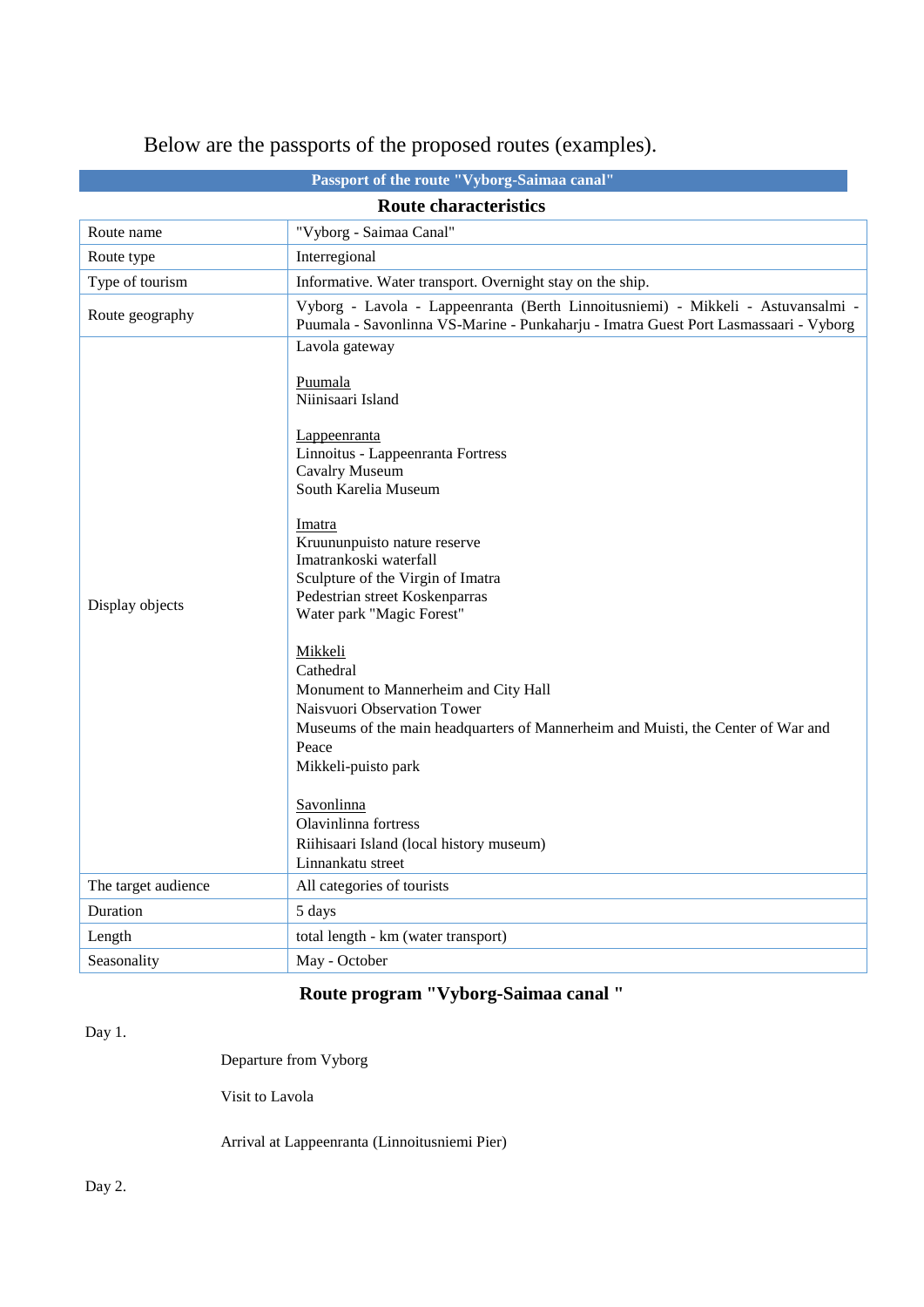|        | Departure from g. Lappeenranta (Linnoitusniemi Pier)                                                               |
|--------|--------------------------------------------------------------------------------------------------------------------|
|        | Arrival at Guest Port Mikkeli                                                                                      |
| Day 3. | Departure from Mikkeli Guest Port                                                                                  |
|        | Visit to Puumala and Niinisaari Islands                                                                            |
|        | Arrival at the Visitor Port of Savonlinna VS-Marine - NOT A GUEST HARBOUR, IT<br>IS NOT POSSIBLE TO STAY OVERNIGHT |
| Day 4. | Departure from Savonlinna Visitor Port VS-Marine                                                                   |
|        | Arrival at Imatra Guest Port Lasmassaari LAMMASSAARI                                                               |
| Day 5. | Departure from Imatra Guest Port Lasmassaari                                                                       |
|        | Arrival in Vyborg                                                                                                  |

# **Description of display objects on the route "Vyborg-Saimaa canal "**

# **Lavola gateway**

Old sluice No. 28 "Lavola" is located between Novinsky Bay (Lake Yustilanjärvi) and Zashchitnaya Bay (Suomenvedenpohja). Before the reconstruction of the canal, it was the last lock in front of the Gulf of Finland. In this section, the route of the Saimaa Canal was laid along a natural channel connecting the Suomenvedenpohja Bay with Lake Yustilanjärvi. On this channel near the village of Lavola there was a threshold, for bypassing which the Lavola lock was built.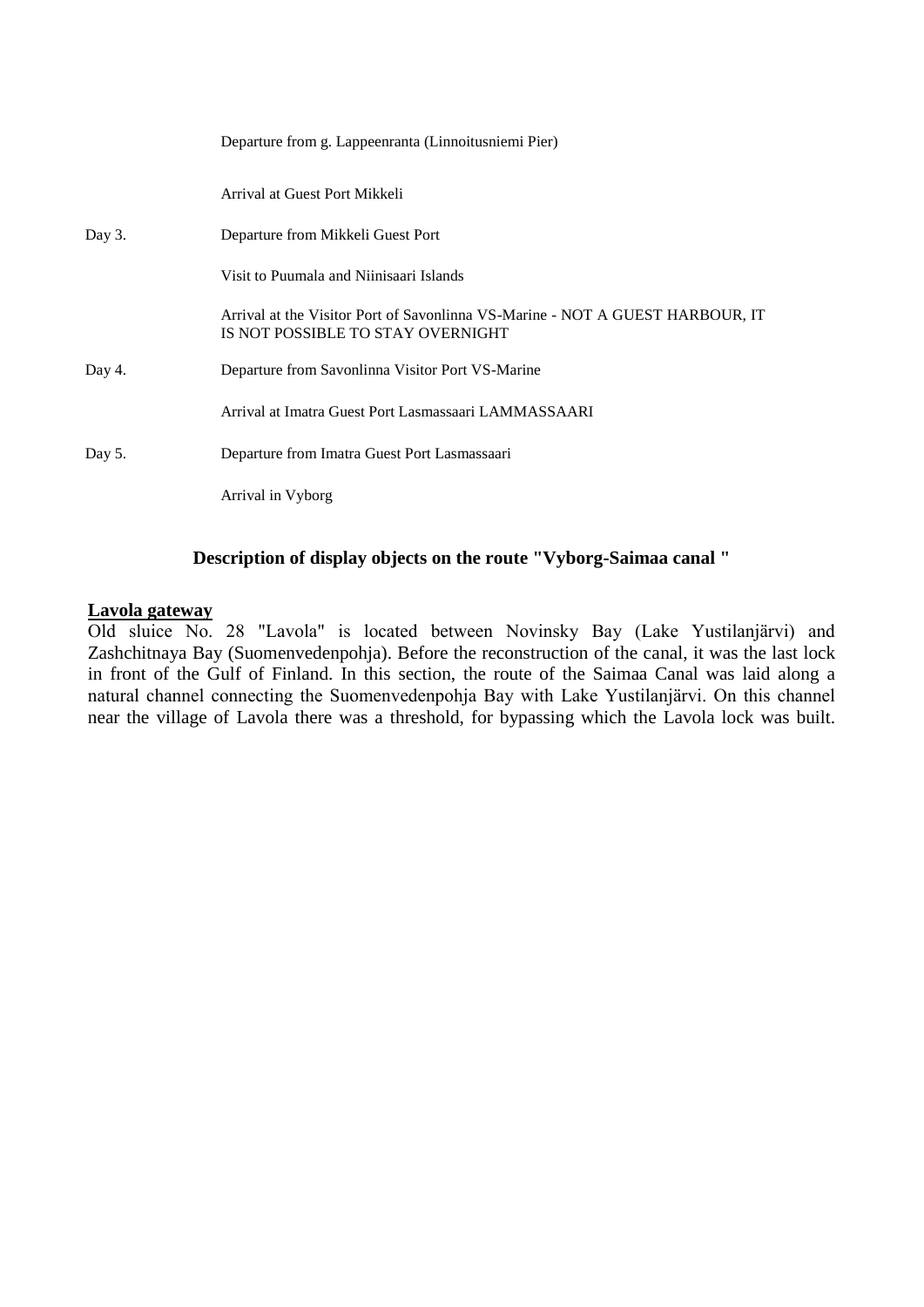# **Lappeenranta**

## **Linnoitus - Lappeenranta Fortress**

Lappeenranta Fortress is a unique landmark in South-East Finland. It still boils with life, and once it was part of a system of defensive fortifications, which also included the Suomenlinna fortresses in Helsinki and Hamina.

Lappeenranta Fortress was founded and built on a small area sandwiched between East and West. At first, the town of Lappeenranta developed under the reliable protection of a fortress, gradually occupying the adjacent territories. Later, the fortress was considered an "old city", which nevertheless continued to grow and live an active life.

Today the Lappeenranta Fortress is a valuable monument of the cultural and historical heritage of Finland, Russia and Sweden - a link in a chain of fortresses and fortifications in historical territories.

## **Cavalry Museum (Cavalry Museum)**

The Cavalry Museum is located in the southern part of the fortress of Lappeenranta, in the building of the former guardhouse, built in 1772 and which is the oldest building in the city. The exhibition presents the history of the Finnish cavalry in a wide and multifaceted manner. Attributes and items used by cavalry servicemen during the war and in times of peace are presented to the public. Of course, the organizers of the exhibition did not forget about the cavalryman's best friend - the horse. The Cavalry Museum offers an interesting and informative exhibition on various milestones in the history of the Finnish cavalry.

## **South Karelia Museum**

The Regional Museum of South Karelia is located in the Lappeenranta Fortress and is the central museum of the city. The museum is housed in the massive gray stone buildings of a former artillery depot dating back to the early 19th century. The collections of the Museum of the History of Culture are collected from the museums of Lappeenranta, Vyborg and Priozersk. The museum's work on preserving exhibits, keeping records, research and exhibitions covers not only the modern region of South Karelia, but also the southern part of Karelia, which has ceded to Russia, that is, the Karelian Isthmus. In addition to the permanent exhibition, the museum organizes temporary exhibitions on various topics. When organizing exhibitions and events, the museum tries to take into account the preferences of different groups of visitors. For children, there is a guided tour of the permanent exhibition and a play corner in the museum.

## **Mikkeli**

## **Cathedral**

Mikkeli Cathedral (Fin. Mikkelin tuomiokirkko) is the main church of the Mikkeli diocese, located in Mikkeli, South Savo, Finland. The church was designed by the outstanding Finnish architect Josef Stenbeck. The building was built in 1896-1897 in the neo-Gothic style (like many other churches designed by Stenbeck). The main building material is red brick. The bell tower is located in the western pediment of the church. The church has 1,200 seats. The altarpiece "The Crucifixion" was created in 1899 by Pekka Halonen. The organ was built in 1956 at the Kangasala organ factory and has has 51 registers.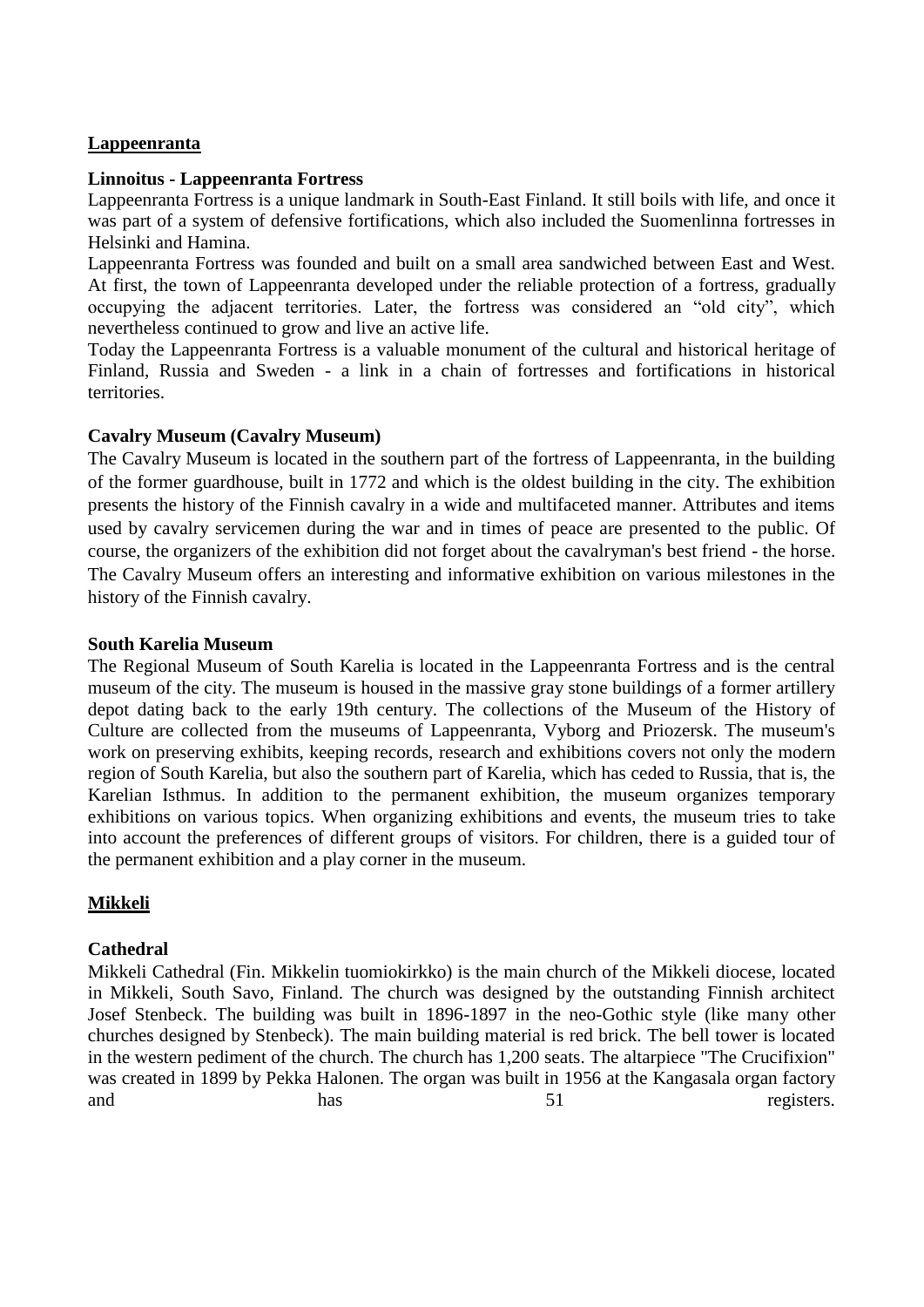## **Monument to Mannerheim and City Hall**

The Mannerheim Monument in Mikkeli, located on the west side of the city hall in the Finnish city of Mikkeli, was erected in honor of the famous military and political leader of Finland. Karl Gustav Emil Mannerheim was General, Marshal, Field Marshal, President of Finland from August 1944 to March 11, 1946. The monument was erected in the city, which during the Second World War was the headquarters of the armed forces of Finland, which was commanded by Mannerheim. On a high granite pedestal you can see a bronze monument of the walking Mannerheim in full military uniform.

# **Naisvuori Observation Tower**

One of the most famous landmarks in Mikkeli is the Naisvuori Tower. It is located near the city center. This masterpiece of Mikkeli architecture is built in the style of the 30s from white stone. It is worth noting that the Naisvuori Tower is located on a hill, which is the highest point in the city. Its height is 43 meters above the level of Lake Saimaa.

**Museums of the main headquarters of Mannerheim and Muisti, the Center of War and Peace** Mikkeli, St. Michel, has served as the headquarters of the Finnish Defence Forces in all the wars that have been fought during Finland's independence. Many original buildings from the Second World War have been preserved, allowing visitors to gain real feel of the war years. Muisti is the only science centre specialising in history and social sciences in Finland that uses exhibitions to discuss the themes of war and peace in an up-to-date manner in the context of Finland, Europe and the world.

## **Mikkeli-puisto park**

The green landscapes of Mikkelipuisto Park contain numerous model gardens full of ideas for garden enthusiasts. The park has a play area for children, activities, restaurant Greeneri and a garden shop during the summer season.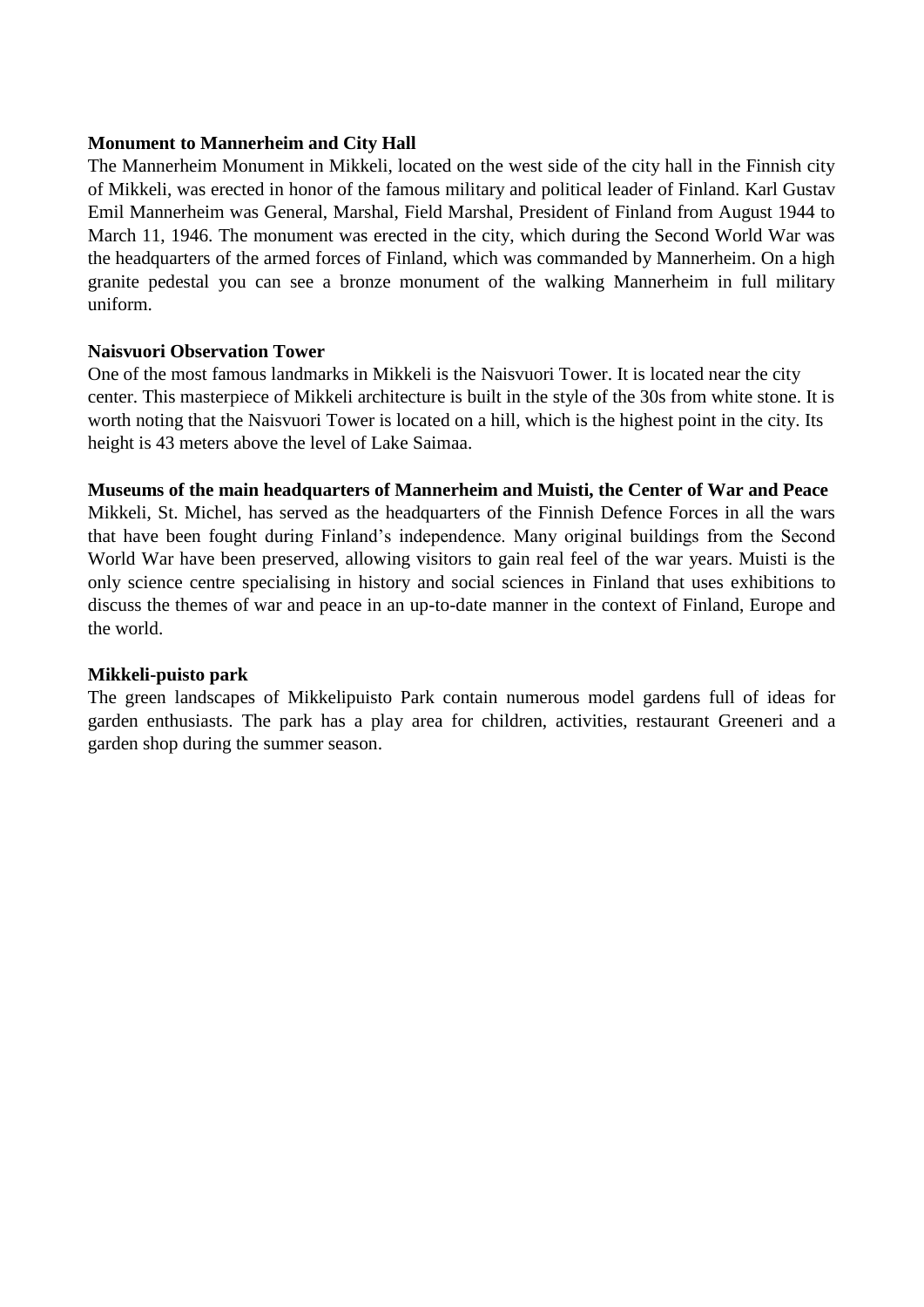# **Puumala**

#### **Niinisaari Island**

Niinisaari is an island located on Lake Saimaa in the Puumala region. The island is located just 60 km from the border with the Russian Federation and just a few kilometers away is the small town of Puumala. There are many tourist sites on the island: a shop-workshop [Hanhiniitty,](http://www.goosemeadow.fi/) museum-estate [Liehtalanniemi,](http://www.puumala.fi/russia/russia.htm) gallery and porcelain salon Honey Moon

## **Imatra**

#### **Kruununpuisto nature reserve**

Located along the Vuoksa River, in the very center of the city. The park was founded in 1842, and the decree was signed by the Russian Tsar Nicholas I. In Finnish it is called "Kruununpiusto", and in Russian it means "Crown Park" and is located on an island formed by two channels of the Vuoksa River. From one side of the island flows the fast Vuoksa, and from the other the raging stream of the Imatrankoski waterfall. Those who appreciate the real Karelian nature will be able to appreciate the huge boulders covered with moss, rocks, century-old pines and glacial hollows.

#### **Imatrankoski waterfall**

The Imatrankoski Waterfall is one of the most beautiful and romantic places in all of Finland. Here you can admire the magnificent northern landscapes, take great photos, take a long walk or just be alone with yourself. The Swedish king Gustav Vasa is officially considered the discoverer of the Imatrankoski waterfall. In 1772, the Russian Empress Catherine II came to the rapids of Imatra with her retinue and sincerely admired the stormy streams of water, first falling from an 18-meter height, and then roaring through the rocks. After the imperial visit, the waterfall in Imatra became one of the most fashionable places for the St. Petersburg nobility for almost a century and a half. In 1929, a hydroelectric power plant (HPP) was built on the rapids of the Imatra River, and since then the waterfall has been "working" strictly on schedule. Hydroelectric dams come off and tons of water rush into the canyon, in an instant turning a rocky mouth into a stormy river. All this is accompanied by the solemn music of Sibelius.

#### **Sculpture of the Virgin of Imatra**

An amazing sculpture with a tragic meaning was installed in the Kruununpuisto National Park, where there is a beautiful waterfall. Imatran Impi depicts the figure of a woman throwing herself into the water. This is a one of a kind attraction.

#### **Pedestrian street Koskenparras**

The Koskenparras pedestrian street starts immediately from the Imatrankoskentie highway, which leads directly to the famous [waterfall of Imatra.](http://ru.esosedi.org/FI/13/1000172991/vodopad_imatrankoski/).. Literally Imatrankoskentie is translated: the road leading to the Imatrinsky waterfall. A few hundred meters from Koskenparras Street, you will find most of the shops, cafes and restaurants. It will take about ten minutes to walk through it with a brisk pace, and a whole day for a careful round, inspection and shopping.

#### **Water park "Magic Forest"**

Imatran Kylpylä Water Park, as befits a fairy forest, is fraught with surprises. This is Louhi's Cave and the Bridge of Rains, a real river, a tunnel, water slides and waterfalls. The Yorokobi hot water pool (temperature +38) will properly warm up the muscles, and the hydromassage will invigorate and tone the whole body. There is a healing pool, children's pool and a canyon. Sports enthusiasts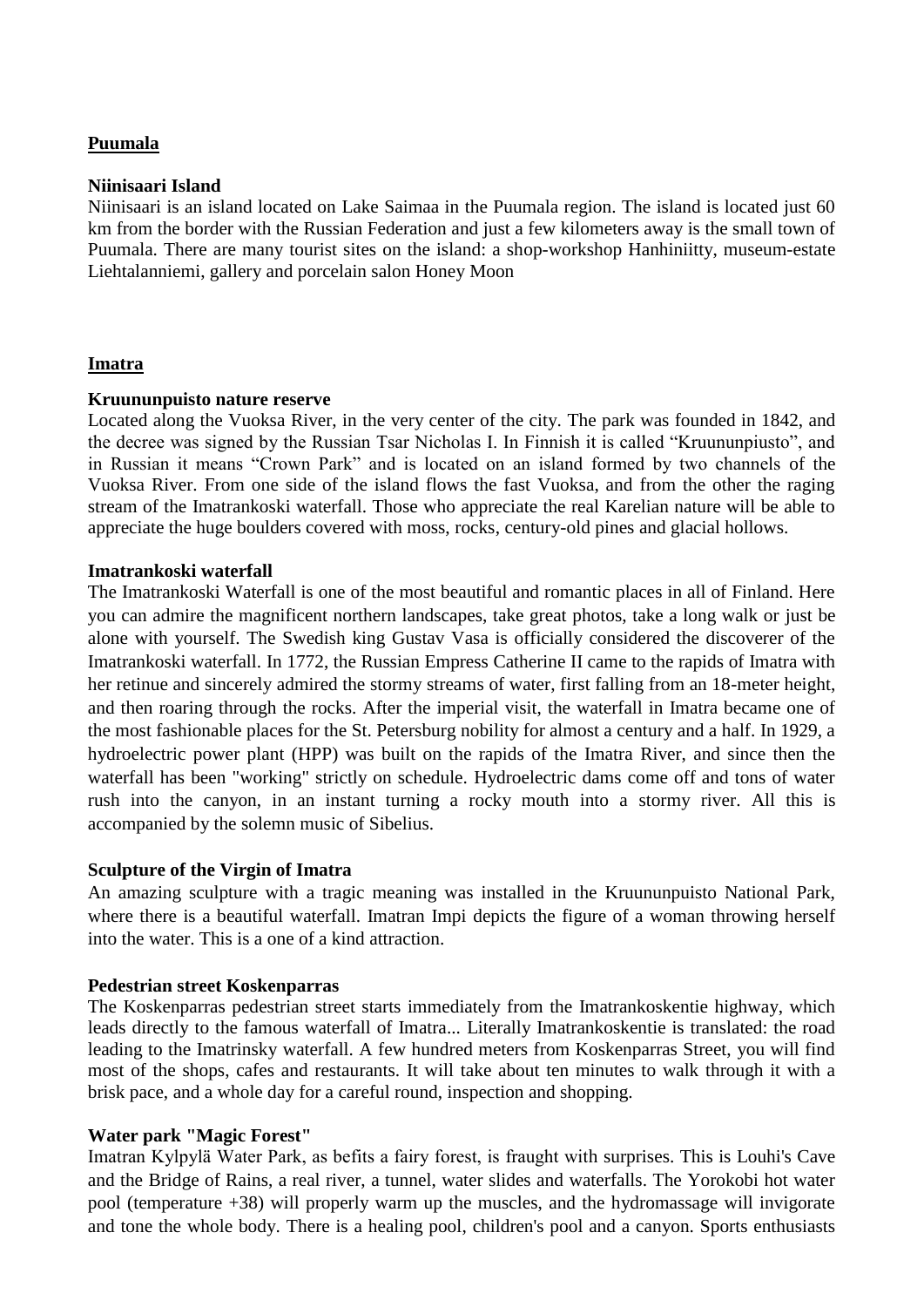can swim on the 20-meter lane. Swimming in the outdoor pool will add thrill, especially in cool weather. Note that the water temperature in the water park is always 28-30 degrees. The weather in the Magic Forest is always different. You will be able to swim under a tropical rainstorm, fog or sun, which will make your vacation special and unforgettable. The highlight of Imatran Kylpylä Water Park is its special sound and light effects, which create a fabulous and relaxing atmosphere here.

# **Savonlinna**

## **Olavinlinna fortress**

Olavinlinna Fortress was built in a relatively sparsely populated area. Nevertheless, the region had a military and geographical significance, since the border passed here since the signing of the Treaty of Orekhov in 1323. At first, it was the border between Sweden and Novgorod, later between Sweden and the Grand Duchy of Moscow. When, at the end of the 15th century, the attempts of the Grand Duchy of Moscow to expand their area of influence began to threaten the Swedish borders, a new fortress, Olavinlinna, was required to strengthen the defense of the eastern border. The fortress was founded in 1475 by the Danish knight Eric Axelson Tott, who at that time was the governor of Vyborg. Olavinlinna was restored in the late 19th and 20th centuries. The last large-scale work began in 1961 and finished in 1975 in time for the 500th anniversary of the fortress. After that, only small annual repairs were carried out. Today Olavinlinna is one of the most famous Finnish landmarks, and its renovated interiors host a wide variety of events.

## **Riihisaari Island (local history museum)**

In the center of Riihisaari you can visit cultural and historical exhibitions and exhibitions about the nature of Lake Saimaa. I[Ninformation pointT](http://visitsavonlinna.fi/ru/)he Finnish Forestry Administration offers extensive information about the national parks and nature of Lake Saimaa. Free Wi-Fi internet for clients. The museum shop sells souvenirs related to nature and Lake Saimaa. In summer, at the Riihisaari pier, you can see the historic steamers of the Finnish lake.

## **Linnankatu street**

Linnankatu Street is the oldest street in Savonlinna. The name of the street is translated as "Castle", and in the old days it was called "Ratsastustie", which means "Horse road". At the dawn of its history, the artisans of the Olavinlinna fortress were the main inhabitants of the small street Linnankatu. Today it is a luxurious elite area of the city. Almost all the old architecture of the city is located on Linnankatu street. It has preserved the classic buildings of the Finnish province of the 19th century, spread over several blocks. Walking along Linnankatu towards the castle, you can admire the ancient buildings and take great photos.

## **Punkaharju Ridge**

The Punkaharju ridge in Finland is a narrow strip of land 7 km long, windingly cuts into the vast expanses of the water kingdom. The soil separation is a partition between two Finnish lakes, Puruvesi and Pihlajavesi. The natural structure is covered with enchanting pine forests. The mesmerizing view of the surrounding natural beauty was first appreciated by Alexander I. The Tsar is considered the discoverer of the recreation area for the Russian nobility. Since then, Punkaharju in Finland has become a favorite vacation spot for the Russian and Finnish aristocracy. They gradually began to equip comfortable buildings for recreation. Anna Kern loved to be here, Nicholas Roerich rested and painted his pictures.

## **Recommended catering facilities on the route 'Vyborg-Saimaa canal'**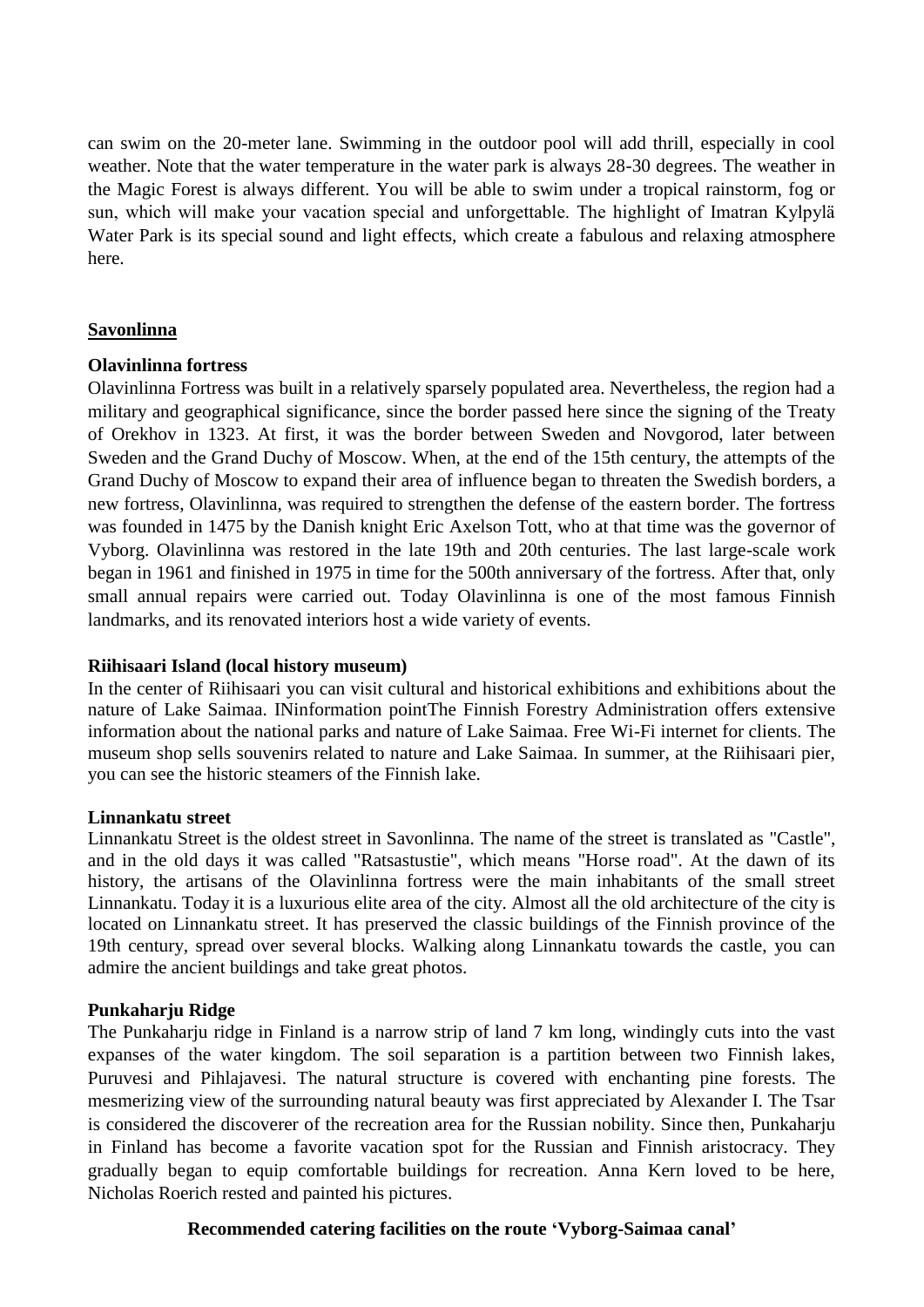**Ravintola Majakka** [Satamakatu 11, Savonlinna](https://www.tripadvisor.ru/Restaurant_Review-g189911-d1204012-Reviews-Ravintola_Majakka-Savonlinna_Southern_Savonia.html#MAPVIEW)

**Kalastajan Koju Savonlinna** [Kauppa Tori, Savonlinna](https://www.tripadvisor.ru/Restaurant_Review-g189911-d2351638-Reviews-Kalastajan_Koju_Savonlinna-Savonlinna_Southern_Savonia.html#MAPVIEW) 

**Restaurant Vino** [Raatihuoneenkatu 14, Mikkeli](https://www.tripadvisor.ru/Restaurant_Review-g189909-d10508101-Reviews-Restaurant_Vino-Mikkeli_Southern_Savonia.html#MAPVIEW)

**Bistro Holvi** [Savilahdenkatu 11, Mikkeli](https://www.tripadvisor.ru/Restaurant_Review-g189909-d14101418-Reviews-Bistro_Holvi-Mikkeli_Southern_Savonia.html#MAPVIEW) Cuisine type - European, Scandinavian

Cuisine type - Seafood, Scandinavian

Type of cuisine - Mediterranean, European

Cuisine type - International, European, Scandinavian

**Buttenhoff** [Koskenparras 4, Imatra](https://www.tripadvisor.ru/Restaurant_Review-g226905-d3846781-Reviews-Buttenhoff-Imatra_South_Karelia.html#MAPVIEW)

Type of cuisine - European

**Pizzeria Bella Napoli** [Viipurintie 61, Imatra](https://www.tripadvisor.ru/Restaurant_Review-g226905-d10400227-Reviews-Pizzeria_Bella_Napoli-Imatra_South_Karelia.html#MAPVIEW)

Cuisine type - Italian, Pizza, Neapolitan, Campanian, Southern-Italian

**Wolkoff** [Kauppakatu 26, Lappeenranta](https://www.tripadvisor.ru/Restaurant_Review-g227603-d739462-Reviews-Wolkoff-Lappeenranta_South_Karelia.html#MAPVIEW)

Cuisine type - European, Scandinavian

## **Recommended accommodation facilities on the routeVyborg-Saimaa canal "**

Imatra Guest Port Lasmassaari

Anttola port Puumala port Satamosaari Port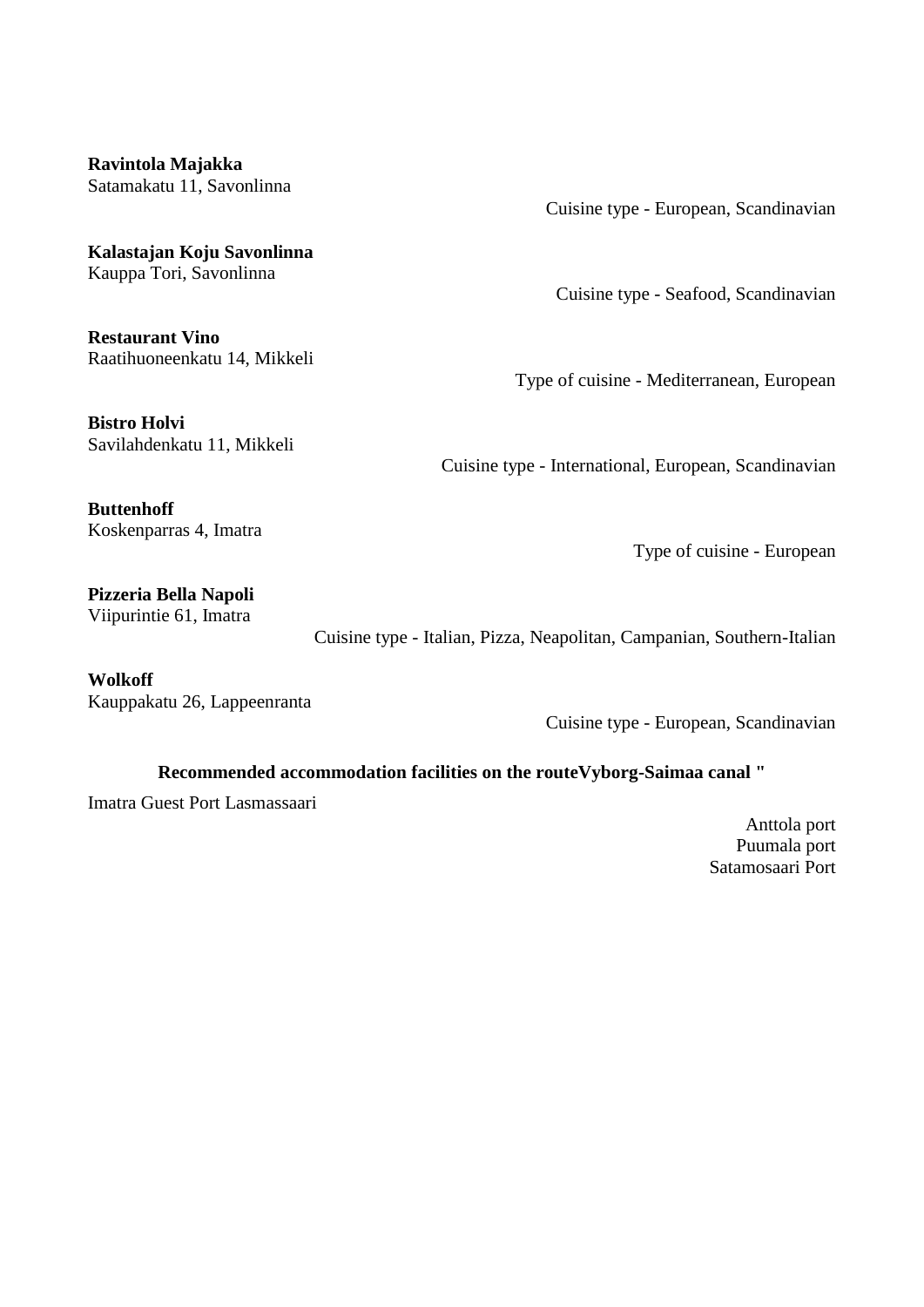# **Passport of the route "Torfyanovka - St. Petersburg" (continuation of the route Eurovelo Lieksa - Torfyanovka)**

#### **Route characteristics**

| Route name          | "Torfyanovka - St. Petersburg" (continuation of the Eurovelo Lieksa - Torfyanovka<br>route)                                                                                                                                                                                                                                                                                                                                                                                                                                                                                                                                                                                                                                                                                                                                                                                                                                                                           |
|---------------------|-----------------------------------------------------------------------------------------------------------------------------------------------------------------------------------------------------------------------------------------------------------------------------------------------------------------------------------------------------------------------------------------------------------------------------------------------------------------------------------------------------------------------------------------------------------------------------------------------------------------------------------------------------------------------------------------------------------------------------------------------------------------------------------------------------------------------------------------------------------------------------------------------------------------------------------------------------------------------|
| Route type          | Interregional                                                                                                                                                                                                                                                                                                                                                                                                                                                                                                                                                                                                                                                                                                                                                                                                                                                                                                                                                         |
| Type of tourism     | Cycling route                                                                                                                                                                                                                                                                                                                                                                                                                                                                                                                                                                                                                                                                                                                                                                                                                                                                                                                                                         |
| Route geography     | Lieksa - checkpoint "Torfyanovka" - Vyborg - Leipyasuo - Ilyichevo - Roshchino -<br>Zelenogorsk - Repino - Sestroretsk - St. Petersburg                                                                                                                                                                                                                                                                                                                                                                                                                                                                                                                                                                                                                                                                                                                                                                                                                               |
| Display objects     | <b>Vyborg</b><br>The square of the old town hall and the monument to Torgils Knutsson Vyborg castle<br>Old cathedral<br>Clock tower<br>Church of St. Hyacinth<br>Burgher's estate<br>Market Square and Round Tower<br>Alvar Aaalto Library<br>Walk of Fame<br>Town hall tower<br>The oldest residential building in Russia<br>House of the Merchant Guild<br>"Witch's House"<br>Monuments to Apraksin and Peter I<br>Annensky fortifications<br>Mon Repos Park<br>Leipyasuo village<br>Pillboxes of the Mannerheim line LE6 and LE7.<br>Ilyichevo village<br>Historical and Ethnographic Museum-Reserve "Yalkala"<br>the village of Roshchino<br>Sanctuary "Lindulovskaya larch grove"<br>Zelenogorsk<br>Natural complex "Komarovsky Bereg"<br>Zelenogorsk Museum of Retro Cars<br><b>Repino village</b><br>"Penates" (Museum-Estate of I. Repin)<br><b>Sestroretsk</b><br>Old cottages<br>Lenin's hut<br>Replica of the first submarine<br>Museum Sestroretsk border |
| The target audience | All categories of tourists                                                                                                                                                                                                                                                                                                                                                                                                                                                                                                                                                                                                                                                                                                                                                                                                                                                                                                                                            |
| Duration            | 3-4 days                                                                                                                                                                                                                                                                                                                                                                                                                                                                                                                                                                                                                                                                                                                                                                                                                                                                                                                                                              |
| Length              | total length - 250 km (cycling)                                                                                                                                                                                                                                                                                                                                                                                                                                                                                                                                                                                                                                                                                                                                                                                                                                                                                                                                       |
| Seasonality         | Summer season                                                                                                                                                                                                                                                                                                                                                                                                                                                                                                                                                                                                                                                                                                                                                                                                                                                                                                                                                         |

**Route program "Torfyanovka - St. Petersburg" (continuation of the route Eurovelo Lieksa - Torfyanovka)**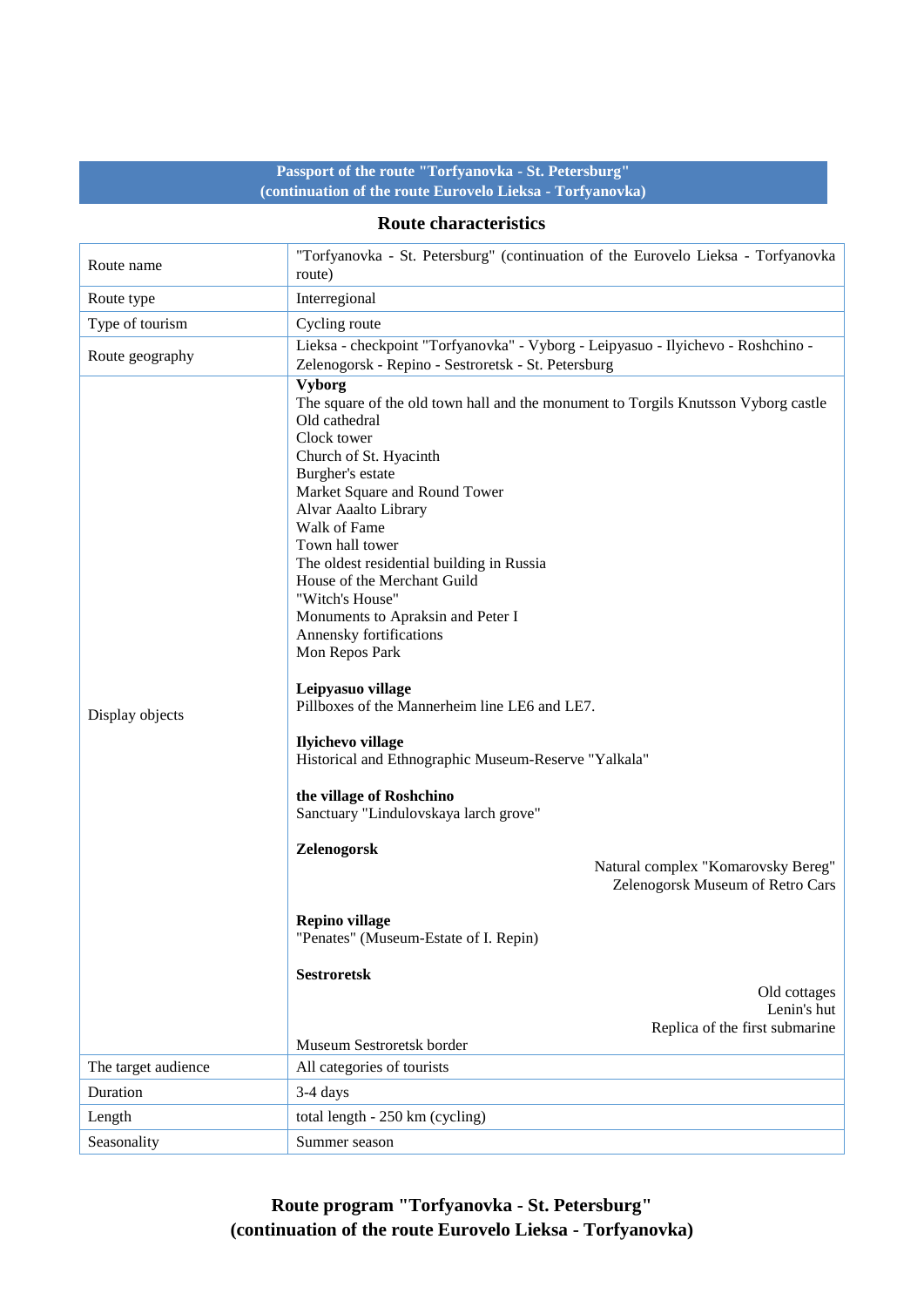| Day 1.    |                                                                                   |
|-----------|-----------------------------------------------------------------------------------|
| $9 - 00$  | Departure from the checkpoint "Torfyanovka"                                       |
| $12 - 00$ | Arrival at the square of the old town hall to the monument to Togrils Knutsson    |
| $9 - 15$  | Departure from the square of the old town hall to the monument to Togrils Knutson |
| $9 - 20$  | Arrival at the Vyborg castle                                                      |
| $11-00$   | Departure from the Vyborg castle                                                  |
| $11 - 10$ | Arrival at the old cathedral                                                      |
| 11-20     | Departure from the old cathedral                                                  |
| $11 - 25$ | Arrival at the Clock Tower                                                        |
| $11 - 35$ | Departure from the Clock Tower                                                    |
| 11-40     | Arrival to the church of St. Hyacinth                                             |
| $11-50$   | Departurefrom the church of St. Hyacinth                                          |
| $11-55$   | Arrival at the burgher's estate                                                   |
| 12-05     | Departure from the burgher's estate                                               |
| $12 - 10$ | Arrival at the Market Square to the Round Tower                                   |
| $12 - 25$ | Arrival to A. Aalto library                                                       |
| 12-55     | Departure from A. Aalto library                                                   |
| 13-05     | Arrival to the Walk of Fame                                                       |
| 13-20     | Departure from the Walk of Fame                                                   |
| $13 - 25$ | Arriving at the town hall tower                                                   |
| 13-35     | Departure from the town hall tower                                                |
| 13-40     | Arrival from the oldest residential building in Russia                            |
| 13-50     | Departure from the oldest residential building in Russia                          |
| $13 - 55$ | Arrival at the house of the merchant guild                                        |
| 14-00     | Departure from the house of the merchant guild                                    |
| 14-05     | Arrival to the "Witch House"                                                      |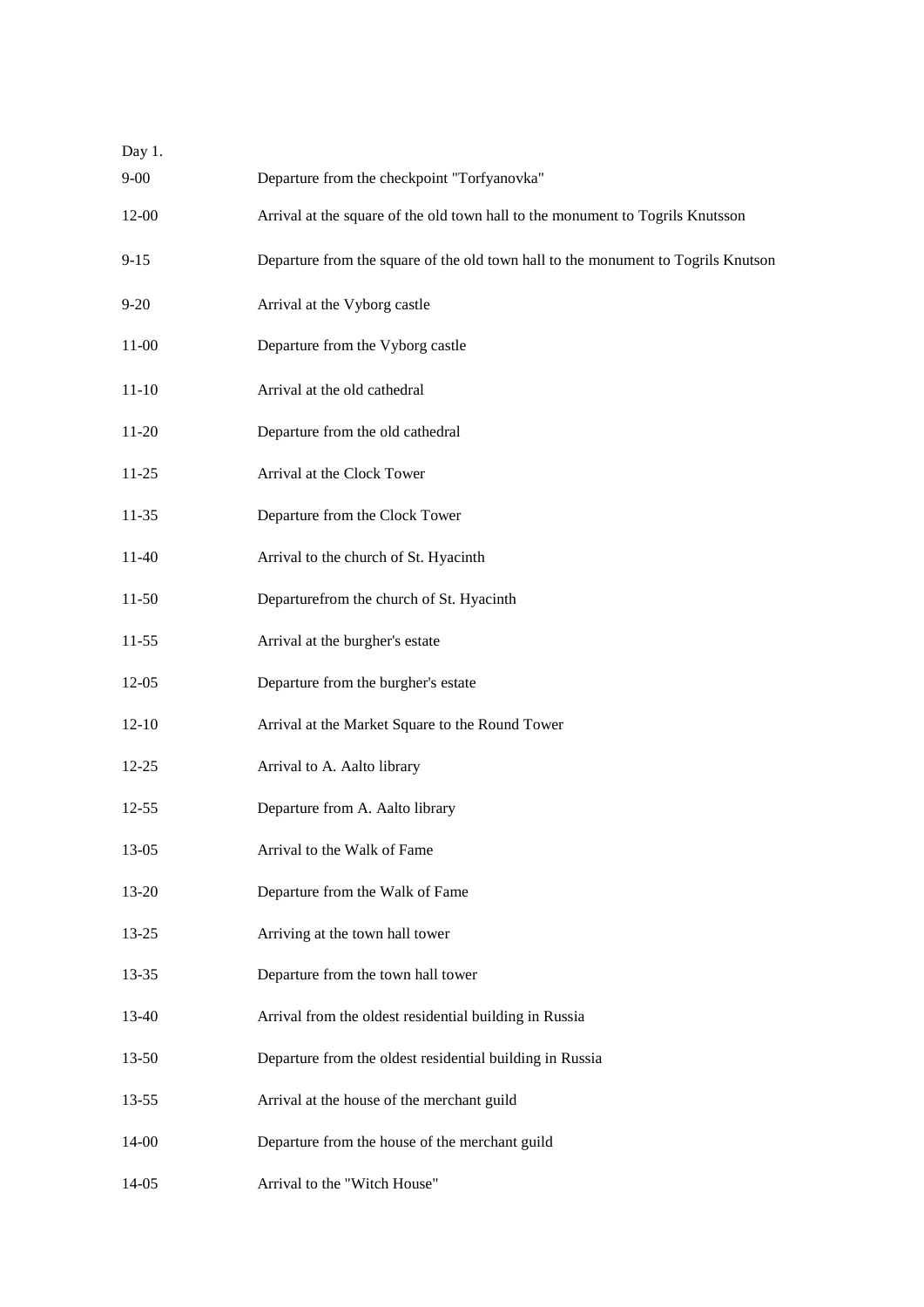| $14 - 10$ | Departure from the "Witch House"                                   |
|-----------|--------------------------------------------------------------------|
| $14-20$   | Arrival to the restaurant "Nord West" (Lunch)                      |
| 15-20     | Departure from the restaurant "Nord West"                          |
| $15 - 35$ | Arrival to the monument to F. Apraksin                             |
| 15-40     | Arrival to Annenskie fortifications                                |
| 15-50     | Departure from Annenskie fortifications                            |
| 16-20     | Arrival at Mon Repos park                                          |
| 18-30     | Departure from Mon Repos park                                      |
| 19-00     | Arrival at the accommodation for the night Hotel "Druzhba"         |
| Day 2.    |                                                                    |
| $9 - 00$  | Departure from Vyborg                                              |
| $10-30$   | Arrival at Leipasuo (Mannerheim Line Dotas)                        |
| 12-30     | Departure from Leipasuo                                            |
| 14-30     | Arrival in Ilyichevo (Yalkala Nature Reserve)                      |
| 14-30     | Lunch restaurant "Veresk" (Ilyichevo village)                      |
| 16-30     | Departure from Ilyichevo (Yalkala Nature Reserve)                  |
| 17-30     | Arrival to the village of Roshchino (Lindulovskaya grove)          |
| 19-00     | Departure from the village of Roshchino (Lindulovskaya grove)      |
| 19-30     | Arrival in Zelenogorsk (accommodation at the Aquamarine spa hotel) |
| Day 3.    |                                                                    |
| $9 - 00$  | Departure from Zelenogorsk                                         |
| $9 - 30$  | Arrival in Repino village (Museum-Estate of I. Repin)              |
| 12-00     | Departure from the village of Repino                               |
| 13-00     | Arrival in Sestroretsk (walk through the old cottages)             |
| 15-00     | Lunch (restaurant "Fish at the dacha", Sestroretsk)                |
| 16-30     | Arrival at the "Leninsky hut" in Sestroretsk                       |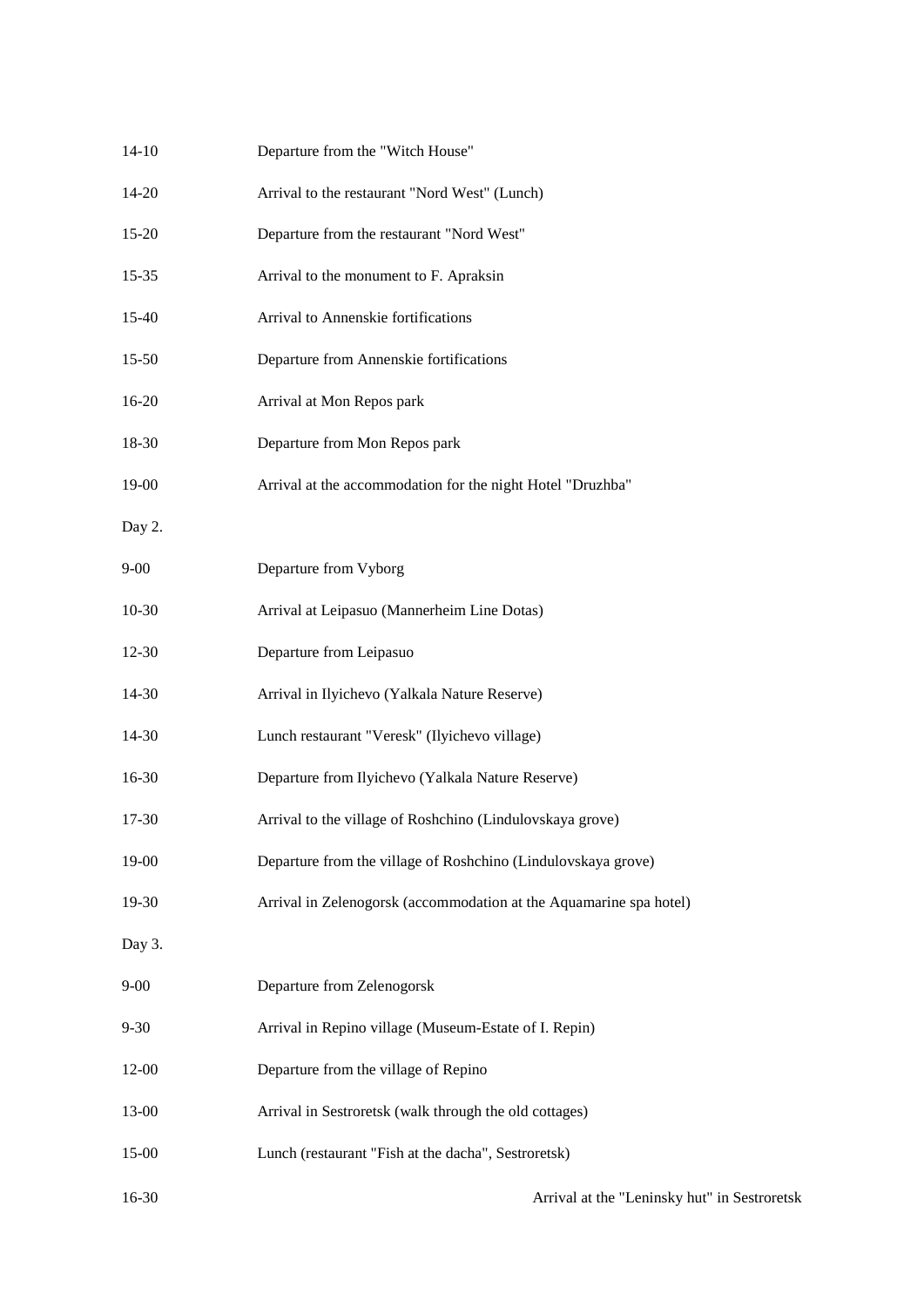17-30 Departure from Sestroretsk

19-30 Arrival in St. Petersburg

# **Sketched route model "Torfyanovka - St. Petersburg" (continuation of the route Eurovelo Lieksa - Torfyanovka) (location of display objects on the map)**

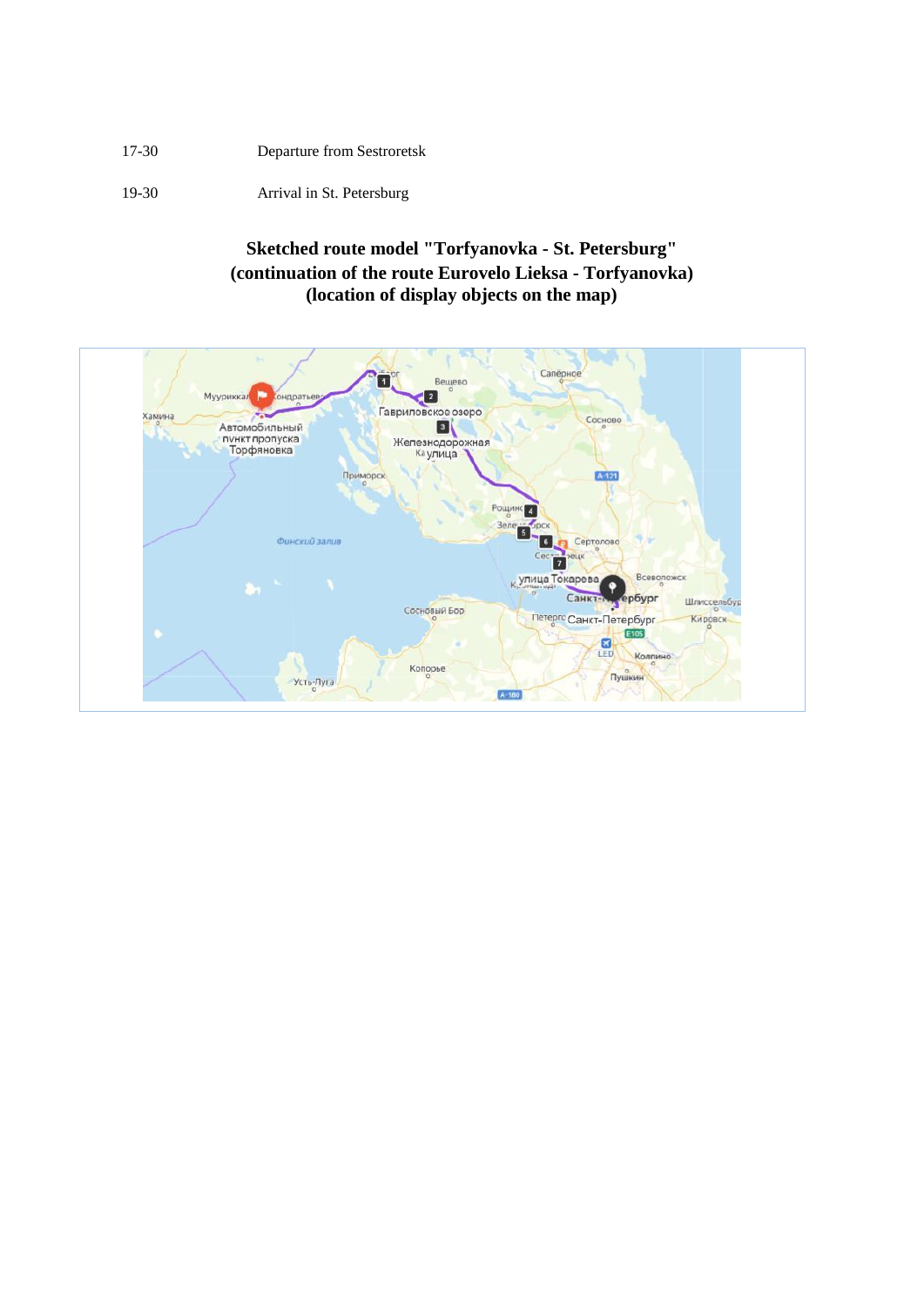# **Description of display objects on the route "Torfyanovka - St. Petersburg" (continuation of the route Eurovelo Lieksa - Torfyanovka)**

#### **Old Town Hall Square and Monument to Torgils Knutsson**

The square was formed in the XIV century between [city cathedrala](https://ru.wikipedia.org/wiki/%D0%A1%D1%82%D0%B0%D1%80%D1%8B%D0%B9_%D0%BA%D0%B0%D1%84%D0%B5%D0%B4%D1%80%D0%B0%D0%BB%D1%8C%D0%BD%D1%8B%D0%B9_%D1%81%D0%BE%D0%B1%D0%BE%D1%80_(%D0%92%D1%8B%D0%B1%D0%BE%D1%80%D0%B3))nd the Abosky bridge as the main square of the city. It is believed that it was on it in 1403 that the decree of the Swedish king was solemnly rea[dEric Pomeranskya](https://ru.wikipedia.org/wiki/%D0%AD%D1%80%D0%B8%D0%BA_%D0%9F%D0%BE%D0%BC%D0%B5%D1%80%D0%B0%D0%BD%D1%81%D0%BA%D0%B8%D0%B9)bout granting Vyborg city rights. In the course of the implementation of the new urban plan of regular development, developed in 1639 by the engineer A. Torstenson, with the replacement of wooden houses with stone ones, the square acquired a modern shape, close to rectangular, while its dimensions were greatly reduced and the city cathedral was outside the square on which it was erecte[dtown hall building.](https://ru.wikipedia.org/wiki/%D0%92%D1%8B%D0%B1%D0%BE%D1%80%D0%B3%D1%81%D0%BA%D0%B0%D1%8F_%D1%80%D0%B0%D1%82%D1%83%D1%88%D0%B0).. The 1703 plan of Vyborg indicated the name Stads Torget ("City Square"), but it was replaced by the name City Hall Square. At the end of the 19th century, the architec[tYu. Ya. Arenberg](https://ru.wikipedia.org/wiki/%D0%90%D1%80%D0%B5%D0%BD%D0%B1%D0%B5%D1%80%D0%B3,_%D0%AE%D1%85%D0%B0%D0%BD_%D0%AF%D0%BA%D0%BE%D0%B1) a project for the reconstruction of the area was carried out, which included the installation [monument to Torgils Knutsson](https://ru.wikipedia.org/wiki/%D0%9F%D0%B0%D0%BC%D1%8F%D1%82%D0%BD%D0%B8%D0%BA_%D0%A2%D0%BE%D1%80%D0%B3%D0%B8%D0%BB%D1%8C%D1%81%D1%83_%D0%9A%D0%BD%D1%83%D1%82%D1%81%D1%81%D0%BE%D0%BD%D1%83) sculptor's work [Ville Valgrena.](https://ru.wikipedia.org/wiki/%D0%92%D0%B0%D0%BB%D1%8C%D0%B3%D1%80%D0%B5%D0%BD,_%D0%92%D0%B8%D0%BB%D0%BB%D0%B5).. The area acquire[dneo-renaissance](https://ru.wikipedia.org/wiki/%D0%9D%D0%B5%D0%BE%D1%80%D0%B5%D0%BD%D0%B5%D1%81%D1%81%D0%B0%D0%BD%D1%81) appearance, architect [B. Blomkvist](https://ru.wikipedia.org/wiki/%D0%91%D0%BB%D0%BE%D0%BC%D0%BA%D0%B2%D0%B8%D1%81%D1%82,_%D0%99%D0%BE%D1%85%D0%B0%D0%BD_%D0%91%D1%80%D1%8E%D0%BD%D0%BE%D0%BB%D1%8C%D1%84) reconstructed under [Historical and Ethnographic Museumt](https://fi.wikipedia.org/wiki/Viipurin_historiallinen_museo)he former building of the town hall, and somewhat earlier, in stages, the houses belonging to the entrepreneur E. Wolf were rebuilt and merged on the southeast side of the square. Monument to Torgils Knutsson - a monument to the founde[rVyborg Castle](https://ru.wikipedia.org/wiki/%D0%92%D1%8B%D0%B1%D0%BE%D1%80%D0%B3%D1%81%D0%BA%D0%B8%D0%B9_%D0%B7%D0%B0%D0%BC%D0%BE%D0%BA) Swedish marshal [Torgils Knutsson](https://ru.wikipedia.org/wiki/%D0%A2%D0%BE%D1%80%D0%B3%D0%B8%D0%BB%D1%8C%D1%81_%D0%9A%D0%BD%D1%83%D1%82%D1%81%D1%81%D0%BE%D0%BD) sculptor's work [Ville Wallgrena](https://ru.wikipedia.org/wiki/%D0%92%D0%B0%D0%BB%D0%BB%D1%8C%D0%B3%D1%80%D0%B5%D0%BD,_%D0%92%D0%B8%D0%BB%D0%BB%D0%B5) [\(1855-](https://ru.wikipedia.org/wiki/1855) [1940\)](https://ru.wikipedia.org/wiki/1940) in [Vyborg.](https://ru.wikipedia.org/wiki/%D0%92%D1%8B%D0%B1%D0%BE%D1%80%D0%B3).. Was installed in a modern squar[eOld Town Hall](https://ru.wikipedia.org/wiki/%D0%92%D1%8B%D0%B1%D0%BE%D1%80%D0%B3%D1%81%D0%BA%D0%B0%D1%8F_%D1%80%D0%B0%D1%82%D1%83%D1%88%D0%B0) [The 4th of October](https://ru.wikipedia.org/wiki/4_%D0%BE%D0%BA%D1%82%D1%8F%D0%B1%D1%80%D1%8F) [1908](https://ru.wikipedia.org/wiki/1908_%D0%B3%D0%BE%D0%B4)  [yeara](https://ru.wikipedia.org/wiki/1908_%D0%B3%D0%BE%D0%B4)nd became the first monument of Vyborg. The monument stood for exactly forty years, when i[n1948 yearw](https://ru.wikipedia.org/wiki/1948_%D0%B3%D0%BE%D0%B4)as dismantled. The sculpture was badly damaged, but it escaped melting. I[N1993 year](https://ru.wikipedia.org/wiki/1993_%D0%B3%D0%BE%D0%B4) the monument has been restored.

#### **Vyborg castle**

Vyborg castle was built on a small [island](https://ru.wikipedia.org/wiki/%D0%97%D0%B0%D0%BC%D0%BA%D0%BE%D0%B2%D1%8B%D0%B9_(%D0%BE%D1%81%D1%82%D1%80%D0%BE%D0%B2,_%D0%92%D1%8B%D0%B1%D0%BE%D1%80%D0%B3)) in [Gulf of Finland.](https://ru.wikipedia.org/wiki/%D0%A4%D0%B8%D0%BD%D1%81%D0%BA%D0%B8%D0%B9_%D0%B7%D0%B0%D0%BB%D0%B8%D0%B2).. [Castle on the water](https://ru.wikipedia.org/wiki/%D0%97%D0%B0%D0%BC%D0%BE%D0%BA_%D0%BD%D0%B0_%D0%B2%D0%BE%D0%B4%D0%B5) is the oldest [Vyborg](https://ru.wikipedia.org/wiki/%D0%92%D1%8B%D0%B1%D0%BE%D1%80%D0%B3) fortifications - it goes back to [XIII century.](https://ru.wikipedia.org/wiki/XIII_%D0%B2%D0%B5%D0%BA).. In Russia, it is one of the few fully preserved monuments of Western European medieval military architecture. Vyborg Castle was founded by the Swedes in 1293, durin[gThird crusadet](https://ru.wikipedia.org/wiki/%D0%A2%D1%80%D0%B5%D1%82%D0%B8%D0%B9_%D1%88%D0%B2%D0%B5%D0%B4%D1%81%D0%BA%D0%B8%D0%B9_%D0%BA%D1%80%D0%B5%D1%81%D1%82%D0%BE%D0%B2%D1%8B%D0%B9_%D0%BF%D0%BE%D1%85%D0%BE%D0%B4)o the Karelian land. By decisio[nregent](https://ru.wikipedia.org/wiki/%D0%A0%D0%B5%D0%B3%D0%B5%D0%BD%D1%82) [Swedish king](https://ru.wikipedia.org/wiki/%D0%91%D0%B8%D1%80%D0%B3%D0%B5%D1%80_%D0%9C%D0%B0%D0%B3%D0%BD%D1%83%D1%81%D1%81%D0%BE%D0%BD_(%D0%BA%D0%BE%D1%80%D0%BE%D0%BB%D1%8C_%D0%A8%D0%B2%D0%B5%D1%86%D0%B8%D0%B8)) [Torgils](https://ru.wikipedia.org/wiki/%D0%A2%D0%BE%D1%80%D0%B3%D0%B8%D0%BB%D1%8C%D1%81_%D0%9A%D0%BD%D1%83%D1%82%D1%81%D1%81%D0%BE%D0%BD)  [Knutsson,](https://ru.wikipedia.org/wiki/%D0%A2%D0%BE%D1%80%D0%B3%D0%B8%D0%BB%D1%8C%D1%81_%D0%9A%D0%BD%D1%83%D1%82%D1%81%D1%81%D0%BE%D0%BD) on the Castle Island was built a powerful [lock,](https://ru.wikipedia.org/wiki/%D0%97%D0%B0%D0%BC%D0%BE%D0%BA_(%D1%81%D1%82%D1%80%D0%BE%D0%B5%D0%BD%D0%B8%D0%B5)) named Vyborg. The Swedes surrounded the elevated part of the island with a wall, and in the center they erected a stone tower, square in plan. The high watch and battle tower was named after the Norwegian king, the baptist of Scandinavi[aOlaf the Saint.](https://ru.wikipedia.org/wiki/%D0%9E%D0%BB%D0%B0%D1%84_II).. This tower has long been considered the highestdonionScandinavia. I[N1710](https://ru.wikipedia.org/wiki/1710_%D0%B3%D0%BE%D0%B4) year after more than [two month siegea](https://ru.wikipedia.org/wiki/%D0%9E%D1%81%D0%B0%D0%B4%D0%B0_%D0%92%D1%8B%D0%B1%D0%BE%D1%80%D0%B3%D0%B0_(1710))nd bombing, the city was taken by the troops of Peter I. In 1964, the USSR Ministry of Defense transferred the castle to the future museum, which opened in 1970. Since 1999 the museum has been called the Vyborg Castle State Museum. Since 2017, repair and restoration work has been underway at the Vyborg Castle, which will be completed in 2020-2021. Work on the castle island is likely to continue until 2025–2026.

## **Old cathedral**

A cathedral in the city now preserved only in ruins [Vyborg.](https://ru.wikipedia.org/wiki/%D0%92%D1%8B%D0%B1%D0%BE%D1%80%D0%B3).. Built i[nXV century,](https://ru.wikipedia.org/wiki/XV_%D0%B2%D0%B5%D0%BA) was consistently [Catholic,](https://ru.wikipedia.org/wiki/%D0%9A%D0%B0%D1%82%D0%BE%D0%BB%D0%B8%D1%87%D0%B5%D1%81%D1%82%D0%B2%D0%BE) [Lutheran](https://ru.wikipedia.org/wiki/%D0%9B%D1%8E%D1%82%D0%B5%D1%80%D0%B0%D0%BD%D1%81%D1%82%D0%B2%D0%BE) and [Orthodox.](https://ru.wikipedia.org/wiki/%D0%9F%D1%80%D0%B0%D0%B2%D0%BE%D1%81%D0%BB%D0%B0%D0%B2%D0%B8%D0%B5).. The Vyborg Catholic parish was first mentioned in 1351-1352, but it existed earlier. During the Reformation in 1554[,Vyborg diocesea](https://ru.wikipedia.org/wiki/%D0%92%D1%8B%D0%B1%D0%BE%D1%80%D0%B3%D1%81%D0%BA%D0%B0%D1%8F_%D0%B5%D0%BF%D0%B0%D1%80%D1%85%D0%B8%D1%8F_(%D0%BB%D1%8E%D1%82%D0%B5%D1%80%D0%B0%D0%BD%D1%81%D0%BA%D0%B0%D1%8F))nd the temple became a cathedral. Durin[gNorthern Wart](https://ru.wikipedia.org/wiki/%D0%A1%D0%B5%D0%B2%D0%B5%D1%80%D0%BD%D0%B0%D1%8F_%D0%B2%D0%BE%D0%B9%D0%BD%D0%B0)he cathedral was badly damaged. By decree of Peter I, by 1722 the former Lutheran cathedral was repaired, and an Orthodox church consecrated in honor of the Holy Apostles Peter and Paul was opened in it. The last time the temple was destroyed durin[gSoviet-](https://ru.wikipedia.org/wiki/%D0%A1%D0%BE%D0%B2%D0%B5%D1%82%D1%81%D0%BA%D0%BE-%D1%84%D0%B8%D0%BD%D1%81%D0%BA%D0%B8%D0%B5_%D0%B2%D0%BE%D0%B9%D0%BD%D1%8B)[Finnish war](https://ru.wikipedia.org/wiki/%D0%A1%D0%BE%D0%B2%D0%B5%D1%82%D1%81%D0%BA%D0%BE-%D1%84%D0%B8%D0%BD%D1%81%D0%BA%D0%B8%D0%B5_%D0%B2%D0%BE%D0%B9%D0%BD%D1%8B) in [1939 year.](https://ru.wikipedia.org/wiki/1939_%D0%B3%D0%BE%D0%B4).. Currently, only the walls of the cathedral and the former bell tower,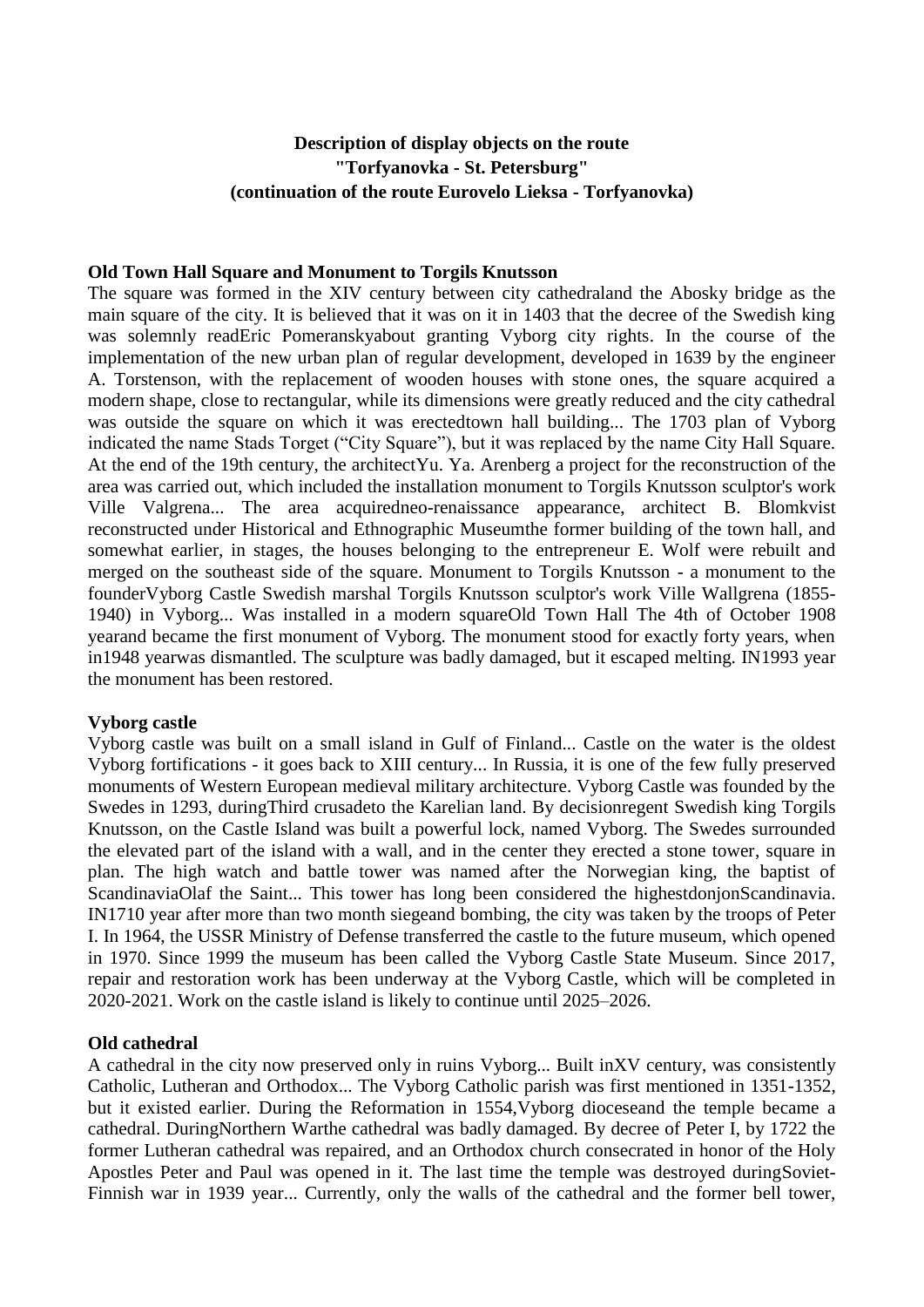known a[sClock tower.](https://ru.wikipedia.org/wiki/%D0%A7%D0%B0%D1%81%D0%BE%D0%B2%D0%B0%D1%8F_%D0%B1%D0%B0%D1%88%D0%BD%D1%8F_(%D0%92%D1%8B%D0%B1%D0%BE%D1%80%D0%B3)).. At the southern wall of the temple, a monument is erected on the site of the burial place of the church parishioners who died in the wars of the 20th century.

#### **Clock tower**

Dominant [Old town,](https://ru.wikipedia.org/wiki/%D0%A1%D1%82%D0%B0%D1%80%D1%8B%D0%B9_%D0%B3%D0%BE%D1%80%D0%BE%D0%B4_(%D0%92%D1%8B%D0%B1%D0%BE%D1%80%D0%B3)) former cathedral [Bell tower.](https://ru.wikipedia.org/wiki/%D0%9A%D0%BE%D0%BB%D0%BE%D0%BA%D0%BE%D0%BB%D1%8C%D0%BD%D1%8F).. The lower tier of the current tower was built in 1494; originally it was a bell towe[rVyborg Cathedral.](https://ru.wikipedia.org/wiki/%D0%A1%D1%82%D0%B0%D1%80%D1%8B%D0%B9_%D0%BA%D0%B0%D1%84%D0%B5%D0%B4%D1%80%D0%B0%D0%BB%D1%8C%D0%BD%D1%8B%D0%B9_%D1%81%D0%BE%D0%B1%D0%BE%D1%80_(%D0%92%D1%8B%D0%B1%D0%BE%D1%80%D0%B3)).. In the last third of the 17th century, the tower, damaged by a fire, was repaired and rebuilt in the shape of an octagon on a four. In 1660, a clock was installed on the bell tower. In 1738 another city fire destroyed the tower spire and 9 of its bells. By order of Empress Anna Ioannovna, the necessary funds were allocated from the payments collected by the Vyborg customs to repair the tower. In 1753, a clock with a bell was installed on the tower[.Stockholm.](https://ru.wikipedia.org/wiki/%D0%A1%D1%82%D0%BE%D0%BA%D0%B3%D0%BE%D0%BB%D1%8C%D0%BC).. For some time the tower at the end of the 18th century served as a bell towe[rSpaso-Preobrazhensky Cathedral,](https://ru.wikipedia.org/wiki/%D0%A1%D0%BF%D0%B0%D1%81%D0%BE-%D0%9F%D1%80%D0%B5%D0%BE%D0%B1%D1%80%D0%B0%D0%B6%D0%B5%D0%BD%D1%81%D0%BA%D0%B8%D0%B9_%D1%81%D0%BE%D0%B1%D0%BE%D1%80_(%D0%92%D1%8B%D0%B1%D0%BE%D1%80%D0%B3)) which then acquired its own clock tower-bell tower. The movement was last replaced in 1848 and is still working properly. Thanks to the view of the Clock Towe[rStreet of Water Zastava](https://ru.wikipedia.org/wiki/%D0%A3%D0%BB%D0%B8%D1%86%D0%B0_%D0%92%D0%BE%D0%B4%D0%BD%D0%BE%D0%B9_%D0%97%D0%B0%D1%81%D1%82%D0%B0%D0%B2%D1%8B) in the middle of the 19th century was awarded the honorary title of "the most beautiful street [Finland"](https://ru.wikipedia.org/wiki/%D0%92%D0%B5%D0%BB%D0%B8%D0%BA%D0%BE%D0%B5_%D0%BA%D0%BD%D1%8F%D0%B6%D0%B5%D1%81%D1%82%D0%B2%D0%BE_%D0%A4%D0%B8%D0%BD%D0%BB%D1%8F%D0%BD%D0%B4%D1%81%D0%BA%D0%BE%D0%B5). The tower is reflected in numerous images by artists of the 17th - early 21st centuries. Often, not only the Vyborg Castle, but also the Clock Tower in the paintings of the painters becomes a symbol of Vyborg, it has a specially highlighted position and the composition of the work is built in accordance with the Clock Tower as an architectural dominant.

## **Church of St. Hyacinth**

Church of Hyacinth (Knight's House) - [gothic](https://ru.wikipedia.org/wiki/%D0%93%D0%BE%D1%82%D0%B8%D0%BA%D0%B0) stone building in [Vyborg](https://ru.wikipedia.org/wiki/%D0%92%D1%8B%D0%B1%D0%BE%D1%80%D0%B3) on [Water Outpost Street,](https://ru.wikipedia.org/wiki/%D0%A3%D0%BB%D0%B8%D1%86%D0%B0_%D0%92%D0%BE%D0%B4%D0%BD%D0%BE%D0%B9_%D0%97%D0%B0%D1%81%D1%82%D0%B0%D0%B2%D1%8B) one of the oldest buildings in the city. One of the few buildings in the Gothic style that has survived in Russia. In accordance wit[hCertificate of Appreciation](https://ru.wikipedia.org/wiki/%D0%96%D0%B0%D0%BB%D0%BE%D0%B2%D0%B0%D0%BD%D0%BD%D0%B0%D1%8F_%D0%B3%D1%80%D0%B0%D0%BC%D0%BE%D1%82%D0%B0_%D0%B4%D0%B2%D0%BE%D1%80%D1%8F%D0%BD%D1%81%D1%82%D0%B2%D1%83) empress [Catherine II,](https://ru.wikipedia.org/wiki/%D0%95%D0%BA%D0%B0%D1%82%D0%B5%D1%80%D0%B8%D0%BD%D0%B0_II) The Swedish-German "Society of Vyborg Knights" set up a spacious hall on the second floor, where meetings were held and balls were held. In 1799 the brother[sOrder of Malta,](https://ru.wikipedia.org/wiki/%D0%9C%D0%B0%D0%BB%D1%8C%D1%82%D0%B8%D0%B9%D1%81%D0%BA%D0%B8%D0%B9_%D0%BE%D1%80%D0%B4%D0%B5%D0%BD) whose patron was the emperor [Paul I,](https://ru.wikipedia.org/wiki/%D0%9F%D0%B0%D0%B2%D0%B5%D0%BB_I) it was ordered to take over the care of the parish of St. Hyacinth in Vyborg. The building of the Knight's House was transferred to the parish, and since 1802 it house[dchapel](https://ru.wikipedia.org/wiki/%D0%A7%D0%B0%D1%81%D0%BE%D0%B2%D0%BD%D1%8F) [Saint Hyacinth.](https://ru.wikipedia.org/wiki/%D0%9E%D0%B4%D1%80%D0%BE%D0%B2%D0%BE%D0%BD%D0%B6,_%D0%AF%D1%86%D0%B5%D0%BA).. In 1970-1975, according to the project of the architect M.A. Dementieva carried out the restoration of the building, focused on returning the appearance of the Knight's House (noble assembly) and eliminating later rebuildings into a religious building. In the restored appearance, some details of the interiors of the 17th-18th centuries have been revived: a tiled roof, a large hall wit[hfireplace,](https://ru.wikipedia.org/wiki/%D0%9A%D0%B0%D0%BC%D0%B8%D0%BD) beams on the ceiling, stairs with carved details. Currently, the building houses the expositions of the Vyborg United Museum-Reserve [\(Vyborg castle\)](https://ru.wikipedia.org/wiki/%D0%92%D1%8B%D0%B1%D0%BE%D1%80%D0%B3%D1%81%D0%BA%D0%B8%D0%B9_%D0%B7%D0%B0%D0%BC%D0%BE%D0%BA). During the days of the film festiva[l"Window to](https://ru.wikipedia.org/wiki/%D0%9E%D0%BA%D0%BD%D0%BE_%D0%B2_%D0%95%D0%B2%D1%80%D0%BE%D0%BF%D1%83_(%D0%BA%D0%B8%D0%BD%D0%BE%D1%84%D0%B5%D1%81%D1%82%D0%B8%D0%B2%D0%B0%D0%BB%D1%8C))  [Europe"t](https://ru.wikipedia.org/wiki/%D0%9E%D0%BA%D0%BD%D0%BE_%D0%B2_%D0%95%D0%B2%D1%80%D0%BE%D0%BF%D1%83_(%D0%BA%D0%B8%D0%BD%D0%BE%D1%84%D0%B5%D1%81%D1%82%D0%B8%D0%B2%D0%B0%D0%BB%D1%8C))he headquarters of the festival works here. In 1995, the building received the status of a cultural heritage site of the Russian Federation of federal significance.

#### **Burgher's estate**

Complex of old buildings in [center of Vyborg,](https://ru.wikipedia.org/wiki/%D0%A1%D1%82%D0%B0%D1%80%D1%8B%D0%B9_%D0%B3%D0%BE%D1%80%D0%BE%D0%B4_(%D0%92%D1%8B%D0%B1%D0%BE%D1%80%D0%B3)) a medieval architectural monument. The estate consists of a three-storey citizen's house and a two-store[ycoachman.](https://ru.wikipedia.org/wiki/%D0%9A%D0%B0%D1%80%D0%B5%D1%82%D0%BD%D0%B8%D0%BA_(%D0%BF%D0%BE%D1%81%D1%82%D1%80%D0%BE%D0%B9%D0%BA%D0%B0)).. Foundations have been preserved from other buildings. The exact date of construction of the estate is unknown; presumably it belongs to the XVI-XVII centuries. The former home of a wealthy city dweller is one of the rare examples of the oldest urban development that developed before the redevelopmen[tVyborgc](https://ru.wikipedia.org/wiki/%D0%92%D1%8B%D0%B1%D0%BE%D1%80%D0%B3)arried out in the 1640s. In 1979, according to the project of the architect M. A. Dementyeva, the restoration of the estate was carried out in order to stylize it in the medieval spirit. The interiors have been recreated vaulted and wooden floors, a fireplace was repaired. In addition, the peaked roof was reconstructed, on which a weather vane with the year of restoration was installed.

Currently, the estate houses a tourist information center with a museum exposition and a restaurant.

#### **Market Square and Round Tower**

[Square](https://ru.wikipedia.org/wiki/%D0%9F%D0%BB%D0%BE%D1%89%D0%B0%D0%B4%D1%8C_(%D0%B0%D1%80%D1%85%D0%B8%D1%82%D0%B5%D0%BA%D1%82%D1%83%D1%80%D0%B0)) in the old part of town [Vyborg.](https://ru.wikipedia.org/wiki/%D0%92%D1%8B%D0%B1%D0%BE%D1%80%D0%B3).. It is an element of a complex rarely found in urban planning - a "cascade" of three squares located on one spatial diagonal [\(Cathedral,](https://ru.wikipedia.org/wiki/%D0%A1%D0%BE%D0%B1%D0%BE%D1%80%D0%BD%D0%B0%D1%8F_%D0%BF%D0%BB%D0%BE%D1%89%D0%B0%D0%B4%D1%8C_(%D0%92%D1%8B%D0%B1%D0%BE%D1%80%D0%B3)) [Theatricala](https://ru.wikipedia.org/wiki/%D0%A2%D0%B5%D0%B0%D1%82%D1%80%D0%B0%D0%BB%D1%8C%D0%BD%D0%B0%D1%8F_%D0%BF%D0%BB%D0%BE%D1%89%D0%B0%D0%B4%D1%8C_(%D0%92%D1%8B%D0%B1%D0%BE%D1%80%D0%B3))nd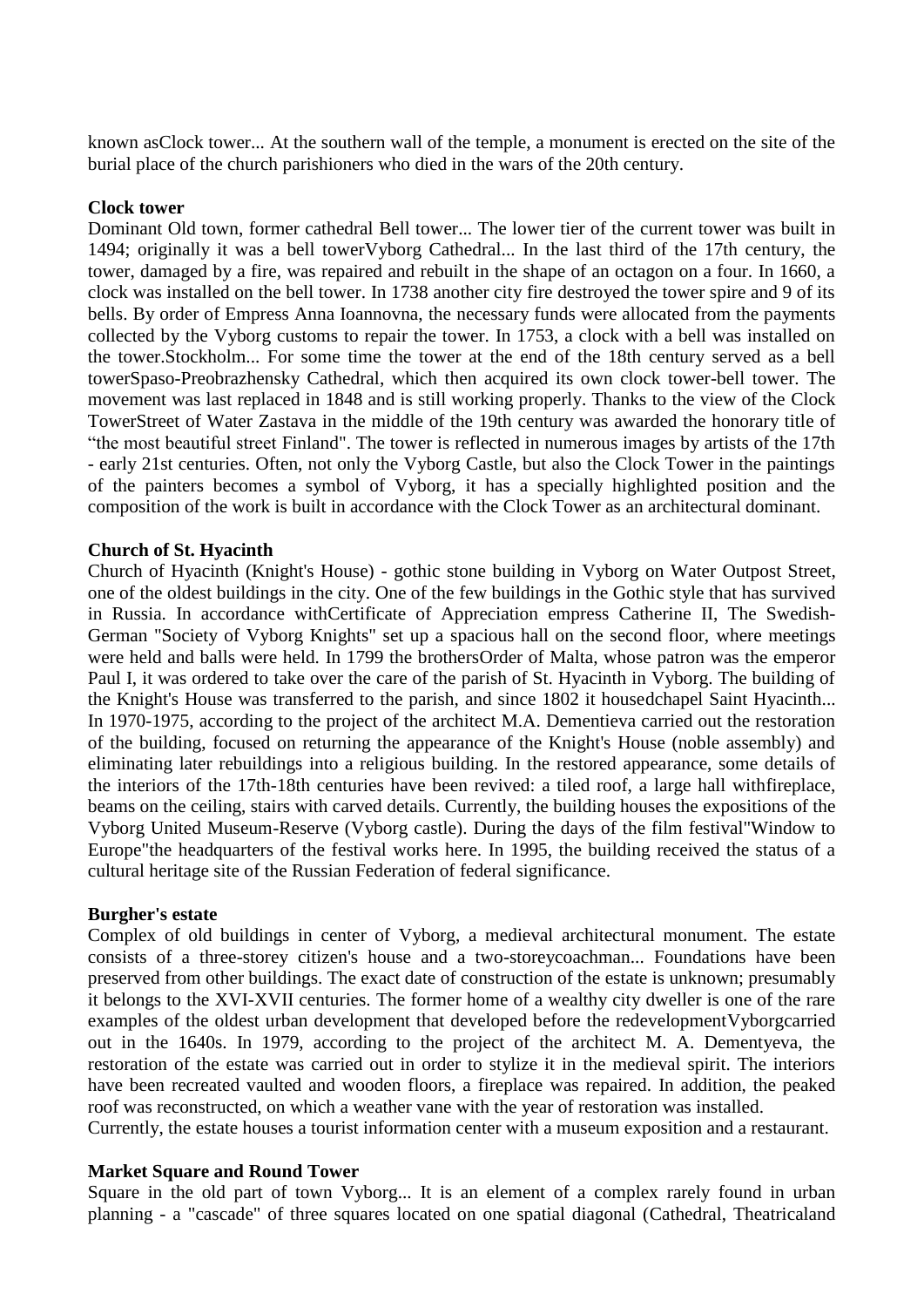Market). Formed at the end of the 19th century on the site of dismantled fortification[sOf the horned](https://ru.wikipedia.org/wiki/%D0%92%D1%8B%D0%B1%D0%BE%D1%80%D0%B3%D1%81%D0%BA%D0%B0%D1%8F_%D0%B3%D0%BE%D1%80%D0%BE%D0%B4%D1%81%D0%BA%D0%B0%D1%8F_%D1%81%D1%82%D0%B5%D0%BD%D0%B0)  [fortress.](https://ru.wikipedia.org/wiki/%D0%92%D1%8B%D0%B1%D0%BE%D1%80%D0%B3%D1%81%D0%BA%D0%B0%D1%8F_%D0%B3%D0%BE%D1%80%D0%BE%D0%B4%D1%81%D0%BA%D0%B0%D1%8F_%D1%81%D1%82%D0%B5%D0%BD%D0%B0).. Remains of the old city wall remai[nRound Towerl](https://ru.wikipedia.org/wiki/%D0%9A%D1%80%D1%83%D0%B3%D0%BB%D0%B0%D1%8F_%D0%B1%D0%B0%D1%88%D0%BD%D1%8F_(%D0%92%D1%8B%D0%B1%D0%BE%D1%80%D0%B3))ocated on the edge of the new square, as well as colored stone laying in the western corner of the square, repeating the location of the former wall. The area, paved with cobblestones and cobblestones, has always been used for market trading (nowadays mainly for souvenirs). Initially, on weekdays, peasants from the vicinity of Vyborg traded in the southern part of the square, placing carts and tables with food on the trading places numbered on granite. In the northern part of the square, near the embankment, there were fish rows. The buildings that formed the square were mainly occupied by institutions and organizations. The main facade overlooks the squar[ebuilding of the covered city market with a](https://ru.wikipedia.org/wiki/%D0%92%D1%8B%D0%B1%D0%BE%D1%80%D0%B3%D1%81%D0%BA%D0%B8%D0%B9_%D1%80%D1%8B%D0%BD%D0%BE%D0%BA)  [clock tower,](https://ru.wikipedia.org/wiki/%D0%92%D1%8B%D0%B1%D0%BE%D1%80%D0%B3%D1%81%D0%BA%D0%B8%D0%B9_%D1%80%D1%8B%D0%BD%D0%BE%D0%BA) built in 1904-1905 by the architect [Karl Segerstadt.](https://ru.wikipedia.org/wiki/%D0%A5%D0%BE%D1%80%D0%B4_%D0%B0%D1%84_%D0%A1%D0%B5%D0%B3%D0%B5%D1%80%D1%88%D1%82%D0%B0%D0%B4,_%D0%9A%D0%B0%D1%80%D0%BB).. Durin[gSoviet-Finnish wars](https://ru.wikipedia.org/wiki/%D0%A1%D0%BE%D0%B2%D0%B5%D1%82%D1%81%D0%BA%D0%BE-%D1%84%D0%B8%D0%BD%D1%81%D0%BA%D0%B8%D0%B5_%D0%B2%D0%BE%D0%B9%D0%BD%D1%8B)  [\(1939-1940, 1941-1944\)t](https://ru.wikipedia.org/wiki/%D0%A1%D0%BE%D0%B2%D0%B5%D1%82%D1%81%D0%BA%D0%BE-%D1%84%D0%B8%D0%BD%D1%81%D0%BA%D0%B8%D0%B5_%D0%B2%D0%BE%D0%B9%D0%BD%D1%8B)he buildings surrounding the square were partially destroyed, but were reconstructed in the post-war years. In the 1950s, the covering of the Market Square was reconstructed, which was divided by a lawn located along the axis of Lenin Avenue. The square hosts events dedicated to city holidays and festivals. Round tower - stone artiller[ytower](https://ru.wikipedia.org/wiki/%D0%91%D0%B0%D1%88%D0%BD%D1%8F) [rondel](https://ru.wikipedia.org/wiki/%D0%A0%D0%BE%D0%BD%D0%B4%D0%B5%D0%BB%D1%8C_(%D1%84%D0%BE%D1%80%D1%82%D0%B8%D1%84%D0%B8%D0%BA%D0%B0%D1%86%D0%B8%D1%8F)) type, one of the two surviving battle towers of the medieval [Vyborg fortress.](https://ru.wikipedia.org/wiki/%D0%92%D1%8B%D0%B1%D0%BE%D1%80%D0%B3%D1%81%D0%BA%D0%B0%D1%8F_%D0%B3%D0%BE%D1%80%D0%BE%D0%B4%D1%81%D0%BA%D0%B0%D1%8F_%D1%81%D1%82%D0%B5%D0%BD%D0%B0).. Built i[n1547](https://ru.wikipedia.org/wiki/1547)[-1550sf](https://ru.wikipedia.org/wiki/1550_%D0%B3%D0%BE%D0%B4)ortifier engineer Hann (Hans) Bergen. In 1972, the architect-artist V.V.Dmitriev developed a restoration project, which included the recreation of the wall paintings of the Renaissance hall, supplemented with descriptions in Russian, and since 1976 a cafe-restaurant has been opened in the tower.

## **Alvar Aaalto Library**

Central city [library](https://ru.wikipedia.org/wiki/%D0%91%D0%B8%D0%B1%D0%BB%D0%B8%D0%BE%D1%82%D0%B5%D0%BA%D0%B0) [Vyborgb](https://ru.wikipedia.org/wiki/%D0%92%D1%8B%D0%B1%D0%BE%D1%80%D0%B3)uilt in [1933-](https://ru.wikipedia.org/wiki/1933)[1935 years](https://ru.wikipedia.org/wiki/1935_%D0%B3%D0%BE%D0%B4) on the project [Finnish](https://ru.wikipedia.org/wiki/%D0%A4%D0%B8%D0%BD%D0%BD%D1%8B) [architect](https://ru.wikipedia.org/wiki/%D0%90%D1%80%D1%85%D0%B8%D1%82%D0%B5%D0%BA%D1%82%D0%BE%D1%80) [Alvara Aalto.](https://ru.wikipedia.org/wiki/%D0%90%D0%B0%D0%BB%D1%82%D0%BE,_%D0%90%D0%BB%D0%B2%D0%B0%D1%80).. The building is considered a milestone in the history of modern architecture, for it marks Aalto's transition from the nationally painte[dneoclassicism](https://ru.wikipedia.org/wiki/%D0%9D%D0%B5%D0%BE%D0%BA%D0%BB%D0%B0%D1%81%D1%81%D0%B8%D1%86%D0%B8%D0%B7%D0%BC) to simplified forms of regional [modernism.](https://ru.wikipedia.org/wiki/%D0%9C%D0%BE%D0%B4%D0%B5%D1%80%D0%BD%D0%B8%D0%B7%D0%BC).. It was here that the unique feature of his architectural style first manifested itself - a combination of rigo[rfunctionalisma](https://ru.wikipedia.org/wiki/%D0%A4%D1%83%D0%BD%D0%BA%D1%86%D0%B8%D0%BE%D0%BD%D0%B0%D0%BB%D0%B8%D0%B7%D0%BC_(%D0%B0%D1%80%D1%85%D0%B8%D1%82%D0%B5%D0%BA%D1%82%D1%83%D1%80%D0%B0))nd gentle smoothness of natural lines. The library existed in its original form until 1939. In 1944, Vyborg became part of the Soviet Union again, and the library was abandoned for a long time. I[N1961 yeart](https://ru.wikipedia.org/wiki/1961_%D0%B3%D0%BE%D0%B4)he library reopened to visitors. In addition to architectural features, the library has a unique book collection: for example, the collection of the department of local history literature, which was formed - and continues to be formed - on the basis of the fund donated by the library of the Finnish cit[yLappeenranta.](https://ru.wikipedia.org/wiki/%D0%9B%D0%B0%D0%BF%D0%BF%D0%B5%D0%B5%D0%BD%D1%80%D0%B0%D0%BD%D1%82%D0%B0).. These are books about Vyborg an[dKareliai](https://ru.wikipedia.org/wiki/%D0%9A%D0%B0%D1%80%D0%B5%D0%BB%D0%B8%D1%8F)n Finnish, Swedish, German and other languages. Over the years of restoration of the library building, this collection has been replenished with perhaps the most complete collection of books in Russia about the work of Alvar Aalto and about the library building itself. Currently, the building of the library of Alvar Aalto is under state protection.

## **Walk of Fame**

Located opposite the cinema ["Vyborg-Palace",](https://ru.wikipedia.org/wiki/%D0%9D%D0%BE%D0%B2%D0%B0%D1%8F_%D1%80%D0%B0%D1%82%D1%83%D1%88%D0%B0_(%D0%92%D1%8B%D0%B1%D0%BE%D1%80%D0%B3)) in which since 1993 has been held annually [Film](https://ru.wikipedia.org/wiki/%D0%9E%D0%BA%D0%BD%D0%BE_%D0%B2_%D0%95%D0%B2%D1%80%D0%BE%D0%BF%D1%83_(%D0%BA%D0%B8%D0%BD%D0%BE%D1%84%D0%B5%D1%81%D1%82%D0%B8%D0%B2%D0%B0%D0%BB%D1%8C))  [Festival "Window to Europe".](https://ru.wikipedia.org/wiki/%D0%9E%D0%BA%D0%BD%D0%BE_%D0%B2_%D0%95%D0%B2%D1%80%D0%BE%D0%BF%D1%83_(%D0%BA%D0%B8%D0%BD%D0%BE%D1%84%D0%B5%D1%81%D1%82%D0%B8%D0%B2%D0%B0%D0%BB%D1%8C)).. The alley opened in 1998, modeled o[nHollywood Walk of Famei](https://ru.wikipedia.org/wiki/%D0%93%D0%BE%D0%BB%D0%BB%D0%B8%D0%B2%D1%83%D0%B4%D1%81%D0%BA%D0%B0%D1%8F_%C2%AB%D0%90%D0%BB%D0%BB%D0%B5%D1%8F_%D1%81%D0%BB%D0%B0%D0%B2%D1%8B%C2%BB)n Vyborg, famous for its great filmography. By the decision of the organizers of the festival, the names of prominent figures of Russian cinema are immortalized on granite slabs. On the sidewalk along Krepostnaya Street, there are the emblem of the Window to Europe Film Festival and commemorative stars (initially in one row, and after reconstruction in 2014 - in two rows), while next to those stars that were installed during their lifetime, there are handprints of celebrities.

## **Town hall tower**

A stone, quadrangular tower, one of the two surviving medieval battle towers [Vyborg fortress.](https://ru.wikipedia.org/wiki/%D0%92%D1%8B%D0%B1%D0%BE%D1%80%D0%B3%D1%81%D0%BA%D0%B0%D1%8F_%D0%BA%D1%80%D0%B5%D0%BF%D0%BE%D1%81%D1%82%D1%8C).. Built in the 1470s along with other tower[sthe defensive wall of the stone city.](https://ru.wikipedia.org/wiki/%D0%92%D1%8B%D0%B1%D0%BE%D1%80%D0%B3%D1%81%D0%BA%D0%B0%D1%8F_%D0%B3%D0%BE%D1%80%D0%BE%D0%B4%D1%81%D0%BA%D0%B0%D1%8F_%D1%81%D1%82%D0%B5%D0%BD%D0%B0).. In its initial form, the tower was a single oblique-angled volume 9.7 m high (12.5 m to the ridge of the roof), somewhat elongated along the longitudinal axis. The tower was built of granite boulders on lime mortar and covered with a gable tiled roof[,skatew](https://ru.wikipedia.org/wiki/%D0%9E%D1%85%D0%BB%D1%83%D0%BF%D0%B5%D0%BD%D1%8C)hich was extended along the axis of the gate. After the tower finally lost its military significance, it was handed over t[omagistrate](https://ru.wikipedia.org/wiki/%D0%9C%D0%B0%D0%B3%D0%B8%D1%81%D1%82%D1%80%D0%B0%D1%82) [Vyborg City Hall.](https://ru.wikipedia.org/wiki/%D0%92%D1%8B%D0%B1%D0%BE%D1%80%D0%B3%D1%81%D0%BA%D0%B0%D1%8F_%D1%80%D0%B0%D1%82%D1%83%D1%88%D0%B0)..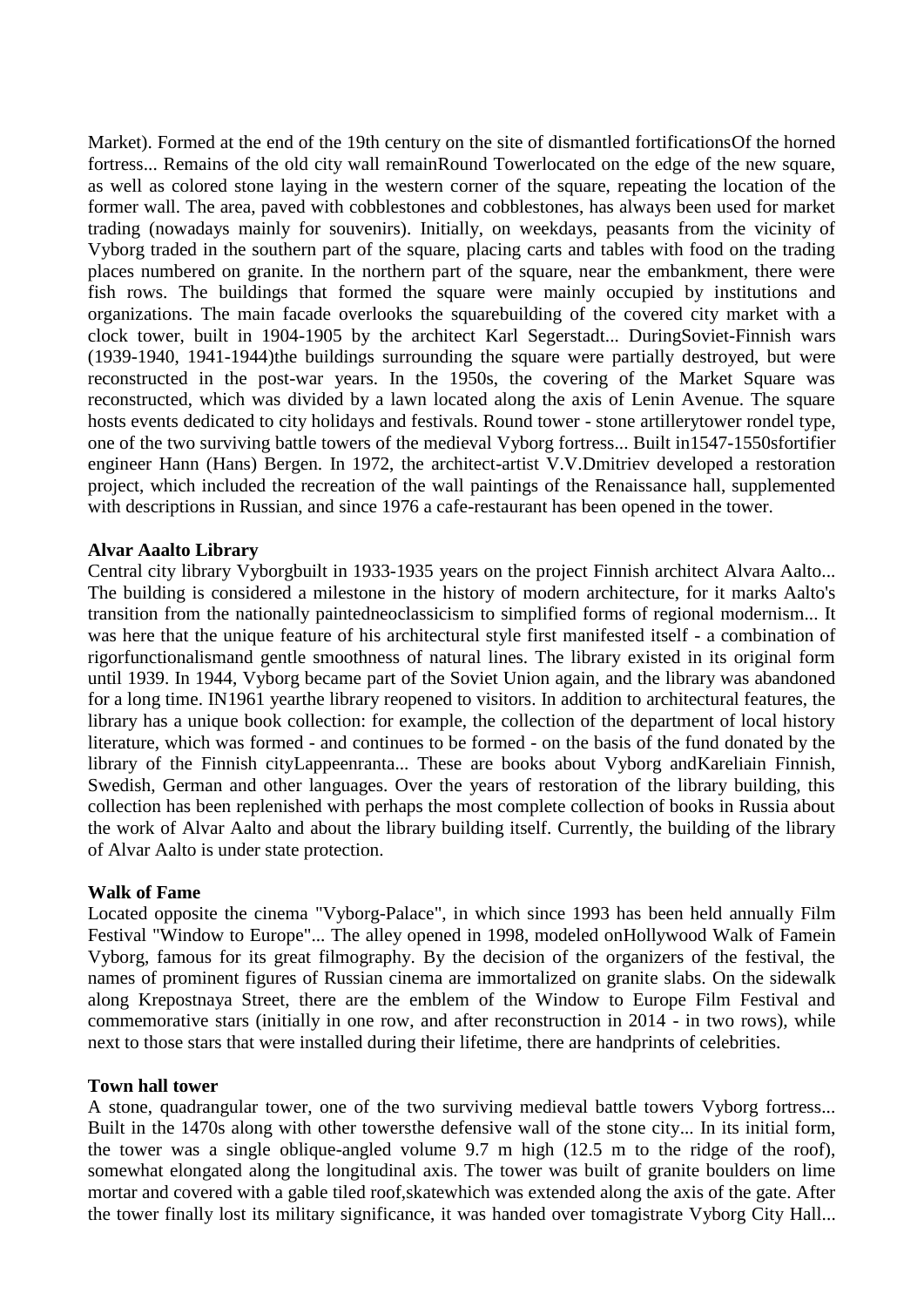They arranged in the towe[rarsenal,](https://ru.wikipedia.org/wiki/%D0%90%D1%80%D1%81%D0%B5%D0%BD%D0%B0%D0%BB) where weapons and combat armor of the townspeople were kept, who were obliged, if necessary, to participate in the defense of the city. In the 17th century, the tower was used as the bell tower of the cathedra[lDominican](https://ru.wikipedia.org/wiki/%D0%94%D0%BE%D0%BC%D0%B8%D0%BD%D0%B8%D0%BA%D0%B0%D0%BD%D1%86%D1%8B) monastery (after [Reformation](https://ru.wikipedia.org/wiki/%D0%A0%D0%B5%D1%84%D0%BE%D1%80%D0%BC%D0%B0%D1%86%D0%B8%D1%8F) churches [Vyborg rural parish\)](https://ru.wikipedia.org/wiki/%D0%92%D1%8B%D0%B1%D0%BE%D1%80%D0%B3%D1%81%D0%BA%D0%B8%D0%B9_%D1%81%D0%BE%D0%B1%D0%BE%D1%80_%D0%B4%D0%BE%D0%BC%D0%B8%D0%BD%D0%B8%D0%BA%D0%B0%D0%BD%D1%81%D0%BA%D0%BE%D0%B3%D0%BE_%D0%BC%D0%BE%D0%BD%D0%B0%D1%81%D1%82%D1%8B%D1%80%D1%8F). The new purpose of the building became the reason for subsequent alterations, which distorted its original appearance. The Town Hall Tower has acquired the shape of an octagon on a quadrangle. In 1758, the building was crowned with a peake[dbaroquec](https://ru.wikipedia.org/wiki/%D0%91%D0%B0%D1%80%D0%BE%D0%BA%D0%BA%D0%BE)oated. In 1952, the first repair and restoration work began in the tower. In 1974-1984, according to the project of the architect I. Khaustova, the baroque roof was restored, the stairs were made, the floors were restored and the window frames were installed. However, the building stood abandoned, without utilities, until 1993. The tower has been leased since 199[7the community of the Church of](https://ru.wikipedia.org/wiki/%D0%91%D0%BE%D0%B3%D0%BE%D1%80%D0%BE%D0%B4%D0%B8%D1%87%D0%BD%D1%8B%D0%B9_%D1%86%D0%B5%D0%BD%D1%82%D1%80)  [the Mother of God Reigninga](https://ru.wikipedia.org/wiki/%D0%91%D0%BE%D0%B3%D0%BE%D1%80%D0%BE%D0%B4%D0%B8%D1%87%D0%BD%D1%8B%D0%B9_%D1%86%D0%B5%D0%BD%D1%82%D1%80)nd adapted for a church museum. And since 2016, the tower has been transferred to the Vyborg United Museum-Reserve, and in 2017-2018 restoration work was carried out to accommodate the museum exposition

#### **The oldest residential building in Russia**

Citizen's House - an old residential building in [center of Vyborg,](https://ru.wikipedia.org/wiki/%D0%A1%D1%82%D0%B0%D1%80%D1%8B%D0%B9_%D0%B3%D0%BE%D1%80%D0%BE%D0%B4_(%D0%92%D1%8B%D0%B1%D0%BE%D1%80%D0%B3)) a medieval architectural monument. Low-rise two-storey tower-type house with a basement and thick walls made of granite boulders, along with simila[rburgher's estate,](https://ru.wikipedia.org/wiki/%D0%A3%D1%81%D0%B0%D0%B4%D1%8C%D0%B1%D0%B0_%D0%B1%D1%8E%D1%80%D0%B3%D0%B5%D1%80%D0%B0) home of the merchant [guild of the Holy Spirit](https://ru.wikipedia.org/wiki/%D0%94%D0%BE%D0%BC_%D0%BA%D1%83%D0%BF%D0%B5%D1%87%D0%B5%D1%81%D0%BA%D0%BE%D0%B9_%D0%B3%D0%B8%D0%BB%D1%8C%D0%B4%D0%B8%D0%B8_%D0%A1%D0%B2%D1%8F%D1%82%D0%BE%D0%B3%D0%BE_%D0%94%D1%83%D1%85%D0%B0) and one more [guild house,](https://ru.wikipedia.org/wiki/%D0%93%D0%B8%D0%BB%D1%8C%D0%B4%D0%B5%D0%B9%D1%81%D0%BA%D0%B8%D0%B9_%D0%B4%D0%BE%D0%BC_(%D0%92%D1%8B%D0%B1%D0%BE%D1%80%D0%B3)) is one of the four small private "fortresses" of the XIV-XVII centuries, medieval burgher houses, which on the territory [Of Russia](https://ru.wikipedia.org/wiki/%D0%A0%D0%BE%D1%81%D1%81%D0%B8%D1%8F) can only be seen in [Vyborg.](https://ru.wikipedia.org/wiki/%D0%92%D1%8B%D0%B1%D0%BE%D1%80%D0%B3).. The exact date of the construction of the house is unknown, but presumably it dates back to the 16th century. During the reconstruction, the windows, which were originally slit-like, were enlarged, and a low extension was added. The living quarters (two apartments) acquired their present appearance after the renovation carried out in the 60s of the XX century, when the height of the ceilings was increased, and the stove heating was replaced by a central one.

#### **House of the Merchant Guild**

House of the Merchant Guild of the Holy Spirit - an old building in [center of Vyborg,](https://ru.wikipedia.org/wiki/%D0%A1%D1%82%D0%B0%D1%80%D1%8B%D0%B9_%D0%B3%D0%BE%D1%80%D0%BE%D0%B4_(%D0%92%D1%8B%D0%B1%D0%BE%D1%80%D0%B3)) a medieval architectural monument. The exact date of the construction of the house is unknown, but researchers presumably date it to the 14th century. The house was part of a medieval merchant's estate, which included housing and outbuildings. This stone building - one of the few built before the city's redevelopment in the 1640s - is considered the oldest surviving i[nVyborgc](https://ru.wikipedia.org/wiki/%D0%92%D1%8B%D0%B1%D0%BE%D1%80%D0%B3)ivil building. Initially, the house was two-storey: on the ground floor there was a warehouse for goods, and the second floor with narrow windows was residential; an external stone staircase led up to it. In the 16th century, the house was acquired merchant [guild](https://ru.wikipedia.org/wiki/%D0%9A%D1%83%D0%BF%D0%B5%D1%87%D0%B5%D1%81%D0%BA%D0%B0%D1%8F_%D0%B3%D0%B8%D0%BB%D1%8C%D0%B4%D0%B8%D1%8F) [Of the Holy Spirit,](https://ru.wikipedia.org/wiki/%D0%A1%D0%B2%D1%8F%D1%82%D0%BE%D0%B9_%D0%94%D1%83%D1%85) and the second floor was used for trade negotiations. In 1978, the restoration of the house was carried out according to the project of the architect M. A. Dementieva: the building was returned to the steep gable and the ridge tiled roof. After restoration, the house housed a dog breeders club for some time; since 2020, after the transfer to the jurisdiction of the Vyborg United Museum-Reserve, the building houses a tourist information center.

## **"Witch's House"**

Residential building in [Vyborg,](https://ru.wikipedia.org/wiki/%D0%92%D1%8B%D0%B1%D0%BE%D1%80%D0%B3) built in 1898 by the architect [Eduard Dippel.](https://ru.wikipedia.org/wiki/%D0%94%D0%B8%D0%BF%D0%BF%D0%B5%D0%BB%D1%8C,_%D0%AD%D0%B4%D1%83%D0%B0%D1%80%D0%B4).. Decorated with a gruff granite the residential building, which looks like a fortress wall with towers, reminds of the destroyed city wall, the outlines of which are repeated by Yuzhny Val Street. [Apartment building](https://ru.wikipedia.org/wiki/%D0%94%D0%BE%D1%85%D0%BE%D0%B4%D0%BD%D1%8B%D0%B9_%D0%B4%D0%BE%D0%BC)  [consists](https://ru.wikipedia.org/wiki/%D0%94%D0%BE%D1%85%D0%BE%D0%B4%D0%BD%D1%8B%D0%B9_%D0%B4%D0%BE%D0%BC) of two buildings of the same height, but different number of storeys: the main building is three-storey, and in building "A" a floor has been added due to the reduction of the ceiling height. Facade of a building on a powerful rusticated granite [plinth decorated](https://ru.wikipedia.org/wiki/%D0%A6%D0%BE%D0%BA%D0%BE%D0%BB%D1%8C) with a number of neo-gothic elements. As a resul[tSoviet-Finnish wars \(1939-1944\)t](https://ru.wikipedia.org/wiki/%D0%A1%D0%BE%D0%B2%D0%B5%D1%82%D1%81%D0%BA%D0%BE-%D1%84%D0%B8%D0%BD%D1%81%D0%BA%D0%B8%D0%B5_%D0%B2%D0%BE%D0%B9%D0%BD%D1%8B)he house was damaged. During the post-war renovation, the entrances to the ground floor rooms were rebuilt, converted into apartments, and the high roof of a complex configuration was replaced by a flat roof, which changed the perception of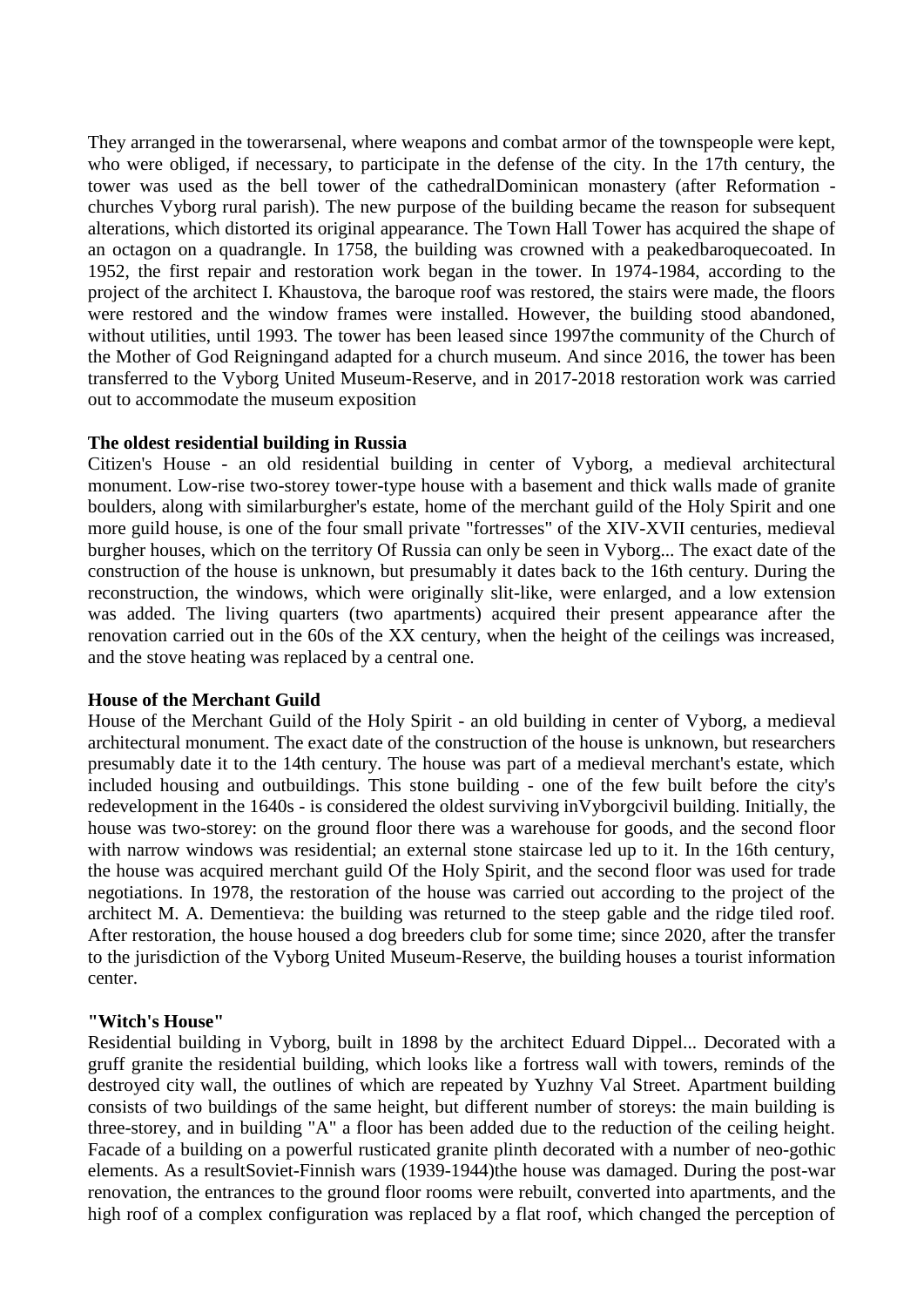triangular gables, which began to look unstable. As a result of the simplification of the silhouette in some angles from the side of Yuzhny Val Street, the "iron house" with a beveled corner began to seem flat, consisting of one wall, having received the nickname "witch's house".

#### **Monuments to Apraksin and Peter I**

Monument [Fyodor Apraksin](https://ru.wikipedia.org/wiki/%D0%90%D0%BF%D1%80%D0%B0%D0%BA%D1%81%D0%B8%D0%BD,_%D0%A4%D1%91%D0%B4%D0%BE%D1%80_%D0%9C%D0%B0%D1%82%D0%B2%D0%B5%D0%B5%D0%B2%D0%B8%D1%87) situated on [Petrovskaya square](https://ru.wikipedia.org/wiki/%D0%9F%D0%B5%D1%82%D1%80%D0%BE%D0%B2%D1%81%D0%BA%D0%B0%D1%8F_%D0%BF%D0%BB%D0%BE%D1%89%D0%B0%D0%B4%D1%8C_(%D0%92%D1%8B%D0%B1%D0%BE%D1%80%D0%B3)) cities [Vyborg,](https://ru.wikipedia.org/wiki/%D0%92%D1%8B%D0%B1%D0%BE%D1%80%D0%B3) at the entrance to [Fortress bridge.](https://ru.wikipedia.org/wiki/%D0%9A%D1%80%D0%B5%D0%BF%D0%BE%D1%81%D1%82%D0%BD%D0%BE%D0%B9_%D0%BC%D0%BE%D1%81%D1%82_(%D0%92%D1%8B%D0%B1%D0%BE%D1%80%D0%B3)).. The monument to the associate of Peter I, Admiral-General Fyodor Apraksin (1661-1728) was solemnly opened on June 19, 2010 and is timed to the 300th anniversary captur[e](https://ru.wikipedia.org/wiki/%D0%9E%D1%81%D0%B0%D0%B4%D0%B0_%D0%92%D1%8B%D0%B1%D0%BE%D1%80%D0%B3%D0%B0_(1710)) [of Vyborg by Russian troops,](https://ru.wikipedia.org/wiki/%D0%9E%D1%81%D0%B0%D0%B4%D0%B0_%D0%92%D1%8B%D0%B1%D0%BE%D1%80%D0%B3%D0%B0_(1710)) which were led by Count Apraksin. This monument is the only monument erected in honor of Fyodor Apraksin. Monument to Peter the Great - a bronze statue of the Russian empero[rPeter I](https://ru.wikipedia.org/wiki/%D0%9F%D1%91%D1%82%D1%80_I) on a granite pedestal, located in [Petrovsky park](https://ru.wikipedia.org/wiki/%D0%9F%D0%B5%D1%82%D1%80%D0%BE%D0%B2%D1%81%D0%BA%D0%B8%D0%B9_%D0%BF%D0%B0%D1%80%D0%BA_(%D0%92%D1%8B%D0%B1%D0%BE%D1%80%D0%B3)) cities [Vyborg.](https://ru.wikipedia.org/wiki/%D0%92%D1%8B%D0%B1%D0%BE%D1%80%D0%B3).. The monument was erected in 1910 to commemorate the bicentennia[lcapture of Vyborg by Russian](https://ru.wikipedia.org/wiki/%D0%9E%D1%81%D0%B0%D0%B4%D0%B0_%D0%92%D1%8B%D0%B1%D0%BE%D1%80%D0%B3%D0%B0_(1710))  [troops.](https://ru.wikipedia.org/wiki/%D0%9E%D1%81%D0%B0%D0%B4%D0%B0_%D0%92%D1%8B%D0%B1%D0%BE%D1%80%D0%B3%D0%B0_(1710))..

#### **Annenskie fortifications**

Annenskie fortifications- a rare monument of Russian defensive architecture of the post-Petrine era, the most significant building of the middle of the 18th century in [Vyborg.](https://ru.wikipedia.org/wiki/%D0%98%D1%81%D1%82%D0%BE%D1%80%D0%B8%D1%8F_%D0%92%D1%8B%D0%B1%D0%BE%D1%80%D0%B3%D0%B0).. Also called Annenkron in honor of the Empres[sAnna Ioannovna.](https://ru.wikipedia.org/wiki/%D0%90%D0%BD%D0%BD%D0%B0_%D0%98%D0%BE%D0%B0%D0%BD%D0%BD%D0%BE%D0%B2%D0%BD%D0%B0).. Construction under the direction of Minich began with the laying of a ston[escarpt](https://ru.wikipedia.org/wiki/%D0%AD%D1%81%D0%BA%D0%B0%D1%80%D0%BF)he main rampart, by 1733 a moat was dug and two bastions were built, and by the beginning of the 1740s all the main elements of the fortress were completed. The Russian-Swedish war of 1741 - 1743 required the strengthening of defensive structures and accelerated work. The project was prepared by Lieutenant Genera[lJohann Luberas,](https://ru.wikipedia.org/wiki/%D0%9B%D1%8E%D0%B1%D0%B5%D1%80%D0%B0%D1%81_%D1%84%D0%BE%D0%BD_%D0%9F%D0%BE%D1%82%D1%82,_%D0%98%D0%BE%D0%B3%D0%B0%D0%BD%D0%BD_%D0%9B%D1%8E%D0%B4%D0%B2%D0%B8%D0%B3) he also supervised the construction. In the early 1750s, he took part in the work on the Anninsky fortification[sA. P. Hannibal,](https://ru.wikipedia.org/wiki/%D0%93%D0%B0%D0%BD%D0%BD%D0%B8%D0%B1%D0%B0%D0%BB,_%D0%90%D0%B1%D1%80%D0%B0%D0%BC_%D0%9F%D0%B5%D1%82%D1%80%D0%BE%D0%B2%D0%B8%D1%87) great-grandfather of A.S. Pushkin. Today, fortifications are often the scene of various cultural events. It hosts annual events such as the Knight's Tournament organized by the reenactor clubs. Part of the fortress is occupied by tennis courts and go-karts.

## **Mon Repos Park**

Mon Repos- rocky [landscape park](https://ru.wikipedia.org/wiki/%D0%9F%D0%B5%D0%B9%D0%B7%D0%B0%D0%B6%D0%BD%D1%8B%D0%B9_%D0%BF%D0%B0%D1%80%D0%BA) on the shore [Zashchitnaya bay](https://ru.wikipedia.org/wiki/%D0%97%D0%B0%D1%89%D0%B8%D1%82%D0%BD%D0%B0%D1%8F) [Vyborg Bay,](https://ru.wikipedia.org/wiki/%D0%92%D1%8B%D0%B1%D0%BE%D1%80%D0%B3%D1%81%D0%BA%D0%B8%D0%B9_%D0%B7%D0%B0%D0%BB%D0%B8%D0%B2) on Tverdysh Island in the northern part of the city [Vyborg.](https://ru.wikipedia.org/wiki/%D0%92%D1%8B%D0%B1%D0%BE%D1%80%D0%B3).. The heyday of Mon Repos is associated with the name of the President of the St. Petersburg Academy of Science[sLudwig Heinrich Nicolaiw](https://ru.wikipedia.org/wiki/%D0%9D%D0%B8%D0%BA%D0%BE%D0%BB%D0%B0%D0%B8,_%D0%9B%D1%8E%D0%B4%D0%B2%D0%B8%D0%B3_%D0%93%D0%B5%D0%BD%D1%80%D0%B8%D1%85)ho acquired the estate in [1788 year,](https://ru.wikipedia.org/wiki/1788_%D0%B3%D0%BE%D0%B4) and after leaving for [1803 yearr](https://ru.wikipedia.org/wiki/1803_%D0%B3%D0%BE%D0%B4)etired, completely devoted himself to decorating and singing in poetry of his beloved estate. In the en[dXIX](https://ru.wikipedia.org/wiki/XIX_%D0%B2%D0%B5%D0%BA) - the beginning [XX centuries](https://ru.wikipedia.org/wiki/XX_%D0%B2%D0%B5%D0%BA) Mon Repos becomes the venue for the congresses of the student Christian movement, which was attended by the last man of the Nicolai clan - Baron [Paul Georg Nicolai.](https://ru.wikipedia.org/wiki/%D0%9D%D0%B8%D0%BA%D0%BE%D0%BB%D0%B0%D0%B8,_%D0%9F%D0%B0%D0%B2%D0%B5%D0%BB_%D0%9D%D0%B8%D0%BA%D0%BE%D0%BB%D0%B0%D0%B5%D0%B2%D0%B8%D1%87).. Various cultural events are regularly held in the park: the music festival ["Door to summer"](https://ru.wikipedia.org/w/index.php?title=%D0%94%D0%B2%D0%B5%D1%80%D1%8C_%D0%B2_%D0%BB%D0%B5%D1%82%D0%BE_(%D1%84%D0%B5%D1%81%D1%82%D0%B8%D0%B2%D0%B0%D0%BB%D1%8C)&action=edit&redlink=1), Religious meetings["Golden autumn in Mon](https://ru.wikipedia.org/w/index.php?title=%D0%97%D0%BE%D0%BB%D0%BE%D1%82%D0%B0%D1%8F_%D0%BE%D1%81%D0%B5%D0%BD%D1%8C_%D0%B2_%D0%9C%D0%BE%D0%BD%D1%80%D0%B5%D0%BF%D0%BE&action=edit&redlink=1)  [Repos»](https://ru.wikipedia.org/w/index.php?title=%D0%97%D0%BE%D0%BB%D0%BE%D1%82%D0%B0%D1%8F_%D0%BE%D1%81%D0%B5%D0%BD%D1%8C_%D0%B2_%D0%9C%D0%BE%D0%BD%D1%80%D0%B5%D0%BF%D0%BE&action=edit&redlink=1), Poetry and dance events. The historical core of the museum-reserve is the manor and park ensemble of the en[dXVIII](https://ru.wikipedia.org/wiki/XVIII_%D0%B2%D0%B5%D0%BA) - the beginning [XIXc](https://ru.wikipedia.org/wiki/XIX_%D0%B2%D0%B5%D0%BA)c. It includes monuments of wooden architecture of classicism (the main manor house and the Library Wing) and a landscape rocky park of romantic style - a unique monument of garden and park art.

## **Two pillboxes of a million-plus population in the Leipasuo fortified area, LE6 and LE7**

The pillboxes were built by the Finns in 1937. Bunker Le6 It had two rectangular casemates connected by a corridor. During the winter war, it was captured after a long shelling from a 152 mm gun with direct fire from the side of the railway from a distance of 100-150 meters. It was blown up by Soviet sappers after the end of hostilities in the summer of 1940. The internal premises and the corridor were partially preserved. The Le7 bunker is structurally similar to the Le6. It had a flanking fire casemate and a smaller frontal fire casemate, according to some sources there are three casemates in total. The battle casemates were covered with armor plates. There was a concrete shelter-barracks. It was blown up by Soviet sappers after the end of hostilities in the summer of 1940. The internal premises were partially preserved. The pillboxes are located at a distance of 150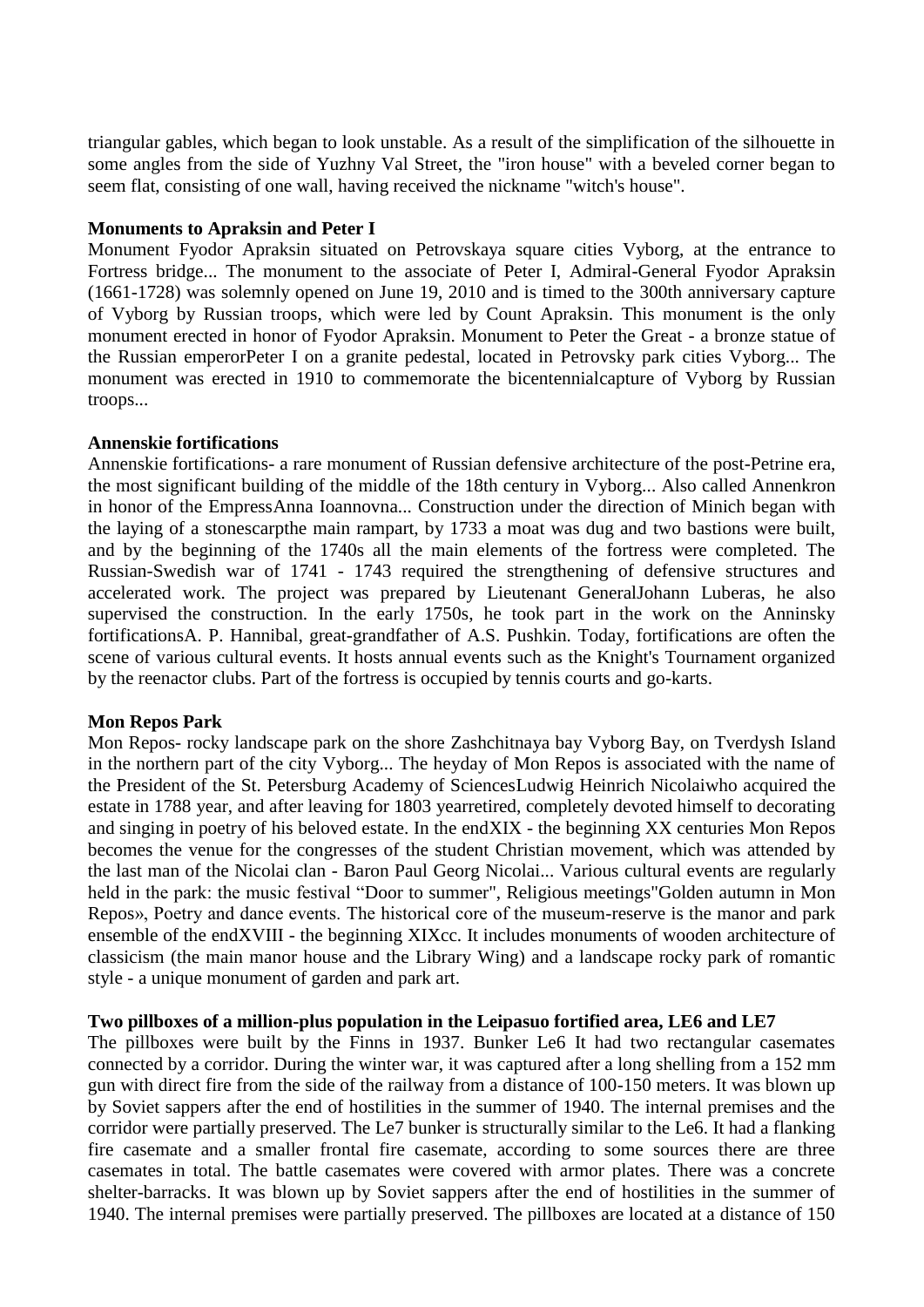meters from each other, between them there was an underground passage, but now it is destroyed. Not far from the bunkers was buil[tIgla flooding dam,](https://www.drive2.ru/l/472968671656935596/) its purpose was to flood the approaches to the bunkers in the event of an attack by Soviet troops.

#### **Historical and Ethnographic Museum-Reserve "Yalkala"**

The museum was opened on October 20, 1940 - right after the end of the Soviet-Finnish war of 1939-1940, when the Karelian Isthmus passed to the Soviet Union under a peace treaty. This is the first historical object that was museumified in the Leningrad Region. For 50 years the museum functioned as the House-Museum of V.I. Lenin, telling about the period of his last underground. In 1993 the Museum of V.I. Lenin was reorganized into the historical and ethnographic museumreserve "Yalkala", dedicated to the life of the indigenous population of the Karelian Isthmus from ancient times (5000 BC) to modern times.

#### **Lindulovskaya** grove

state natural botanical [preserve.](https://ru.wikipedia.org/wiki/%D0%97%D0%B0%D0%BA%D0%B0%D0%B7%D0%BD%D0%B8%D0%BA).. Located on the territor[yVyborgsky district of the Leningrad region](https://ru.wikipedia.org/wiki/%D0%92%D1%8B%D0%B1%D0%BE%D1%80%D0%B3%D1%81%D0%BA%D0%B8%D0%B9_%D1%80%D0%B0%D0%B9%D0%BE%D0%BD_(%D0%9B%D0%B5%D0%BD%D0%B8%D0%BD%D0%B3%D1%80%D0%B0%D0%B4%D1%81%D0%BA%D0%B0%D1%8F_%D0%BE%D0%B1%D0%BB%D0%B0%D1%81%D1%82%D1%8C)) near the village [Roshchino.](https://ru.wikipedia.org/wiki/%D0%A0%D0%BE%D1%89%D0%B8%D0%BD%D0%BE_(%D0%9B%D0%B5%D0%BD%D0%B8%D0%BD%D0%B3%D1%80%D0%B0%D0%B4%D1%81%D0%BA%D0%B0%D1%8F_%D0%BE%D0%B1%D0%BB%D0%B0%D1%81%D1%82%D1%8C)).. The area of the reserve is 986 hectares. The purpose of the reserve is to preserve the oldest i[nOf Russia](https://ru.wikipedia.org/wiki/%D0%A0%D0%BE%D1%81%D1%81%D0%B8%D1%8F) and [Europe](https://ru.wikipedia.org/wiki/%D0%95%D0%B2%D1%80%D0%BE%D0%BF%D0%B0) artificial planting [Siberian larch](https://ru.wikipedia.org/wiki/%D0%9B%D0%B8%D1%81%D1%82%D0%B2%D0%B5%D0%BD%D0%BD%D0%B8%D1%86%D0%B0_%D1%81%D0%B8%D0%B1%D0%B8%D1%80%D1%81%D0%BA%D0%B0%D1%8F) [\(lat.L](https://ru.wikipedia.org/wiki/%D0%9B%D0%B0%D1%82%D0%B8%D0%BD%D1%81%D0%BA%D0%B8%D0%B9_%D1%8F%D0%B7%D1%8B%D0%BA)arix sibirica Ledeb), located outside of its range in the river valle[yRoshchinka.](https://ru.wikipedia.org/wiki/%D0%A0%D0%BE%D1%89%D0%B8%D0%BD%D0%BA%D0%B0).. The former name of this river is Lintulovka, hence the name of the grove. The beginning of the grove was laid in 1738 by a previously issued decre[ePeter I,](https://ru.wikipedia.org/wiki/%D0%9F%D1%91%D1%82%D1%80_I) when on the site of the former arable land were made the first sowing of larch seeds collected in [Arkhangelsk province.](https://ru.wikipedia.org/wiki/%D0%90%D1%80%D1%85%D0%B0%D0%BD%D0%B3%D0%B5%D0%BB%D1%8C%D1%81%D0%BA%D0%B0%D1%8F_%D0%B3%D1%83%D0%B1%D0%B5%D1%80%D0%BD%D0%B8%D1%8F).. Overseeding and planting continues constantly.

## **Natural complex "Komarovsky Bereg"**

It is part of the Spa area. Houses of the Soviet creative intelligentsia were built on its territory. Neighborhood with Akademichesky settlement played a role in the formation of the complex's vegetation. Plants appeared that were clearly brought from expeditions and were not previously common in these places. All forests are under state protection, felling is prohibited here and there is a fire protection. Forests have the status of forest parks. Environmental routes with signs, benches and information stands are laid along the entire perimeter of the complex. Water area with fine sand and a convenient shore. You can independently get acquainted with the attraction, visiting the natural complex is free.

#### **Zelenogorsk Museum of Retro Cars**

Opened in 2008 on the basis of the "Retro-Union" automobile club. The exposition consists of Soviet and foreign cars and motorcycles. There are worthy retro specimens in perfect condition, in which you can sit and take pictures for a fee. Each car is of interest to the history of the automotive industry.

# **"Penates" (Museum-Estate of I. Repin)**

Repin himself created drawings, diagrams and drawings for the construction of a summer house. It was important for him to provide maximum illumination of the workshop premises, so the windows were made from floor to ceiling. Repin moved here permanently with his entire family in 1903. Here he died in 1930. Stasov, Mayakovsky, Kuprin, Mendeleev, Chaliapin, Yesenin, Likhachev visited the house. In 1941, all authentic items from the museum were evacuated, and after the war, the house and garden were restored. Now, paintings, household items of that time that belonged to Repin's relatives and to himself are exhibited here. In the park on the hill, according to the artist's will, there is his grave. Two Repin's workshops on the second floor of the house, an artist's office, a living room and a veranda on the first floor are available for inspection. In the park you can see an artesian well, gazebos and ponds.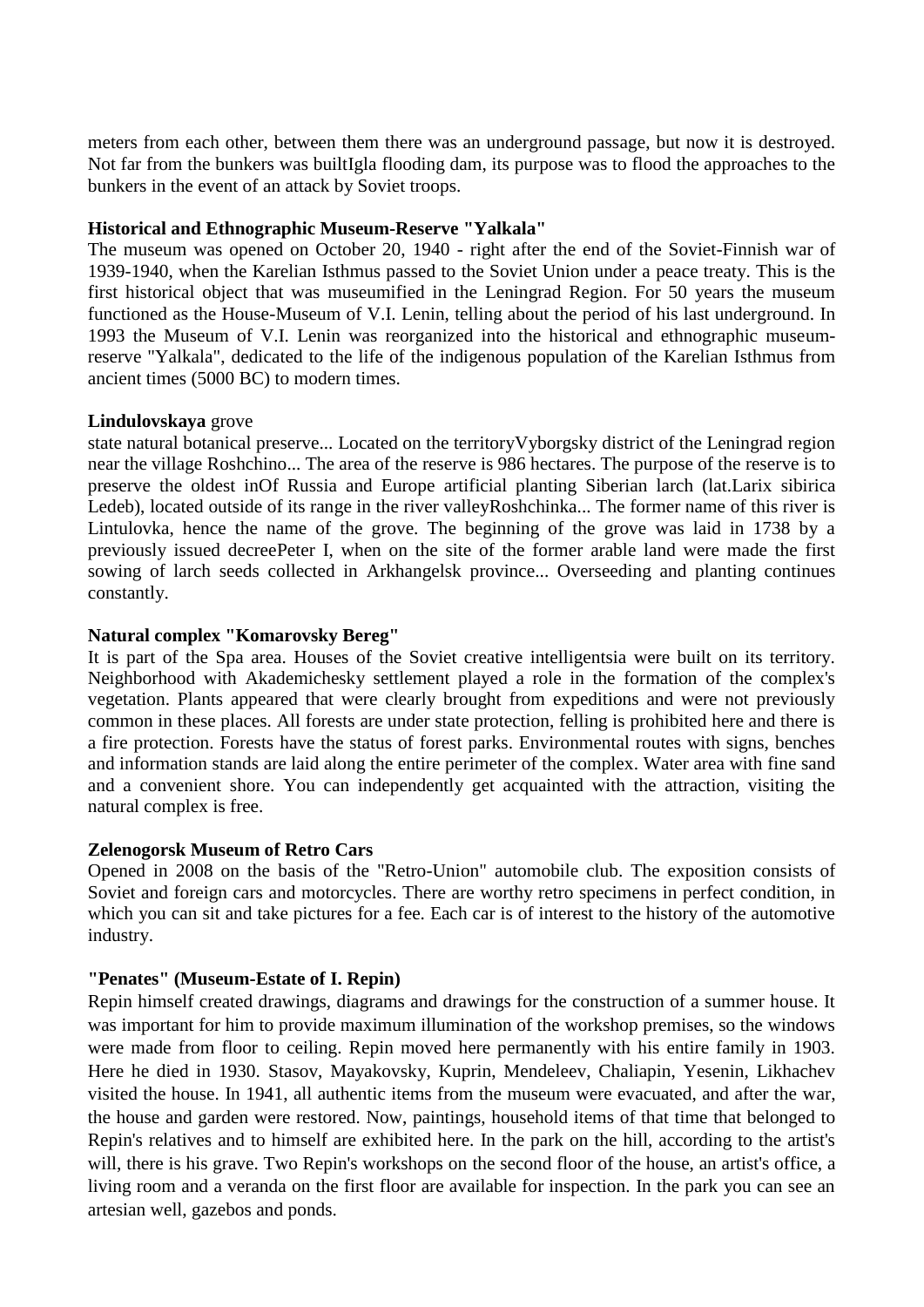#### **Old [cottages](https://susanintop.com/sight/starinnye-dachi)**

These are really old buildings in the Russian Art Nouveau style, built before the revolution. They are located on the shores of the Gulf of Finland in the Kurortny district. Most of these structures currently have a difficult fate, they burn as a result of frequent arson, collapse and rot. At the beginning of the twentieth century. the area was home to famous people who built aesthetic wooden houses. Perhaps, anywhere else you will not see such beautiful buildings, therefore, having arrived in Sestroretsk, you should definitely visit the ancient wooden dachas, most of which are abandoned today.

#### **[Lenin's hut](https://susanintop.com/sight/leninskij-shalash)**

The Lenin hut was built in Razliv, which is an exact copy of the hut where the leader lived. Also, a marble monument was erected, a bust of V.I. Lenin and opened a museum. All expositions are connected with the historical events of 1917, when Lenin and his associates G. Zinoviev were hiding on the shore of a lake not far from Sestroretsk. This place is popular with foreign tourists and communists often hold rallies here. It will not be possible to get here by public transport, since the exposition is located 5 km from the nearest public transport stop. The most convenient way to get here is by car, taxi or by bike in the warmer months.

#### **[Replica of the first submarine](https://susanintop.com/sight/kopija-pervoj-podvodnoj-lodki)**

In Sestroretsk there is a unique monument of its kind - a monument to the first submarine, which is called "Nikonov's barrel". This is an exact copy of the first submarine, which was designed under Peter I and looked like a huge barrel. Since no drawings have survived, it is believed that this is an approximate copy of the first boat. The boat is located near the Perepadskaya embankment.

## **[Museum Sestroretsk border](https://susanintop.com/sight/muzej-sestroreckij-rubezh)**

This place will be interesting to visit for lovers of history and military equipment. The object was created in 1966, its purpose is to recreate the situation of the counterattack of our troops with the Finnish army in 1944 during the Second World War. This exposition annually changes its appearance, as there is a constant reconstruction. Once here, you have the opportunity to touch the protective shelters with your own hands, play war games, etc.

# **Recommended catering facilities along the route "Torfyanovka - St. Petersburg" (continuation of the route Eurovelo Lieksa - Torfyanovka)**

**Cafe Slavyanskaya trapeza** [Yuzhny Val, building 4/2, Vyborg](https://www.tripadvisor.ru/Restaurant_Review-g298511-d3582403-Reviews-Slavyanskaya_Trapeza-Vyborg_Vyborgsky_District_Leningrad_Oblast_Northwestern_Dist.html#MAPVIEW) Cuisine type: European, Russian, Soups, Eastern European, Central European

**Cafe Stary Karetnik** [Krepostnaya, 8A, Vyborg](https://www.tripadvisor.ru/Restaurant_Review-g298511-d17539998-Reviews-Stary_Karetnik-Vyborg_Vyborgsky_District_Leningrad_Oblast_Northwestern_District.html#MAPVIEW)

Type of cuisine: European

#### **Restaurant "NORD-WEST"** [Krasnoarmeyskaya st., 17, Vyborg](https://www.tripadvisor.ru/Restaurant_Review-g298511-d3761720-Reviews-Nord_West_Restaurant-Vyborg_Vyborgsky_District_Leningrad_Oblast_Northwestern_Dist.html#MAPVIEW)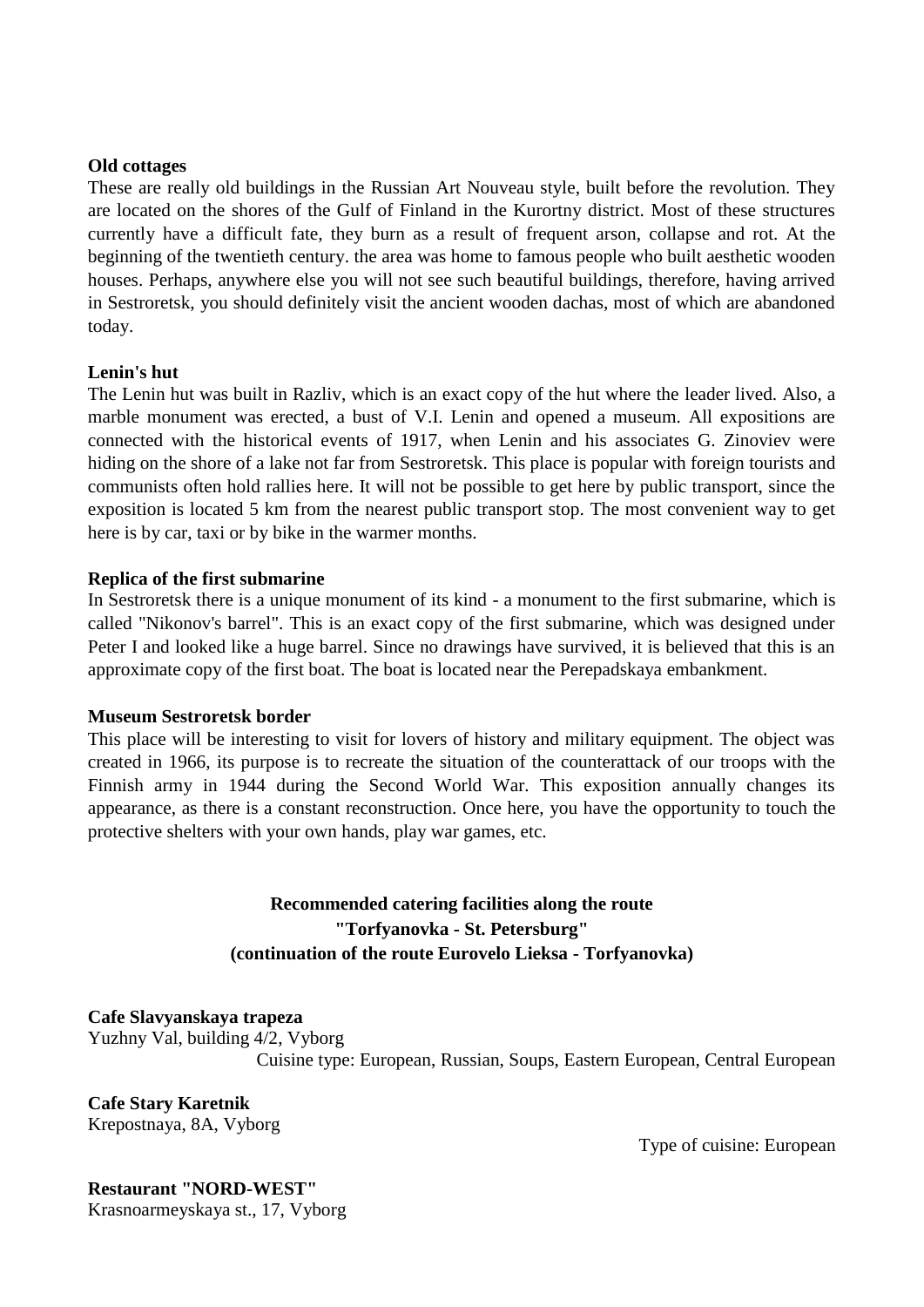Type of cuisine: European

## **Vyborg hotel restaurant**

Vyborg, Leningradsky prospect, 19 Cuisine type: European, Russian, Central European

## **Restaurant of the Hotel Complex "Druzhba"**

[Railway st., 5, Vyborg](https://www.tripadvisor.ru/Restaurant_Review-g298511-d3759170-Reviews-Hotel_Druzhba_Restaurant-Vyborg_Vyborgsky_District_Leningrad_Oblast_Northwestern_.html#MAPVIEW)

Type of cuisine: European

#### **Restaurant "Veresk"**

[Eastern shore of the lake "Bolshoye Simaginskoe", Ilyichevo](https://www.tripadvisor.ru/Restaurant_Review-g2700776-d10429712-Reviews-Veresk-Ilyichevo_Vyborgsky_District_Leningrad_Oblast_Northwestern_District.html#MAPVIEW)

Type of cuisine: Modern

## **Fish in the Country Restaurant**

[Primorskoe highway, 319 A, Sestroretsk](https://www.tripadvisor.ru/Restaurant_Review-g2345793-d3772173-Reviews-Ryba_Na_Dache-Sestroretsk_Kurortny_District_St_Petersburg_Northwestern_District.html#MAPVIEW) Cuisine type: Italian, Seafood, Barbecue, European, Eastern European, Pizza

# **Recommended accommodation on the route "Torfyanovka - St. Petersburg"**

# **(continuation of the route Eurovelo Lieksa - Torfyanovka)**

## **Hotel Druzhba**

Railway street, 5, Vyborg From 3200 rub. Parking, free WiFi, sauna, free breakfast, bike rental, karaoke, business center with Wi-Fi, conference facilities

## **Hotel Vyborg**

Leningradsky prospect, 19, Vyborg From 2900 rub. Free parking, free internet, jacuzzi, sauna, free breakfast, child / family friendly, business center with Wi-Fi, massage

## **Hotel "Bat"**

St. Nikolaeva, 3, Vyborg From 2800 rub. Free parking, free internet, bar / lounge, bike rental, suitable for children / families, pets allowed, bus transfer, luggage storage

## **Viking Hotel**

Railway street, 10, Vyborg From 3100 rub. Free parking, free WiFi, free breakfast, kid / family friendly, concierge, non-smoking hotel, 24/7 front desk, fast check-in / check-out

## **"Good morning"**

536 Primorskoe highway, Zelenogorsk From 6000 rub.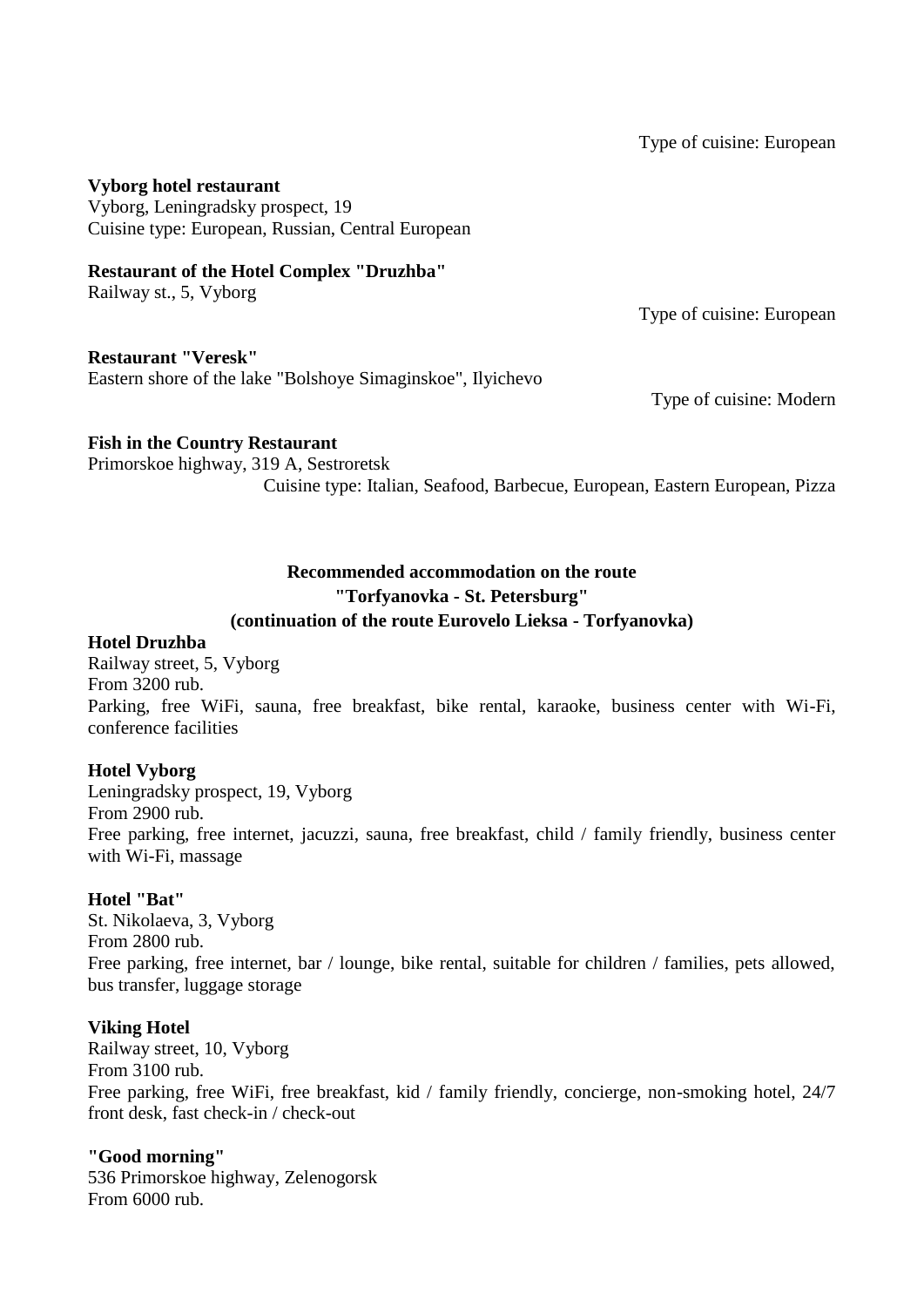Located in Zelenogorsk, Good Morning Apart-hotel features a terrace and free WiFi. Features a balcony, seating area, flat-screen cable TV, fully equipped kitchen with microwave and refrigerator

## **Spa Hotel Aquamarine**

Primorskoe highway, 593N, Zelenogorsk From 6000 rub.

Bathrobes, private balcony, room service, telephone, refrigerator, flat screen TV

\* The route consists of 2 parts. The first part of the Lieksa-Torfyanovka route was developed and included in the Eurovelo route program. Includes visits to Parikkala, Punkaharju, the battlegrounds of the "Winter War 1939-1940" along the border with Karelia.

Link to the Eurovelo route Lieksa-Torfyanovka

https://www.google.com/maps/d/viewer?mid=1TcF\_aS7rADPzuIQ30XSdcQ3v\_sM&ll=62.408123 91103042%2C30.444651089446403&z=7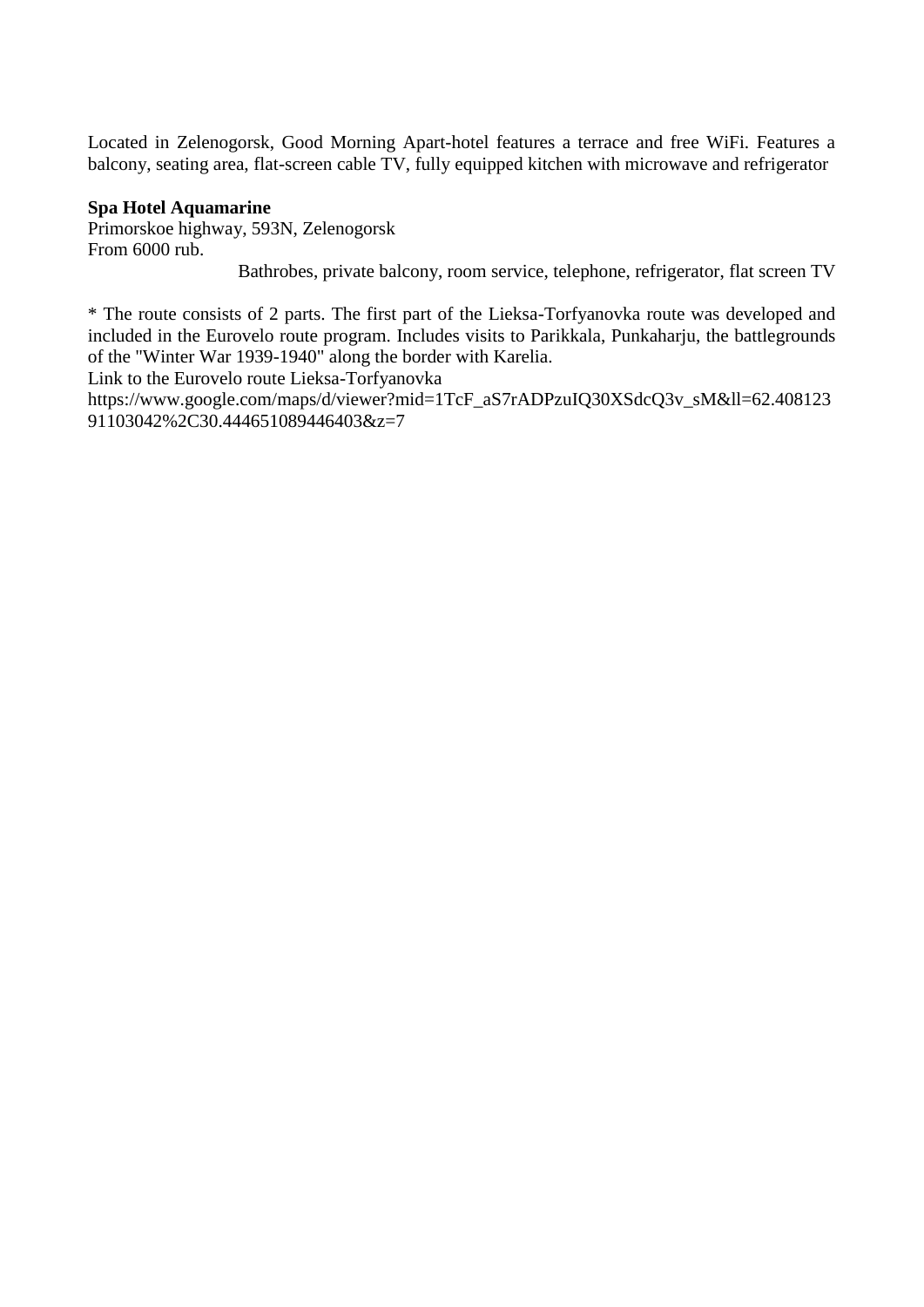# **Passport of the Vyborg-Saimaa route**

## **Route characteristics**

| Route name          | "Vyborg - Saimaa"                                                                                                                                                                                                                                                                                                                                                                                                                                                                                                                                                                                           |
|---------------------|-------------------------------------------------------------------------------------------------------------------------------------------------------------------------------------------------------------------------------------------------------------------------------------------------------------------------------------------------------------------------------------------------------------------------------------------------------------------------------------------------------------------------------------------------------------------------------------------------------------|
| Route type          | Interregional                                                                                                                                                                                                                                                                                                                                                                                                                                                                                                                                                                                               |
| Type of tourism     | Cognitive (bus / car)                                                                                                                                                                                                                                                                                                                                                                                                                                                                                                                                                                                       |
| Route geography     | Vyborg - Rauha village - Imatra - Lappeenranta - Mikkeli - Savonlinna - Vyborg                                                                                                                                                                                                                                                                                                                                                                                                                                                                                                                              |
| Display objects     | Imatra<br>Kruununpuisto nature reserve<br>Imatrankoski waterfall<br>Sculpture of the Virgin of Imatra<br>Pedestrian street Koskenparras<br>Water park "Magic Forest"<br>Lappeenranta<br>Linnoitus - Lappeenranta Fortress<br>Cavalry Museum (Cavalry Museum) South Karelia Museum<br>Mikkeli<br>Cathedral<br>Monument to Mannerheim and City Hall<br>Naisvuori Observation Tower<br>Museums of the main headquarters of Mannerheim and Muisti, the Center of Peace and<br>War<br>Mikkeli-puisto park<br>Savonlinna<br>Olavinlinna fortress<br>Riihisaari Island (local history museum)<br>Linnankatu street |
| The target audience | All categories of tourists                                                                                                                                                                                                                                                                                                                                                                                                                                                                                                                                                                                  |
| Duration            | $3-4$ days                                                                                                                                                                                                                                                                                                                                                                                                                                                                                                                                                                                                  |
| Length              | total length - $670 \text{ km}$ (car / bus)                                                                                                                                                                                                                                                                                                                                                                                                                                                                                                                                                                 |
| Seasonality         | All seasons                                                                                                                                                                                                                                                                                                                                                                                                                                                                                                                                                                                                 |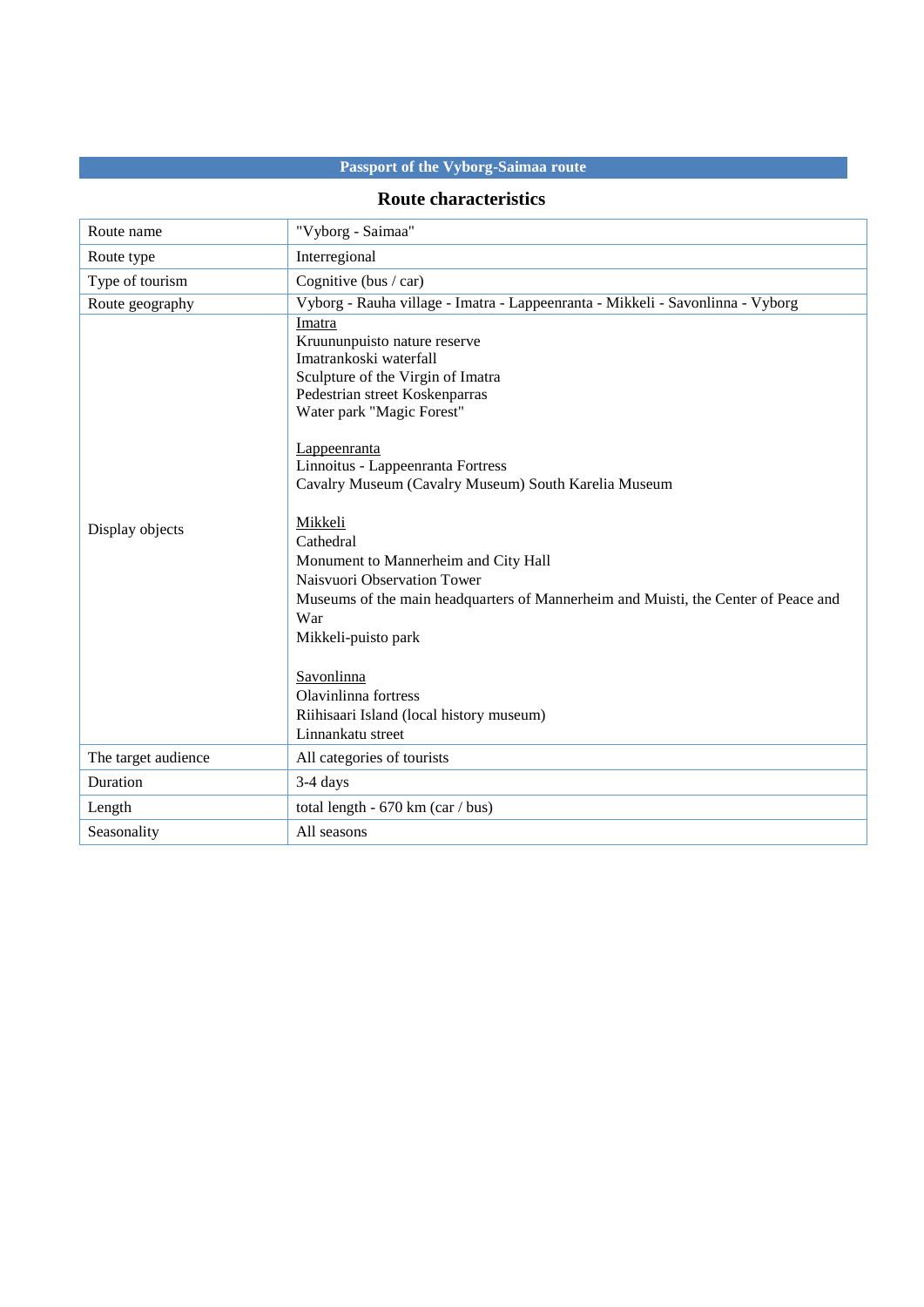# **Route program "Vyborg-Saimaa "**

| Day 1.    |                                                                                                   |
|-----------|---------------------------------------------------------------------------------------------------|
| $8 - 00$  | Departure from Vyborg                                                                             |
| $11-00$   | Arrival in the village of Rauha, check-in at Saimaa Gardens                                       |
| $11-30$   | Departure from the village of Rauha                                                               |
| 12-00     | Arrival in Imatra                                                                                 |
| 12-00     | Visit Kruununpuisto nature reserve (Imatrankoski waterfall, sculpture of the Virgin of<br>Imatra) |
| 14-00     | Lunch (restaurant Buttenhoff)                                                                     |
| 15-00     | Visit walking street Koskenparras                                                                 |
| $16-00$   | Departure from Imatra                                                                             |
| 16-40     | Arrival in Lappeenranta                                                                           |
| 16-40     | Visit to the Cavalry Museum                                                                       |
| 17-20     | Visit to the South Karelia Museum                                                                 |
| 18-00     | Visit to Linnoitus - fortress of Lappeenranta                                                     |
| 18-40     | City walk                                                                                         |
| $20 - 00$ | Departure from Lappeenranta                                                                       |
| 20-40     | Arrival in the village of Rauha                                                                   |
| Day 2.    |                                                                                                   |
| $9 - 00$  | Departure from the village of Rauha                                                               |
| $11-00$   | Arrival in Mikkeli                                                                                |
| $11-00$   | Visit Cathedral                                                                                   |
| $11-30$   | Visit Monument to Mannerheim and City Hall                                                        |
| $11-50$   | Visit Lookout tower of Naisvuori                                                                  |
| $12 - 20$ | Visit Museum of the main headquarters of Mannerheim and Muisti, the Center of<br>Peace and War    |
| 13-00     | Lunch (Restaurant Vino)                                                                           |
| $14 - 00$ | Departure from Mikkeli                                                                            |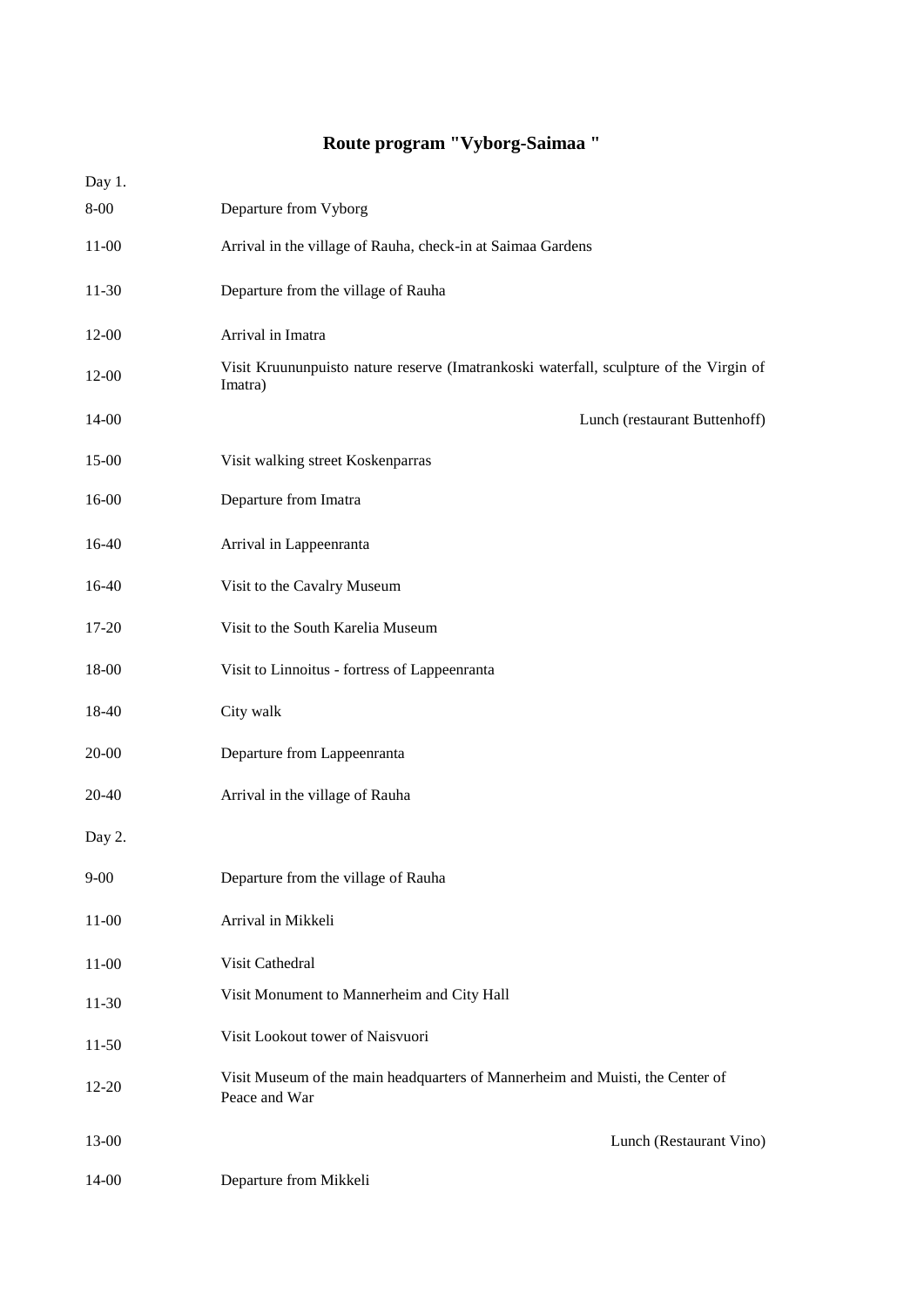| 16-00     | Arrival at Imatra                            |                           |
|-----------|----------------------------------------------|---------------------------|
| $16 - 00$ | Visit aquapark "Magic Forest"                |                           |
| 19-00     | Departure from Imatra                        |                           |
| 19-20     | Arrival in the village of Rauha              |                           |
| Day 3.    |                                              |                           |
| $9 - 00$  | Departure from the village of Rauha          |                           |
| $11 - 00$ | Arrival in Savonlinna                        |                           |
| $11 - 10$ | Visit to Olavinlinna fortress                |                           |
| 13-00     | Visit Riihisaari islands                     |                           |
| 14-00     |                                              | Lunch (Ravintola Majakka) |
| 15-00     | Walking through the city (Linnankatu street) |                           |
| 16-00     | Departure from Savonlinna                    |                           |
| $21 - 00$ | Arrival in Vyborg                            |                           |

# **Sketch model of the routeVyborg-Saimaa " (location of display objects on the map)**

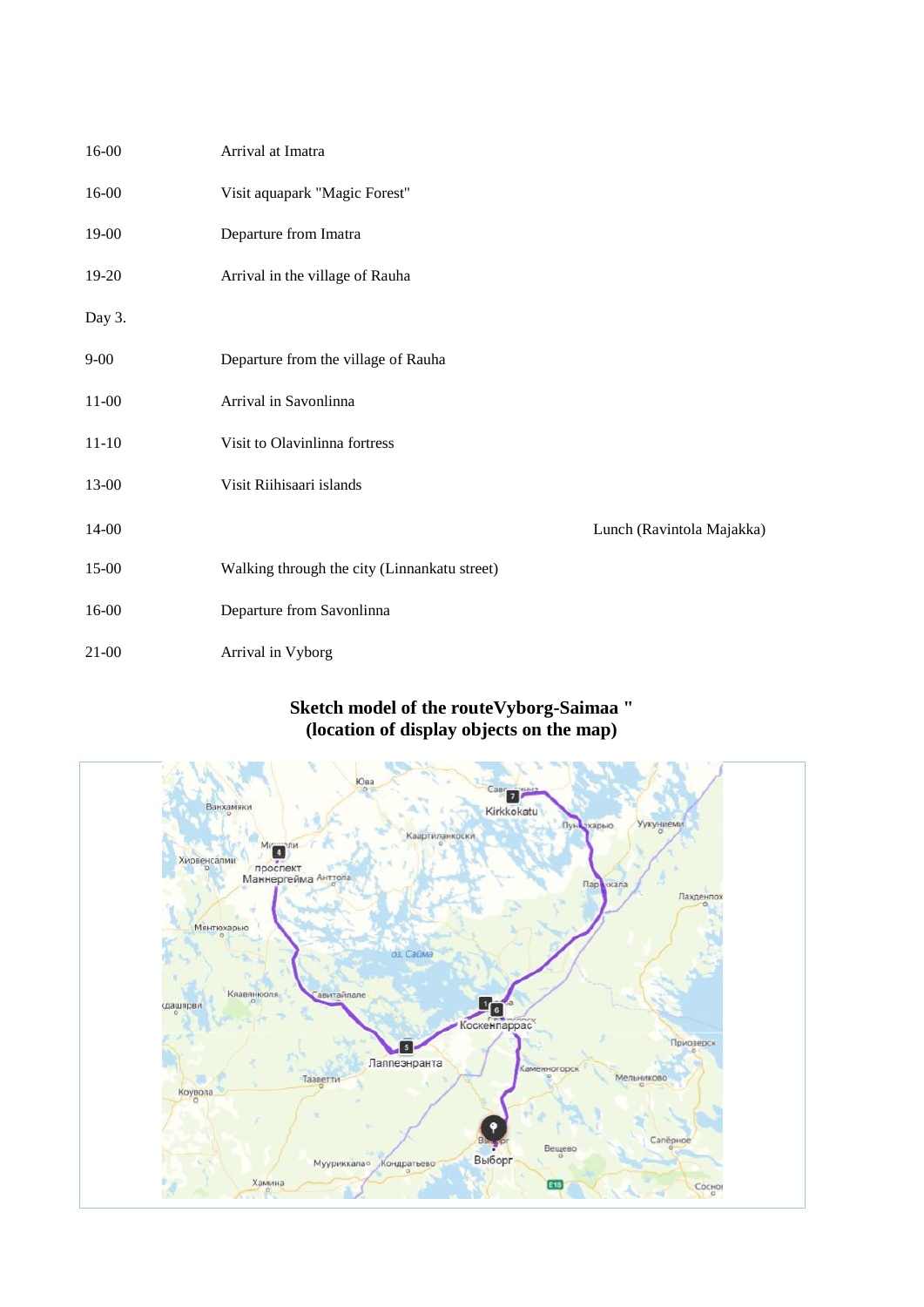#### **Description of display objects on the route "Vyborg-Saimaa "**

#### **Imatra**

#### **Kruununpuisto nature reserve**

Located along the Vuoksa River, in the very center of the city. The park was founded in 1842, and the decree was signed by the Russian Tsar Nicholas I. In Finnish it is called "Kruununpiusto", and in Russian it means "Crown Park" and is located on an island formed by two channels of the Vuoksa River. From one side of the island flows the fast Vuoksa, and from the other the raging stream of the Imatrankoski waterfall. Those who appreciate the real Karelian nature will be able to appreciate the huge boulders covered with moss, rocks, century-old pines and glacial hollows.

#### **Imatrankoski waterfall**

The Imatrankoski Waterfall is one of the most beautiful and romantic places in all of Finland. Here you can admire the magnificent northern landscapes, take great photos, take a long walk or just be alone with yourself. The Swedish king Gustav Vasa is officially considered the discoverer of the Imatrankoski waterfall. In 1772, the Russian Empress Catherine II came to the rapids of Imatra with her retinue and sincerely admired the stormy streams of water, first falling from an 18-meter height, and then roaring through the rocks. After the imperial visit, the waterfall in Imatra became one of the most fashionable places for the St. Petersburg nobility for almost a century and a half. In 1929, a hydroelectric power plant (HPP) was built on the rapids of the Imatra River, and since then the waterfall has been "working" strictly on schedule. Hydroelectric dams come off and tons of water rush into the canyon, in an instant turning a rocky mouth into a stormy river. All this is accompanied by the solemn music of Sibelius.

## **Sculpture of the Virgin of Imatra**

An amazing sculpture with a tragic meaning was installed in the Kruununpuisto National Park, where there is a beautiful waterfall. Imatran Impi depicts the figure of a woman throwing herself into the water. This is a one of a kind attraction.

#### **Pedestrian street Koskenparras**

The Koskenparras pedestrian street starts immediately from the Imatrankoskentie highway, which leads directly to the famous [waterfall of Imatra.](http://ru.esosedi.org/FI/13/1000172991/vodopad_imatrankoski/).. Literally Imatrankoskentie is translated: the road leading to the Imatrinsky waterfall. A few hundred meters from Koskenparras Street, you will find most of the shops, cafes and restaurants. It will take about ten minutes to walk through it with a brisk pace, and a whole day for a careful round, inspection and shopping.

#### **Water park "Magic Forest"**

Imatran Kylpylä Water Park, as befits a fairy forest, is fraught with surprises. This is Louhi's Cave and the Bridge of Rains, a real river, a tunnel, water slides and waterfalls. The Yorokobi hot water pool (temperature +38) will properly warm up the muscles, and the hydromassage will invigorate and tone the whole body. There is a healing pool, children's pool and a canyon. Sports enthusiasts can swim on the 20-meter lane. Swimming in the outdoor pool will add thrill, especially in cool weather. Note that the water temperature in the water park is always 28-30 degrees. The weather in the Magic Forest is always different. You will be able to swim under a tropical rainstorm, fog or sun, which will make your vacation special and unforgettable. The highlight of Imatran Kylpylä Water Park is its special sound and light effects, which create a fabulous and relaxing atmosphere here.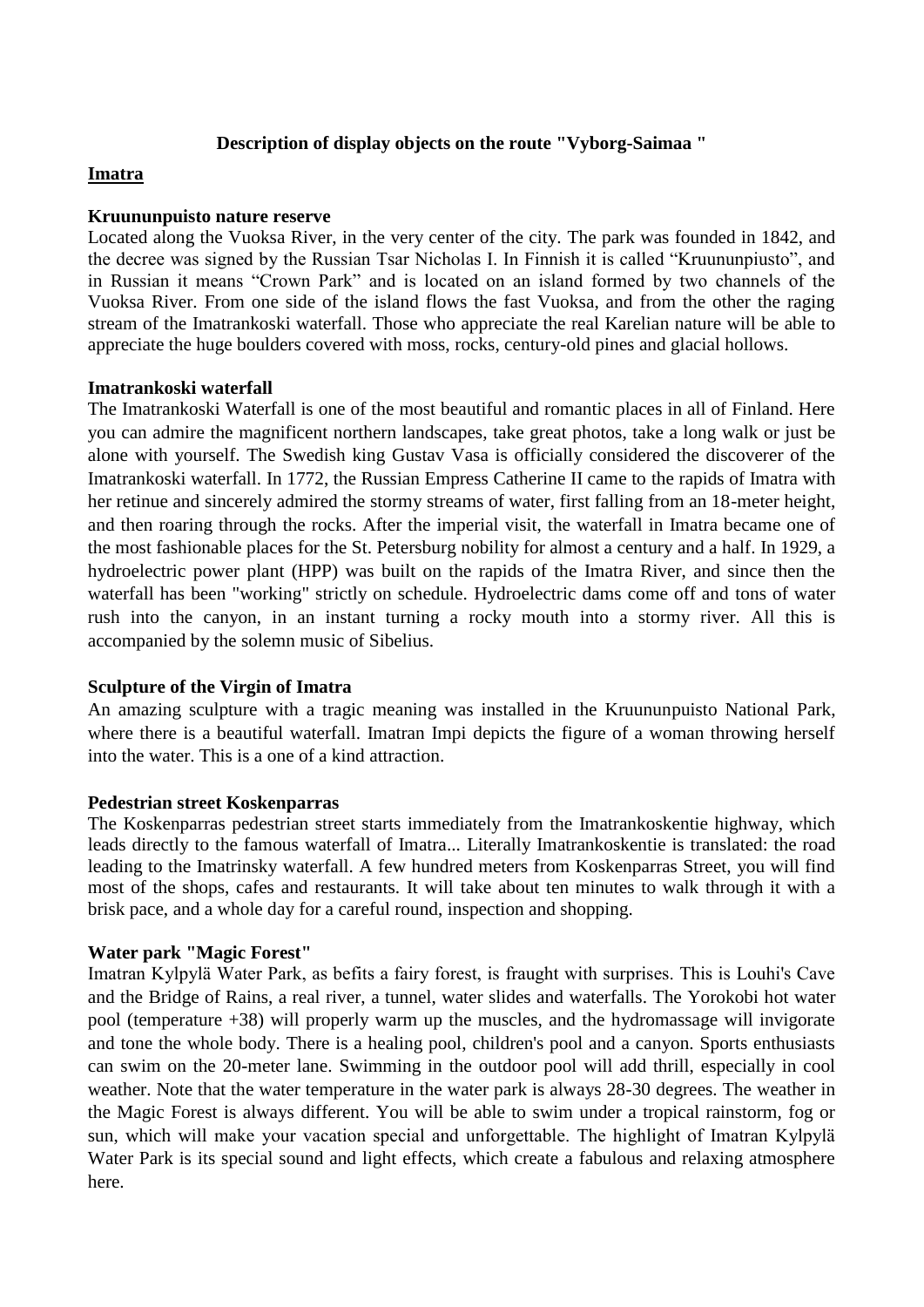# **Lappeenranta**

# **Linnoitus - Lappeenranta Fortress**

Lappeenranta Fortress is a unique landmark in Southeast Finland. It still boils with life, and once it was part of a system of defensive fortifications, which also included the Suomenlinna fortresses in Helsinki and Hamina. The Lappeenranta Fortress was founded and built on a small area sandwiched between East and West. At first, the town of Lappeenranta developed under the reliable protection of a fortress, gradually occupying the adjacent territories. Later, the fortress was considered an "old city", which nevertheless continued to grow and live an active life. Today the Lappeenranta Fortress is a valuable monument of the cultural and historical heritage of Finland, Russia and Sweden - a link in a chain of fortresses and fortifications in historical territories.

# **Cavalry Museum (Cavalry Museum)**

The Cavalry Museum is located in the southern part of the fortress of Lappeenranta, in the building of the former guardhouse, built in 1772 and which is the oldest building in the city. The exhibition presents the history of the Finnish cavalry in a wide and multifaceted manner. Attributes and items used by cavalry servicemen during the war and in times of peace are presented to the public. Of course, the organizers of the exhibition did not forget about the cavalryman's best friend - the horse. The Cavalry Museum offers an interesting and informative exhibition on various milestones in the history of the Finnish cavalry.

# **South Karelia Museum**

The Regional Museum of South Karelia is located in the Lappeenranta Fortress and is the central museum of the city. The museum is housed in the massive gray stone buildings of a former artillery depot dating back to the early 19th century. The collections of the Museum of the History of Culture are collected from the museums of Lappeenranta, Vyborg and Priozersk. The museum's work on preserving exhibits, keeping records, research and exhibitions covers not only the modern region of South Karelia, but also the southern part of Karelia, which has ceded to Russia, that is, the Karelian Isthmus. In addition to the permanent exhibition, the museum organizes temporary exhibitions on various topics. When organizing exhibitions and events, the museum tries to take into account the preferences of different groups of visitors. For children, there is a guided tour of the permanent exhibition and a play corner in the museum.

# **Mikkeli**

# **Cathedral**

Mikkeli Cathedral (Fin. Mikkelin tuomiokirkko) is the main church of the Mikkeli diocese, located in Mikkeli, South Savo, Finland.

The church was designed by the outstanding Finnish architect Josef Stenbeck. The building was built in 1896-1897 in the neo-Gothic style (like many other churches designed by Stenbeck). The main building material is red brick. The bell tower is located in the western pediment of the church. The church has 1,200 seats. The altarpiece "The Crucifixion" was created in 1899 by Pekka Halonen. The organ was built in 1956 at the Kangasala organ factory and has 51 registers.

# **Monument to Mannerheim and City Hall**

The Mannerheim Monument in Mikkeli, located on the west side of the city hall in the Finnish city of Mikkeli, was erected in honor of the famous military and political leader of Finland. Karl Gustav Emil Mannerheim was General, Marshal, Field Marshal, President of Finland from August 1944 to March 11, 1946. The monument was erected in the city, which during the Second World War was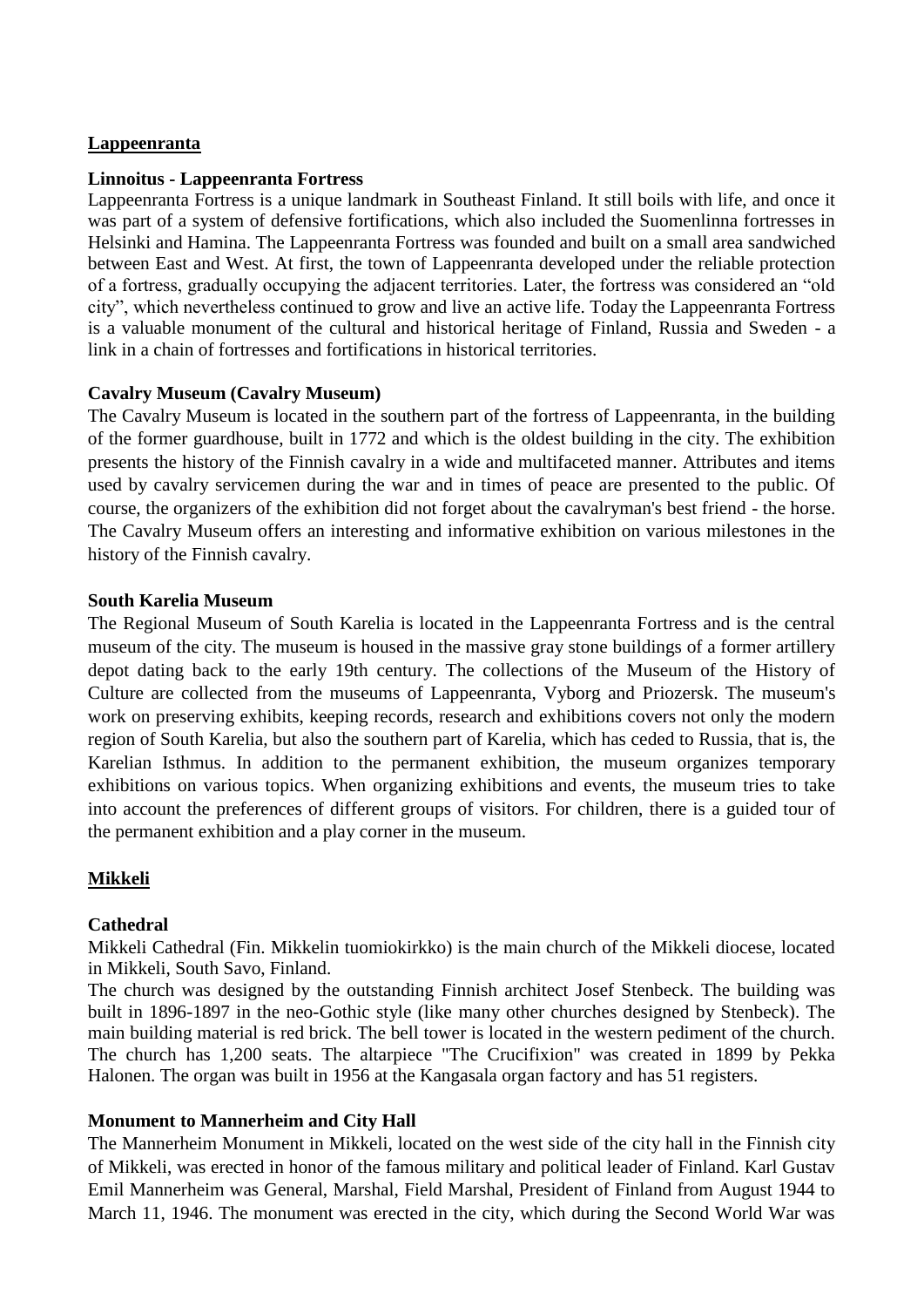the headquarters of the armed forces of Finland, which was commanded by Mannerheim. On a high granite pedestal you can see a bronze monument of the walking Mannerheim in full military uniform.

## **Naisvuori Observation Tower**

One of the most famous landmarks in Mikkeli is the Naisvuori Tower. It is located near the city center. This masterpiece of Mikkeli architecture is built in the style of the 30s from white stone. It is worth noting that the Naisvuori Tower is located on a hill, which is the highest point in the city. Its height is 43 meters above the level of Lake Saimaa.

# **Museums of the main headquarters of Mannerheim and Muisti, the Center of War and Peace**

Mikkeli, St. Michel, has served as the headquarters of the Finnish Defence Forces in all the wars that have been fought during Finland's independence. Many original buildings from the Second World War have been preserved, allowing visitors to gain real feel of the war years. Muisti is the only science centre specialising in history and social sciences in Finland that uses exhibitions to discuss the themes of war and peace in an up-to-date manner in the context of Finland, Europe and the world.

# **Mikkeli-puisto park**

The green landscapes of Mikkelipuisto Park contain numerous model gardens full of ideas for garden enthusiasts. The park has a play area for children, activities, restaurant Greeneri and a garden shop during the summer season.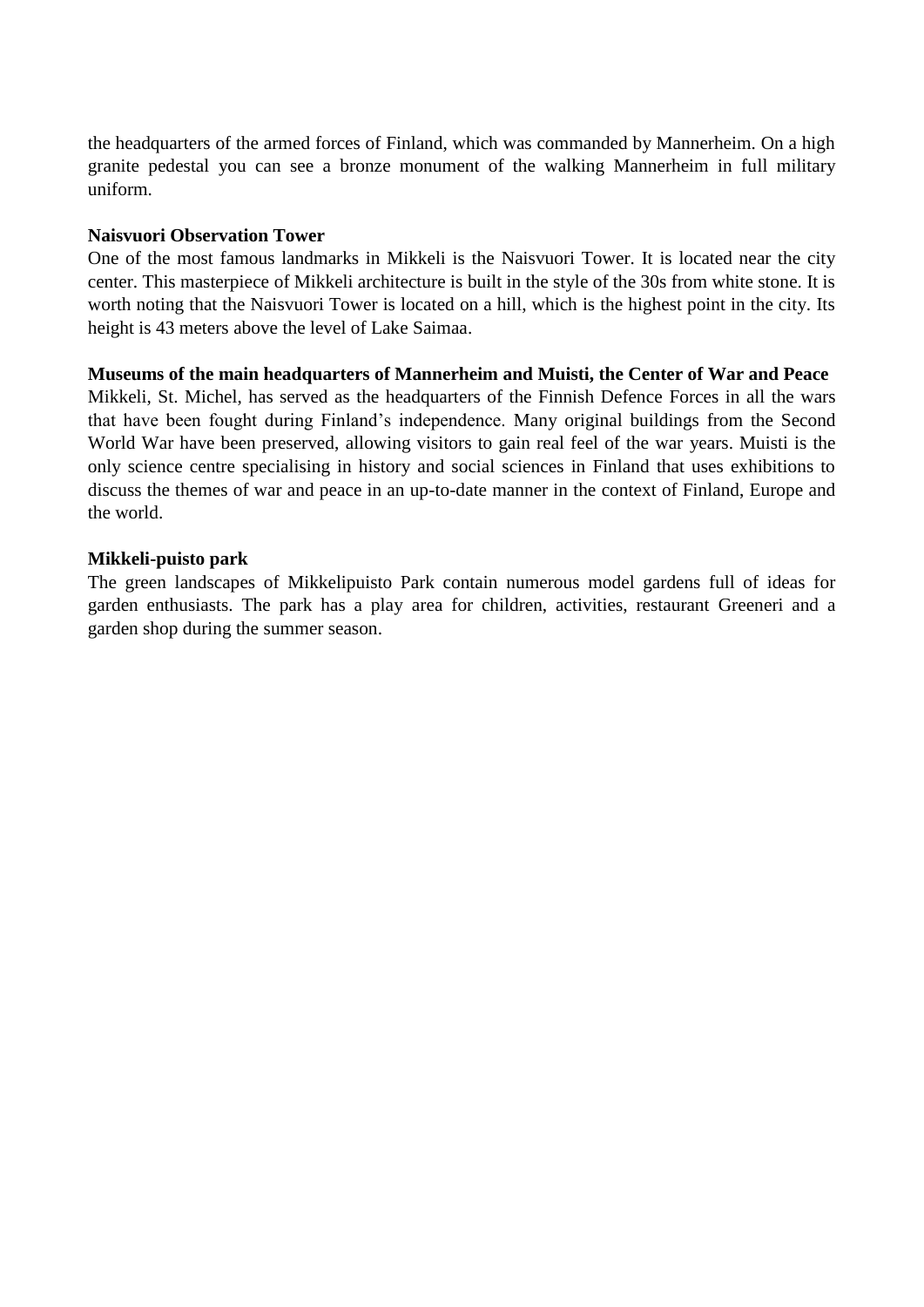## **Savonlinna**

## **Olavinlinna fortress**

Olavinlinna Fortress was built in a relatively sparsely populated area. Nevertheless, the region had a military and geographical significance, since the border passed here since the signing of the Treaty of Orekhov in 1323. At first, it was the border between Sweden and Novgorod, later between Sweden and the Grand Duchy of Moscow. When, at the end of the 15th century, the attempts of the Grand Duchy of Moscow to expand their area of influence began to threaten the Swedish borders, a new fortress, Olavinlinna, was required to strengthen the defense of the eastern border. The fortress was founded in 1475 by the Danish knight Eric Axelson Tott, who at that time was the governor of Vyborg. Olavinlinna was restored in the late 19th and 20th centuries. The last large-scale work began in 1961 and finished in 1975 in time for the 500th anniversary of the fortress. After that, only small annual repairs were carried out. Today Olavinlinna is one of the most famous Finnish landmarks, and its renovated interiors host a wide variety of events.

## **Riihisaari Island (local history museum)**

In the center of Riihisaari you can visit cultural and historical exhibitions and exhibitions about the nature of Lake Saimaa. I[Ninformation pointT](http://visitsavonlinna.fi/ru/)he Finnish Forestry Administration offers extensive information about the national parks and nature of Lake Saimaa. Free Wi-Fi internet for clients. The museum shop sells souvenirs related to nature and Lake Saimaa. In summer, at the Riihisaari pier, you can see the historic steamers of the Finnish lake.

## **Linnankatu street**

Linnankatu Street is the oldest street in Savonlinna. The name of the street is translated as "Castle", and in the old days it was called "Ratsastustie", which means "Horse road". At the dawn of its history, the artisans of the Olavinlinna fortress were the main inhabitants of the small street Linnankatu. Today it is a luxurious elite area of the city. Almost all the old architecture of the city is located on Linnankatu street. It has preserved the classic buildings of the Finnish province of the 19th century, spread over several blocks. Walking along Linnankatu towards the castle, you can admire the ancient buildings and take great photos.

## **Recommended catering facilities on the routeVyborg-Saimaa "**

**Ravintola Majakka** [Satamakatu 11, Savonlinna](https://www.tripadvisor.ru/Restaurant_Review-g189911-d1204012-Reviews-Ravintola_Majakka-Savonlinna_Southern_Savonia.html#MAPVIEW)

Cuisine type - European, Scandinavian

Cuisine type - Seafood, Scandinavian

**Kalastajan Koju Savonlinna** [Kauppa Tori, Savonlinna](https://www.tripadvisor.ru/Restaurant_Review-g189911-d2351638-Reviews-Kalastajan_Koju_Savonlinna-Savonlinna_Southern_Savonia.html#MAPVIEW) 

**Restaurant Vino** [Raatihuoneenkatu 14, Mikkeli](https://www.tripadvisor.ru/Restaurant_Review-g189909-d10508101-Reviews-Restaurant_Vino-Mikkeli_Southern_Savonia.html#MAPVIEW)

Type of cuisine - Mediterranean, European

**Bistro Holvi** [Savilahdenkatu 11, Mikkeli](https://www.tripadvisor.ru/Restaurant_Review-g189909-d14101418-Reviews-Bistro_Holvi-Mikkeli_Southern_Savonia.html#MAPVIEW)

Cuisine type - International, European, Scandinavian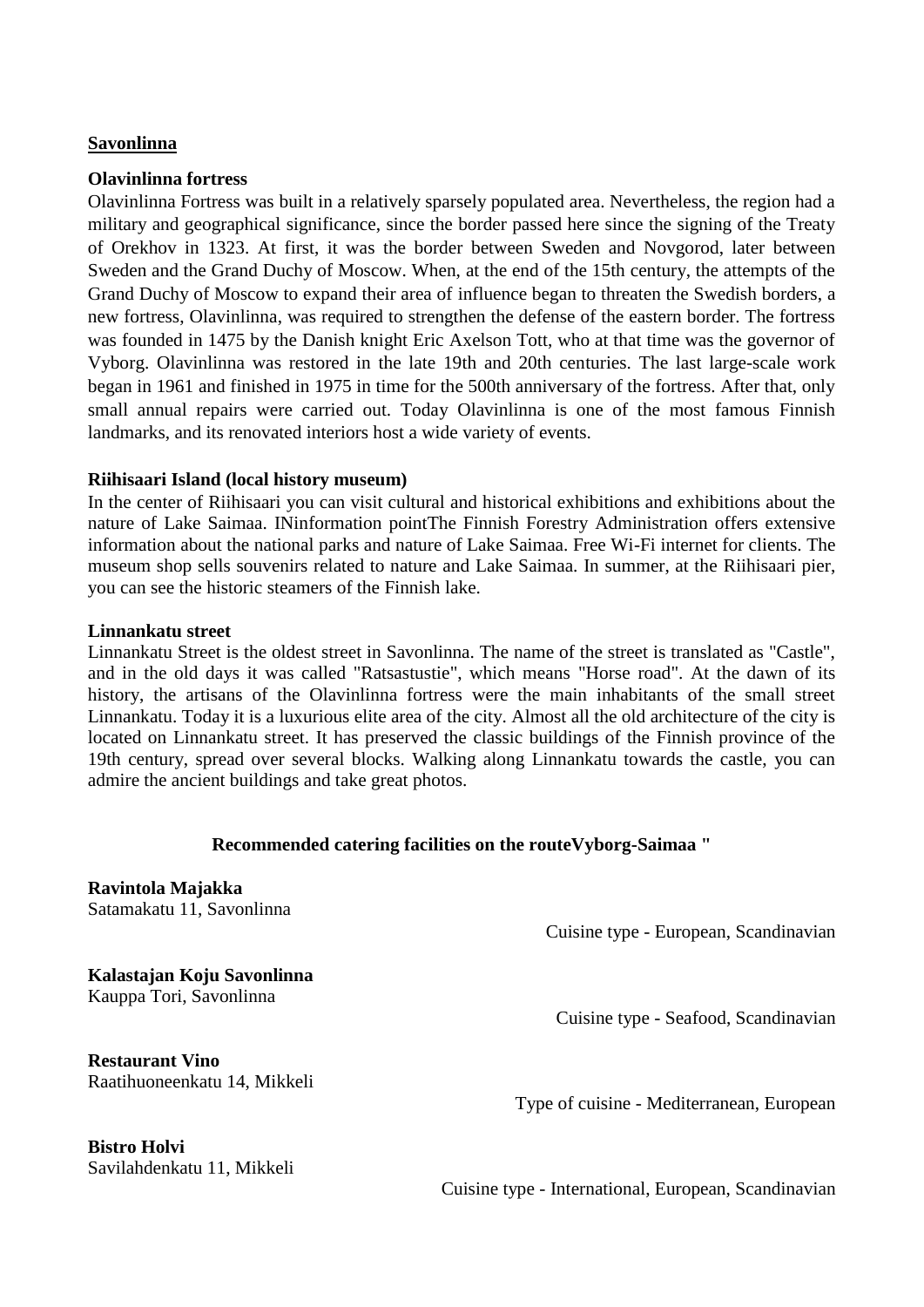**Buttenhoff** [Koskenparras 4, Imatra](https://www.tripadvisor.ru/Restaurant_Review-g226905-d3846781-Reviews-Buttenhoff-Imatra_South_Karelia.html#MAPVIEW)

Type of cuisine - European

# **Pizzeria Bella Napoli**

[Viipurintie 61, Imatra](https://www.tripadvisor.ru/Restaurant_Review-g226905-d10400227-Reviews-Pizzeria_Bella_Napoli-Imatra_South_Karelia.html#MAPVIEW)

Cuisine type - Italian, Pizza, Neapolitan, Campanian, Southern-Italian

## **Recommended accommodation facilities on the routeVyborg-Saimaa "**

# **Rauha Holidays**

Elokuja 8, Imatra

Additional bathroom, fireplace, sitting area, sofa, kitchenette, dishwasher, bath / shower, hairdryer

## **Imatran portti**

Helsingintie 30, Imatra From 4500 rub. Guest House Imatran Portti is located in Imatra. It offers free Wi-Fi and free private parking. All rooms in the guest house are equipped with a kettle. All rooms are equipped with a microwave.

# **Imatran Kylpyla Spa Sport Camp**

Purjekuja 2, Imatra From 7000 p.

# **Aparthotel Marja**

Jaeaekaerinkatu 8, Mikkeli From 6500 rub. Desk, iron, kitchenette, microwave, refrigerator, flat screen TV, bath / shower, complimentary toiletries

# **Salpalinjan Hovi**

Vanha Mikkelintie 125, Lappeenranta From 7000 p. Hypoallergenic room, soundproofed rooms, iron, coffee / tea maker, kitchenette, flat screen TV, bath / shower, hairdryer

## **Lomamokkila**

Mikonkiventie 209, Savonlinna From 7700 rub. Allergy-free room, private beach, desk, wardrobe / walk-in wardrobe, coffee / tea maker, flatscreen TV, bidet

# **Additional infrastructure on the routeVyborg-Saimaa "**

Church of the Three Crosses (Imatra) Open Air Museum "Karelian House" (Imatra) Vintage Car Museum (Rauta)

Art Museum of South Kaleria (Lappeenranta)

Mikkeli Art MuseumInfantry Museum (Mikkeli) Wax Museum (Mikkeli)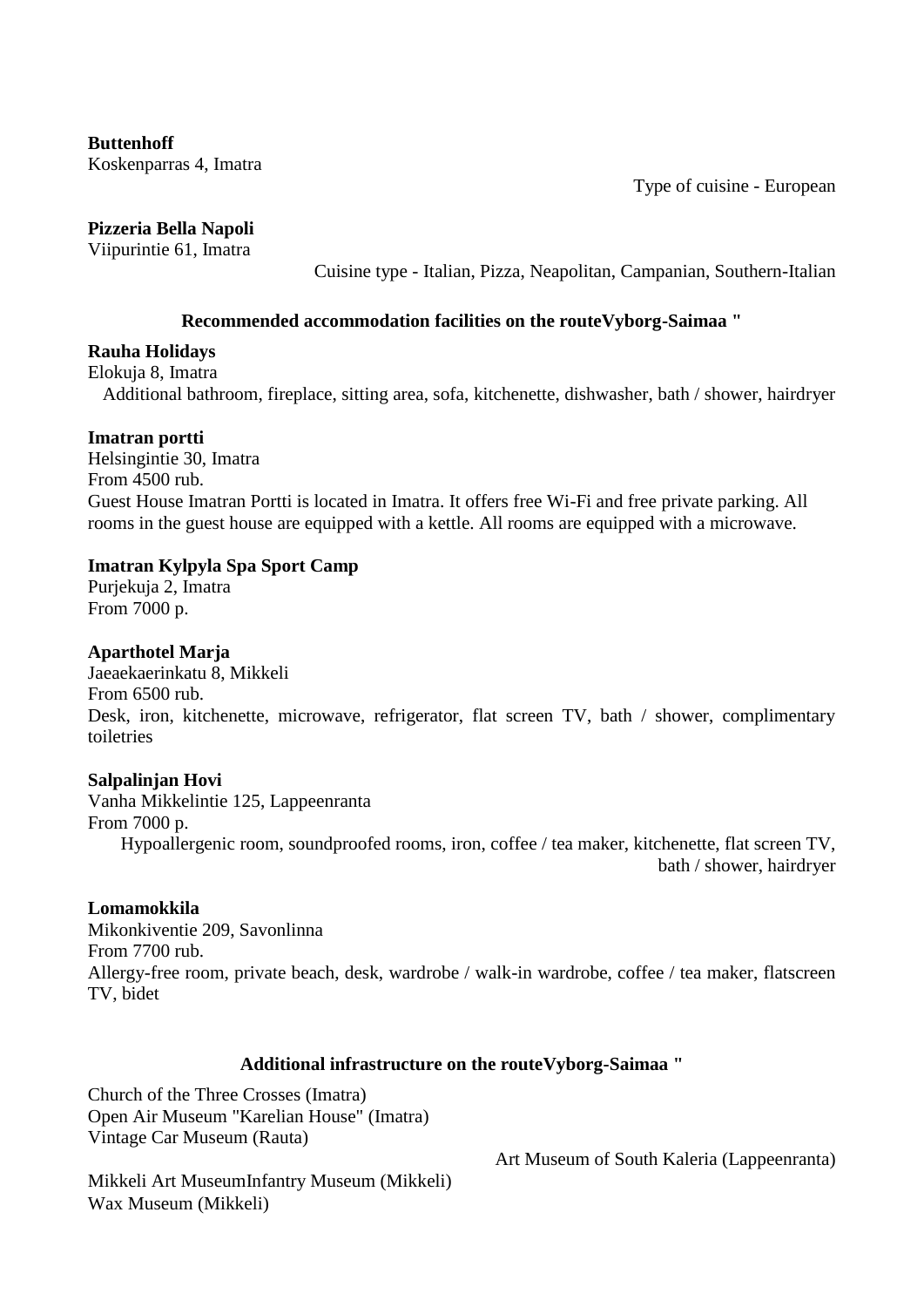Veijo Rönkkönen Sculpture Park (Parikkala)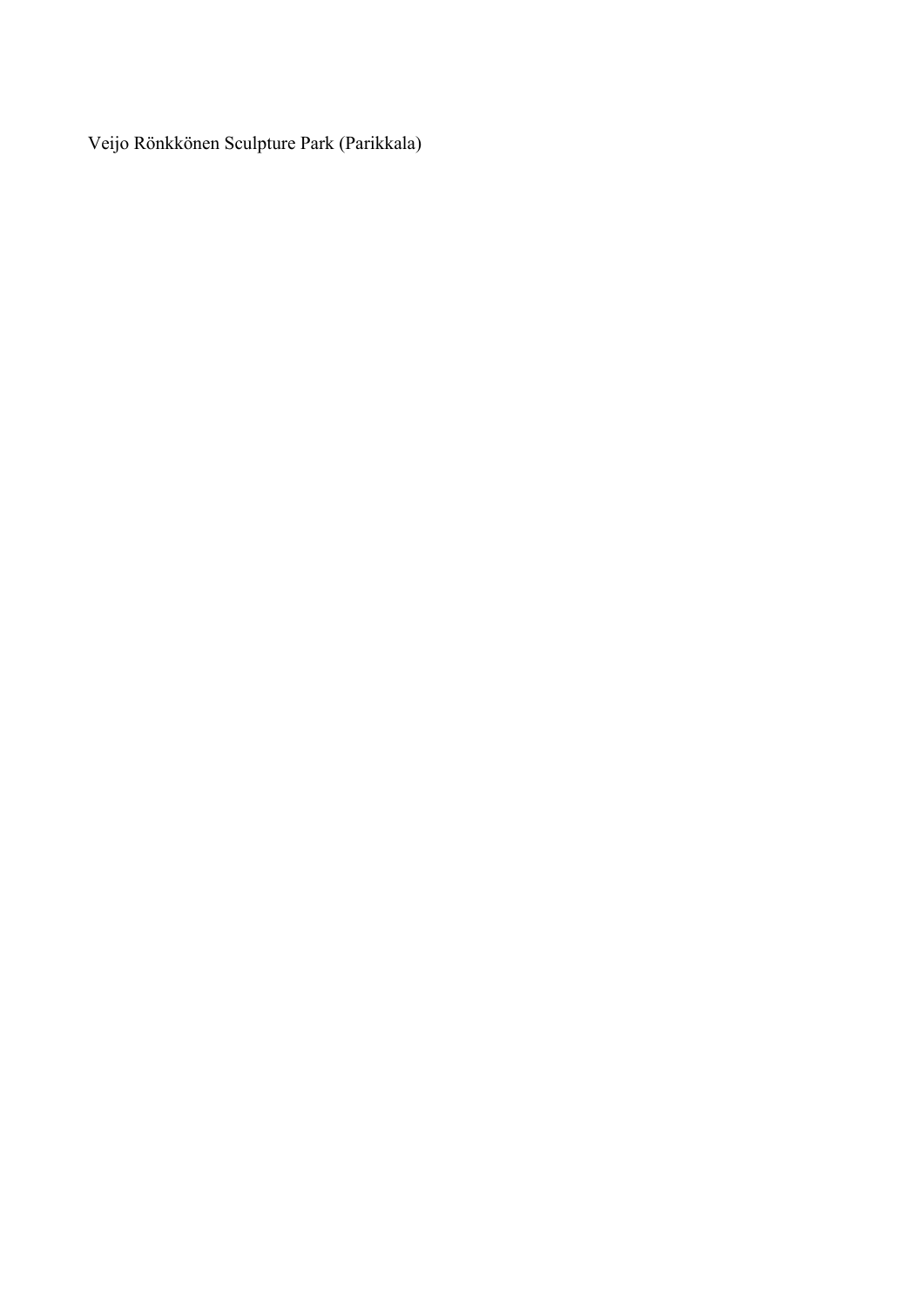# **Passport of the route "St. Petersburg - Vyborg - Saimaa"**

# **Route characteristics**

| Route name          | "St. Petersburg - Vyborg - Saimaa"                                                                                                                                                                                                                                                                                                                                                                                                                                                                                                                                                                                                                                                                                                                                                                                                                         |
|---------------------|------------------------------------------------------------------------------------------------------------------------------------------------------------------------------------------------------------------------------------------------------------------------------------------------------------------------------------------------------------------------------------------------------------------------------------------------------------------------------------------------------------------------------------------------------------------------------------------------------------------------------------------------------------------------------------------------------------------------------------------------------------------------------------------------------------------------------------------------------------|
| Route type          | Interregional                                                                                                                                                                                                                                                                                                                                                                                                                                                                                                                                                                                                                                                                                                                                                                                                                                              |
| Type of tourism     | Educational (Ferry / Bus / Car)                                                                                                                                                                                                                                                                                                                                                                                                                                                                                                                                                                                                                                                                                                                                                                                                                            |
| Route geography     | St. Petersburg - Vyborg - Lappeenranta - Savonlinna - Imatra - St. Petersburg                                                                                                                                                                                                                                                                                                                                                                                                                                                                                                                                                                                                                                                                                                                                                                              |
| Display objects     | <b>Vyborg</b><br>The square of the old town hall and the monument to Torgils Knutsson Vyborg castle<br>Old cathedral<br>Clock tower<br>Church of St. Hyacinth<br>Burgher's estate<br>Market Square and Round Tower<br>Alvar Aaalto Library<br>Walk of Fame<br>Town hall tower<br>The oldest residential building in Russia<br>House of the Merchant Guild<br>"Witch's House"<br>Monuments to Apraksin and Peter I<br>Annensky fortifications<br>Mon Repos Park<br>Lappeenranta<br>Linnoitus - Lappeenranta Fortress<br>Cavalry Museum (Cavalry Museum) South Karelia Museum<br>Savonlinna<br>Olavinlinna fortress<br>Riihisaari Island (local history museum)<br>Linnankatu street<br>Imatra<br>Kruununpuisto nature reserve<br>Imatrankoski waterfall<br>Sculpture of the Virgin of Imatra<br>Pedestrian street Koskenparras<br>Water park "Magic Forest" |
| The target audience | All categories of tourists                                                                                                                                                                                                                                                                                                                                                                                                                                                                                                                                                                                                                                                                                                                                                                                                                                 |
| Duration            | 4-5 days                                                                                                                                                                                                                                                                                                                                                                                                                                                                                                                                                                                                                                                                                                                                                                                                                                                   |
| Length              | total length - 750 km (Ferry / bus / car)                                                                                                                                                                                                                                                                                                                                                                                                                                                                                                                                                                                                                                                                                                                                                                                                                  |
| Seasonality         | Navigation period                                                                                                                                                                                                                                                                                                                                                                                                                                                                                                                                                                                                                                                                                                                                                                                                                                          |

# **Route program "St. Petersburg - Vyborg - Saimaa "**

| Day 1.   |                                                              |
|----------|--------------------------------------------------------------|
| 21-00    | Departure by ferry from the passenger port of St. Petersburg |
| Day 2.   |                                                              |
| $9 - 00$ | Arrival at the passenger pier in Vyborg                      |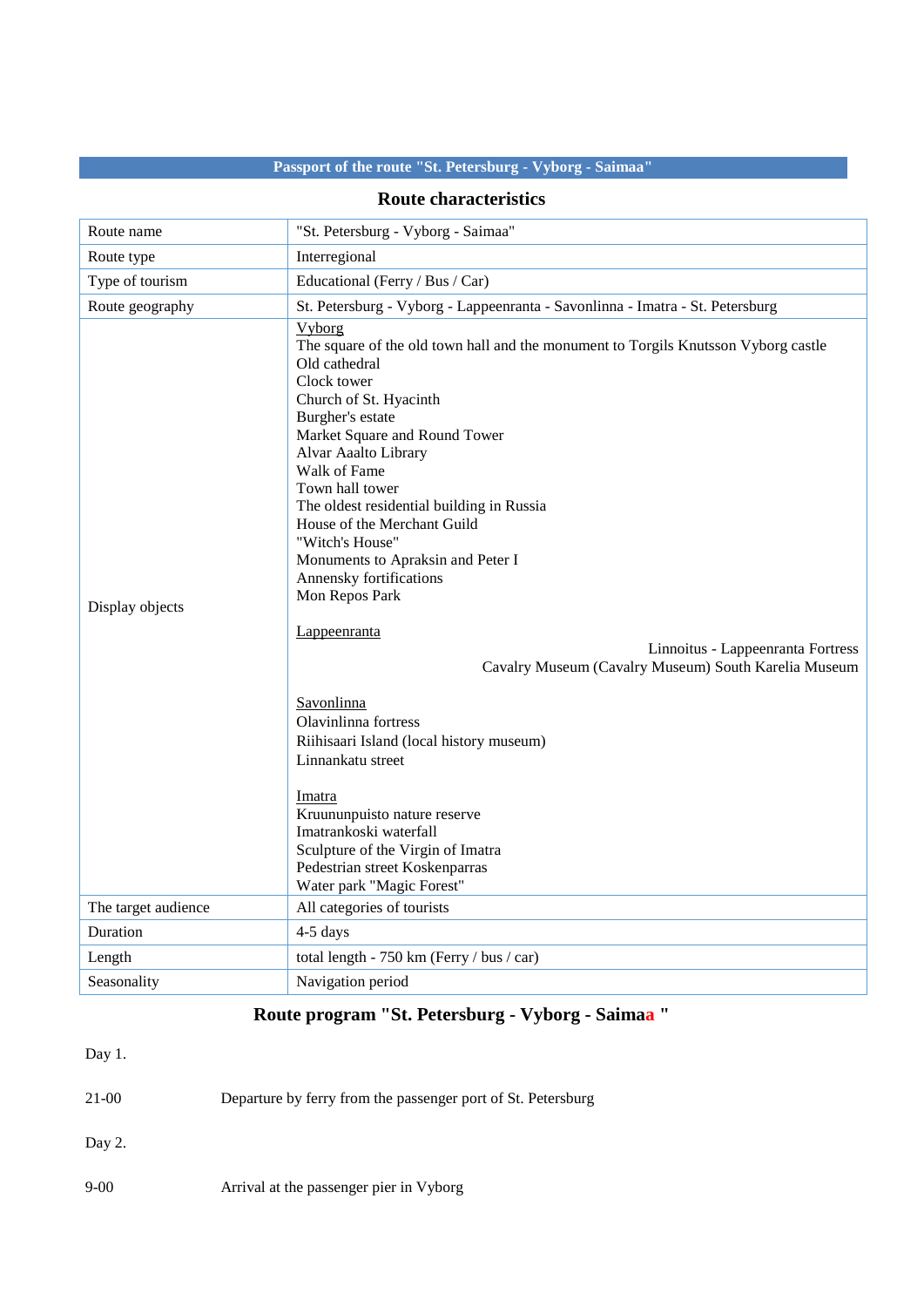| $9 - 05$  | Arrival at the square of the old town hall to the monument to Togrils Knutsson |
|-----------|--------------------------------------------------------------------------------|
| $9 - 15$  | Exit from the square of the old town hall to the monument to Togrils Knutson   |
| $9 - 20$  | Arrival at the Vyborg castle                                                   |
| 11-00     | Exit from the Vyborg castle                                                    |
| 11-10     | Arrival at the old cathedral                                                   |
| $11-20$   | Exit from the old cathedral                                                    |
| 11-25     | Arrival at the Clock Tower                                                     |
| 11-35     | Exit from the Clock Tower                                                      |
| 11-40     | Arrival to the church of St. Hyacinth                                          |
| $11-50$   | Exit from the church of St. Hyacinth                                           |
| 11-55     | Arrival at the burgher's estate                                                |
| 12-05     | Exit from the burgher's estate                                                 |
| $12-10$   | Arrival at the Market Square to the Round Tower                                |
| 12-25     | Arrival to A. Aalto library                                                    |
| $12 - 55$ | Exit from A. Aalto library                                                     |
| 13-05     | Arrival to the Walk of Fame                                                    |
| 13-20     | Exit from the Walk of Fame                                                     |
| 13-25     | Arriving at the town hall tower                                                |
| 13-35     | Exit from the town hall tower                                                  |
| 13-40     | Arrival from the oldest residential building in Russia                         |
| 13-50     | Exit from the oldest residential building in Russia                            |
| 13-55     | Arrival at the house of the merchant guild                                     |
| 14-00     | Exit from the house of the merchant guild                                      |
| 14-05     | Arrival to the "Witch House"                                                   |
| 14-10     | Exit from the "Witch House"                                                    |
| 14-20     | Arrival to the restaurant "Nord West" (Lunch)                                  |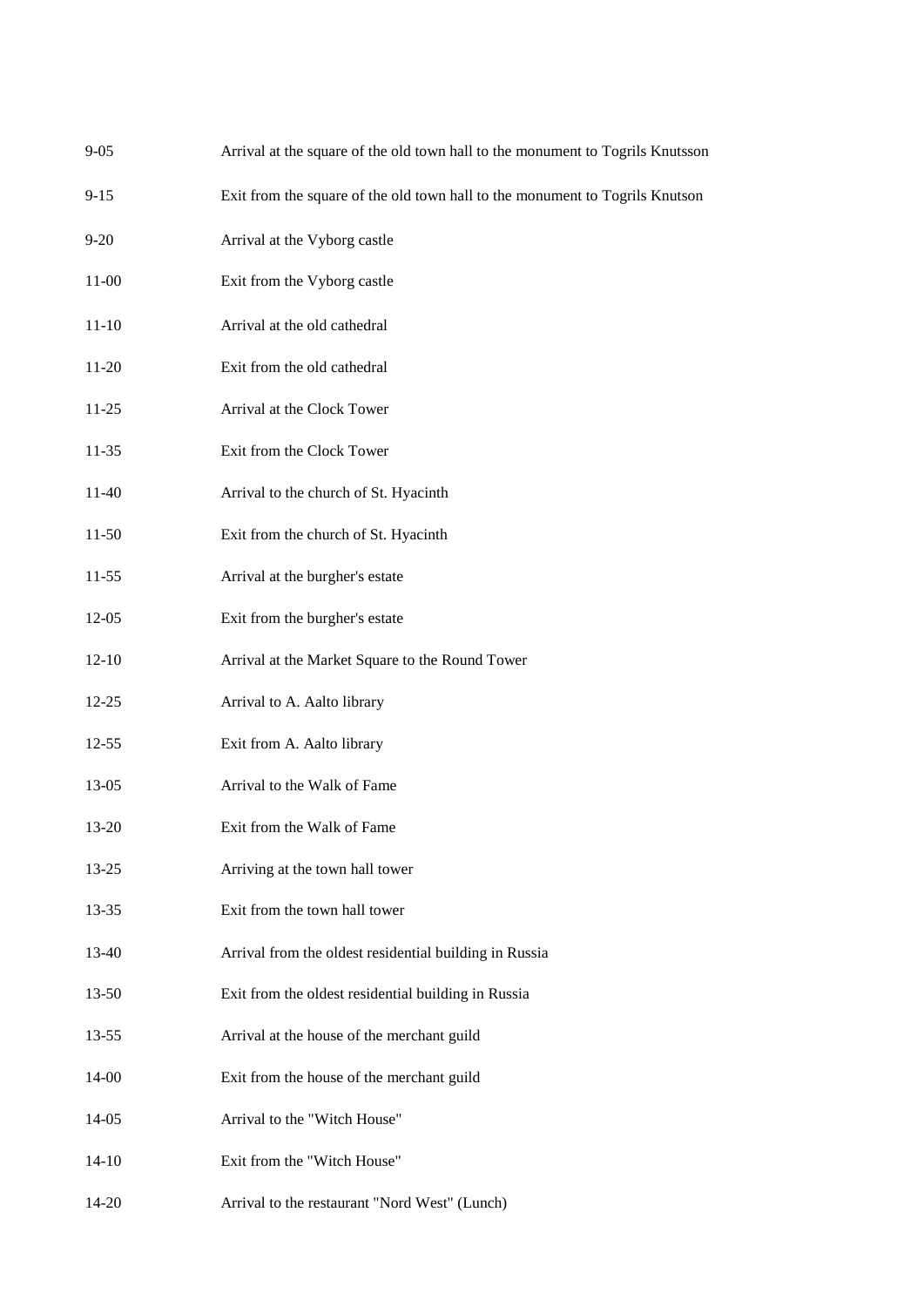| 15-20     | Exit from the restaurant "Nord West"                   |
|-----------|--------------------------------------------------------|
| 15-35     | Arrival to the monument to F. Apraksin                 |
| 15-40     | Arrival to Annenskie fortifications                    |
| 15-50     | Exit from the Annenskie fortifications                 |
| 16-20     | Arrival at Mon Repos park                              |
| 18-30     | Departure from Mon Repos Park                          |
| $21 - 00$ | Arrival and overnight accommodation in Lappeenranta    |
| Day 3.    |                                                        |
| $11-00$   | Visit to the Cavalry Museum                            |
| 13-00     | Visit to the South Karelia Museum                      |
| 15-00     | Lunch at the restaurant "Sarapirtti Kippurasarvi"      |
| 17-00     | Visit to Linnoitus - fortress of Lappeenranta          |
| 19-00     | City walk                                              |
| $21-00$   | Arrival at the hotel and accommodation in Lappeenranta |
| Day 4.    |                                                        |
| $9 - 00$  | Departure from Lappeenranta                            |
| 11-30     | Arrival in Savonlinna                                  |
| $11-40$   | Visit to Olavinlinna fortress                          |
| 13-30     | Visit Riihisaari islands                               |
| 14-30     | Lunch (Ravintola Majakka)                              |
| 15-30     | Walking through the city (Linnankatu street)           |
| 17-30     | Departure from Savonlinna                              |
| $20 - 00$ | Arrival at the hotel and accommodation in Lappeenranta |
| Day 5.    |                                                        |
| $9 - 00$  | Departure from Lappeenranta                            |
| $9 - 30$  | Arrival in Imatra                                      |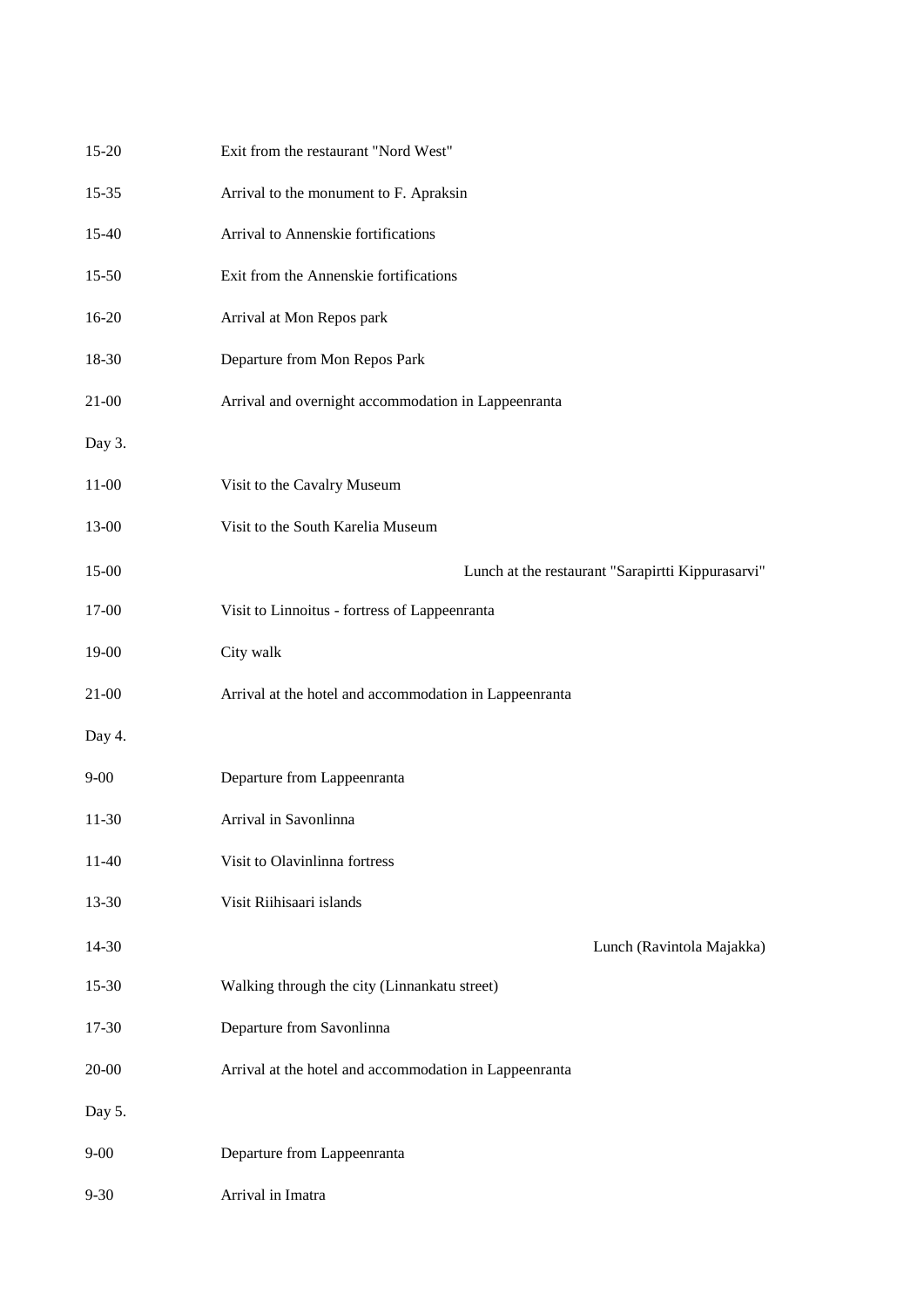| $9-40$    | Visit Kruununpuisto nature reserve (Imatrankoski waterfall, sculpture of the Virgin of<br>Imatra) |
|-----------|---------------------------------------------------------------------------------------------------|
| $12 - 30$ | Visit walking street Koskenparras                                                                 |
| 14-00     | Lunch (restaurant Buttenhoff)                                                                     |
| $15-00$   | Visit aQuapark "Magic Forest"                                                                     |
| 18-00     | Departure from Imatra                                                                             |
| 21-00     | Arrival in St. Petersburg                                                                         |

## **Sketch model of the routeSt. Petersburg - Vyborg - Saimaa " (location of display objects on the map)**



**Description of display objects on the route "St. Petersburg - Vyborg - Saimaa "**

# **Vyborg**

# **Old Town Hall Square and Monument to Torgils Knutsson**

The square was formed in the XIV century between [city cathedrala](https://ru.wikipedia.org/wiki/%D0%A1%D1%82%D0%B0%D1%80%D1%8B%D0%B9_%D0%BA%D0%B0%D1%84%D0%B5%D0%B4%D1%80%D0%B0%D0%BB%D1%8C%D0%BD%D1%8B%D0%B9_%D1%81%D0%BE%D0%B1%D0%BE%D1%80_(%D0%92%D1%8B%D0%B1%D0%BE%D1%80%D0%B3))nd the Abosky bridge as the main square of the city. It is believed that it was on it in 1403 that the decree of the Swedish king was solemnly rea[dEric Pomeranskya](https://ru.wikipedia.org/wiki/%D0%AD%D1%80%D0%B8%D0%BA_%D0%9F%D0%BE%D0%BC%D0%B5%D1%80%D0%B0%D0%BD%D1%81%D0%BA%D0%B8%D0%B9)bout granting Vyborg city rights. In the course of the implementation of the new urban plan of regular development, developed in 1639 by the engineer A. Torstenson, with the replacement of wooden houses with stone ones, the square acquired a modern shape, close to rectangular, while its dimensions were greatly reduced and the city cathedral was outside the square on which it was erecte[dtown hall building.](https://ru.wikipedia.org/wiki/%D0%92%D1%8B%D0%B1%D0%BE%D1%80%D0%B3%D1%81%D0%BA%D0%B0%D1%8F_%D1%80%D0%B0%D1%82%D1%83%D1%88%D0%B0).. The 1703 plan of Vyborg indicated the name Stads Torget ("City Square"), but it was replaced by the name City Hall Square. At the end of the 19th century, the architec[tYu. Ya. Arenberg](https://ru.wikipedia.org/wiki/%D0%90%D1%80%D0%B5%D0%BD%D0%B1%D0%B5%D1%80%D0%B3,_%D0%AE%D1%85%D0%B0%D0%BD_%D0%AF%D0%BA%D0%BE%D0%B1) a project for the reconstruction of the area was carried out, which included the installation [monument to Torgils Knutsson](https://ru.wikipedia.org/wiki/%D0%9F%D0%B0%D0%BC%D1%8F%D1%82%D0%BD%D0%B8%D0%BA_%D0%A2%D0%BE%D1%80%D0%B3%D0%B8%D0%BB%D1%8C%D1%81%D1%83_%D0%9A%D0%BD%D1%83%D1%82%D1%81%D1%81%D0%BE%D0%BD%D1%83) sculptor's work [Ville Valgrena.](https://ru.wikipedia.org/wiki/%D0%92%D0%B0%D0%BB%D1%8C%D0%B3%D1%80%D0%B5%D0%BD,_%D0%92%D0%B8%D0%BB%D0%BB%D0%B5).. The area acquire[dneo-renaissance](https://ru.wikipedia.org/wiki/%D0%9D%D0%B5%D0%BE%D1%80%D0%B5%D0%BD%D0%B5%D1%81%D1%81%D0%B0%D0%BD%D1%81) appearance, architect [B. Blomkvist](https://ru.wikipedia.org/wiki/%D0%91%D0%BB%D0%BE%D0%BC%D0%BA%D0%B2%D0%B8%D1%81%D1%82,_%D0%99%D0%BE%D1%85%D0%B0%D0%BD_%D0%91%D1%80%D1%8E%D0%BD%D0%BE%D0%BB%D1%8C%D1%84)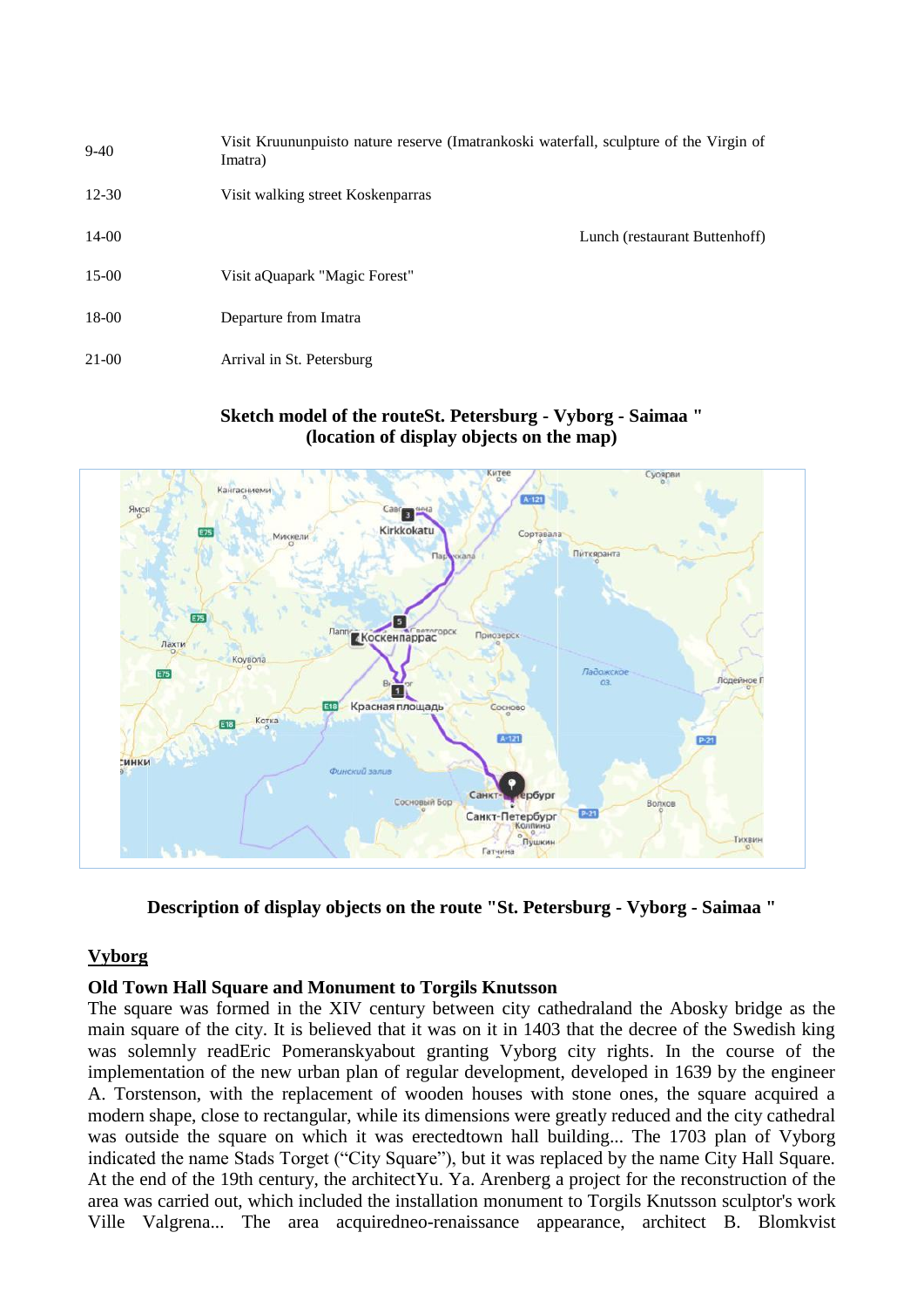reconstructed under [Historical and Ethnographic Museum](https://fi.wikipedia.org/wiki/Viipurin_historiallinen_museo) the former building of the town hall, and somewhat earlier, in stages, the houses belonging to the entrepreneur E. Wolf were rebuilt and merged on the southeastern side of the square.

**Monument to Torgils Knutsson** - a monument to the founder [Vyborg Castle](https://ru.wikipedia.org/wiki/%D0%92%D1%8B%D0%B1%D0%BE%D1%80%D0%B3%D1%81%D0%BA%D0%B8%D0%B9_%D0%B7%D0%B0%D0%BC%D0%BE%D0%BA) Swedish marshal [Torgils Knutsson](https://ru.wikipedia.org/wiki/%D0%A2%D0%BE%D1%80%D0%B3%D0%B8%D0%BB%D1%8C%D1%81_%D0%9A%D0%BD%D1%83%D1%82%D1%81%D1%81%D0%BE%D0%BD) sculptor's work [Ville Wallgrena](https://ru.wikipedia.org/wiki/%D0%92%D0%B0%D0%BB%D0%BB%D1%8C%D0%B3%D1%80%D0%B5%D0%BD,_%D0%92%D0%B8%D0%BB%D0%BB%D0%B5) [\(1855-](https://ru.wikipedia.org/wiki/1855)[1940\)](https://ru.wikipedia.org/wiki/1940) in [Vyborg.](https://ru.wikipedia.org/wiki/%D0%92%D1%8B%D0%B1%D0%BE%D1%80%D0%B3).. Was installed in a modern squar[eOld Town Hall](https://ru.wikipedia.org/wiki/%D0%92%D1%8B%D0%B1%D0%BE%D1%80%D0%B3%D1%81%D0%BA%D0%B0%D1%8F_%D1%80%D0%B0%D1%82%D1%83%D1%88%D0%B0) [The 4th of October](https://ru.wikipedia.org/wiki/4_%D0%BE%D0%BA%D1%82%D1%8F%D0%B1%D1%80%D1%8F) [1908 yeara](https://ru.wikipedia.org/wiki/1908_%D0%B3%D0%BE%D0%B4)nd became the first monument of Vyborg. The monument stood for exactly forty years, when i[n1948 yearw](https://ru.wikipedia.org/wiki/1948_%D0%B3%D0%BE%D0%B4)as dismantled. The sculpture was badly damaged, but it escaped melting. I[N1993 year](https://ru.wikipedia.org/wiki/1993_%D0%B3%D0%BE%D0%B4) the monument has been restored.

## **Vyborg castle**

Vyborg castle was built on a small [island](https://ru.wikipedia.org/wiki/%D0%97%D0%B0%D0%BC%D0%BA%D0%BE%D0%B2%D1%8B%D0%B9_(%D0%BE%D1%81%D1%82%D1%80%D0%BE%D0%B2,_%D0%92%D1%8B%D0%B1%D0%BE%D1%80%D0%B3)) in [Gulf of Finland.](https://ru.wikipedia.org/wiki/%D0%A4%D0%B8%D0%BD%D1%81%D0%BA%D0%B8%D0%B9_%D0%B7%D0%B0%D0%BB%D0%B8%D0%B2).. [Castle on the water](https://ru.wikipedia.org/wiki/%D0%97%D0%B0%D0%BC%D0%BE%D0%BA_%D0%BD%D0%B0_%D0%B2%D0%BE%D0%B4%D0%B5) is the oldest [Vyborg](https://ru.wikipedia.org/wiki/%D0%92%D1%8B%D0%B1%D0%BE%D1%80%D0%B3) fortifications - it goes back to [XIII century.](https://ru.wikipedia.org/wiki/XIII_%D0%B2%D0%B5%D0%BA).. In Russia, it is one of the few fully preserved monuments of Western European medieval military architecture. Vyborg Castle was founded by the Swedes in 1293, durin[gThird crusadet](https://ru.wikipedia.org/wiki/%D0%A2%D1%80%D0%B5%D1%82%D0%B8%D0%B9_%D1%88%D0%B2%D0%B5%D0%B4%D1%81%D0%BA%D0%B8%D0%B9_%D0%BA%D1%80%D0%B5%D1%81%D1%82%D0%BE%D0%B2%D1%8B%D0%B9_%D0%BF%D0%BE%D1%85%D0%BE%D0%B4)o the Karelian land. By decisio[nregent](https://ru.wikipedia.org/wiki/%D0%A0%D0%B5%D0%B3%D0%B5%D0%BD%D1%82) [Swedish king](https://ru.wikipedia.org/wiki/%D0%91%D0%B8%D1%80%D0%B3%D0%B5%D1%80_%D0%9C%D0%B0%D0%B3%D0%BD%D1%83%D1%81%D1%81%D0%BE%D0%BD_(%D0%BA%D0%BE%D1%80%D0%BE%D0%BB%D1%8C_%D0%A8%D0%B2%D0%B5%D1%86%D0%B8%D0%B8)) [Torgils](https://ru.wikipedia.org/wiki/%D0%A2%D0%BE%D1%80%D0%B3%D0%B8%D0%BB%D1%8C%D1%81_%D0%9A%D0%BD%D1%83%D1%82%D1%81%D1%81%D0%BE%D0%BD)  [Knutsson,](https://ru.wikipedia.org/wiki/%D0%A2%D0%BE%D1%80%D0%B3%D0%B8%D0%BB%D1%8C%D1%81_%D0%9A%D0%BD%D1%83%D1%82%D1%81%D1%81%D0%BE%D0%BD) on the Castle Island was built a powerful [lock,](https://ru.wikipedia.org/wiki/%D0%97%D0%B0%D0%BC%D0%BE%D0%BA_(%D1%81%D1%82%D1%80%D0%BE%D0%B5%D0%BD%D0%B8%D0%B5)) named Vyborg. The Swedes surrounded the elevated part of the island with a wall, and in the center they erected a stone tower, square in plan. The high watch and battle tower was named after the Norwegian king, the baptist of Scandinavi[aOlaf the Saint.](https://ru.wikipedia.org/wiki/%D0%9E%D0%BB%D0%B0%D1%84_II).. This tower has long been considered the highes[tdonjonS](https://ru.wikipedia.org/wiki/%D0%94%D0%BE%D0%BD%D0%B6%D0%BE%D0%BD)candinavia. I[N1710](https://ru.wikipedia.org/wiki/1710_%D0%B3%D0%BE%D0%B4) year after more than [two month siegea](https://ru.wikipedia.org/wiki/%D0%9E%D1%81%D0%B0%D0%B4%D0%B0_%D0%92%D1%8B%D0%B1%D0%BE%D1%80%D0%B3%D0%B0_(1710))nd bombing, the city was taken by the troops of Peter I. In 1964, the USSR Ministry of Defense transferred the castle to the future museum, which opened in 1970. Since 1999 the museum has been called the Vyborg Castle State Museum. Since 2017, repair and restoration work has been underway in the Vyborg Castle, which will be completed in 2020-2021. Work on the castle island is likely to continue until 2025–2026.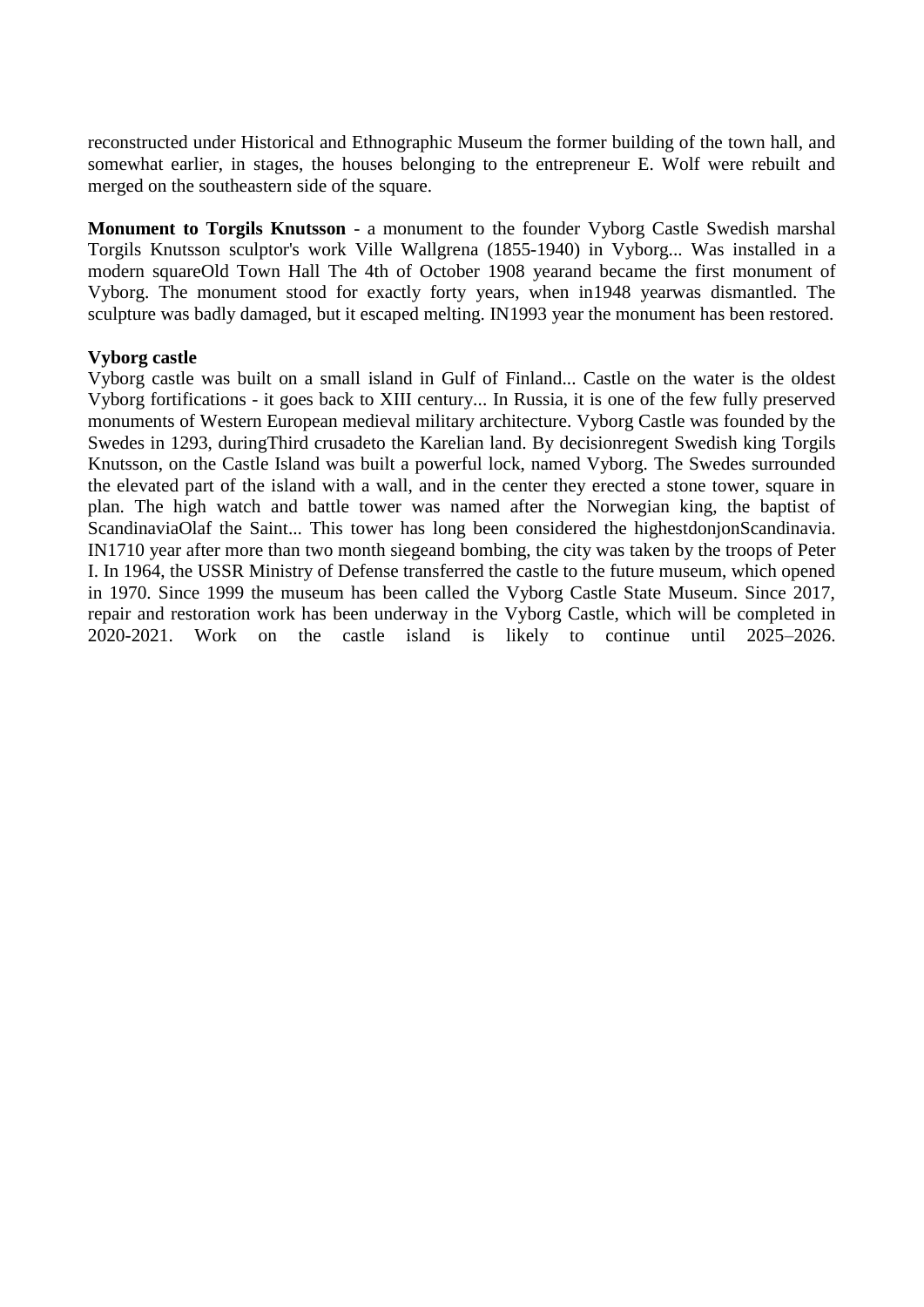#### **Old cathedral**

A cathedral in the city now preserved only in ruins [Vyborg.](https://ru.wikipedia.org/wiki/%D0%92%D1%8B%D0%B1%D0%BE%D1%80%D0%B3).. Built i[nXV century,](https://ru.wikipedia.org/wiki/XV_%D0%B2%D0%B5%D0%BA) was consistently [Catholic,](https://ru.wikipedia.org/wiki/%D0%9A%D0%B0%D1%82%D0%BE%D0%BB%D0%B8%D1%87%D0%B5%D1%81%D1%82%D0%B2%D0%BE) [Lutheran](https://ru.wikipedia.org/wiki/%D0%9B%D1%8E%D1%82%D0%B5%D1%80%D0%B0%D0%BD%D1%81%D1%82%D0%B2%D0%BE) and [Orthodox.](https://ru.wikipedia.org/wiki/%D0%9F%D1%80%D0%B0%D0%B2%D0%BE%D1%81%D0%BB%D0%B0%D0%B2%D0%B8%D0%B5).. The Vyborg Catholic parish was first mentioned in 1351-1352, but it existed earlier. During the Reformation in 1554[,Vyborg diocesea](https://ru.wikipedia.org/wiki/%D0%92%D1%8B%D0%B1%D0%BE%D1%80%D0%B3%D1%81%D0%BA%D0%B0%D1%8F_%D0%B5%D0%BF%D0%B0%D1%80%D1%85%D0%B8%D1%8F_(%D0%BB%D1%8E%D1%82%D0%B5%D1%80%D0%B0%D0%BD%D1%81%D0%BA%D0%B0%D1%8F))nd the temple became a cathedral. Durin[gNorthern Wart](https://ru.wikipedia.org/wiki/%D0%A1%D0%B5%D0%B2%D0%B5%D1%80%D0%BD%D0%B0%D1%8F_%D0%B2%D0%BE%D0%B9%D0%BD%D0%B0)he cathedral was badly damaged. By decree of Peter I, by 1722 the former Lutheran cathedral was repaired, and an Orthodox church consecrated in honor of the Holy Apostles Peter and Paul was opened in it. The last time the temple was destroyed durin[gSoviet-](https://ru.wikipedia.org/wiki/%D0%A1%D0%BE%D0%B2%D0%B5%D1%82%D1%81%D0%BA%D0%BE-%D1%84%D0%B8%D0%BD%D1%81%D0%BA%D0%B8%D0%B5_%D0%B2%D0%BE%D0%B9%D0%BD%D1%8B)[Finnish war](https://ru.wikipedia.org/wiki/%D0%A1%D0%BE%D0%B2%D0%B5%D1%82%D1%81%D0%BA%D0%BE-%D1%84%D0%B8%D0%BD%D1%81%D0%BA%D0%B8%D0%B5_%D0%B2%D0%BE%D0%B9%D0%BD%D1%8B) in [1939 year.](https://ru.wikipedia.org/wiki/1939_%D0%B3%D0%BE%D0%B4).. Currently, only the walls of the cathedral and the former bell tower, known a[sClock tower.](https://ru.wikipedia.org/wiki/%D0%A7%D0%B0%D1%81%D0%BE%D0%B2%D0%B0%D1%8F_%D0%B1%D0%B0%D1%88%D0%BD%D1%8F_(%D0%92%D1%8B%D0%B1%D0%BE%D1%80%D0%B3)).. At the southern wall of the temple, a monument is erected on the site of the burial place of the church parishioners who died in the wars of the 20th century.

#### **Clock tower**

Dominant [Old town,](https://ru.wikipedia.org/wiki/%D0%A1%D1%82%D0%B0%D1%80%D1%8B%D0%B9_%D0%B3%D0%BE%D1%80%D0%BE%D0%B4_(%D0%92%D1%8B%D0%B1%D0%BE%D1%80%D0%B3)) former cathedral [Bell tower.](https://ru.wikipedia.org/wiki/%D0%9A%D0%BE%D0%BB%D0%BE%D0%BA%D0%BE%D0%BB%D1%8C%D0%BD%D1%8F).. The lower tier of the current tower was built in 1494; originally it was a bell towe[rVyborg Cathedral.](https://ru.wikipedia.org/wiki/%D0%A1%D1%82%D0%B0%D1%80%D1%8B%D0%B9_%D0%BA%D0%B0%D1%84%D0%B5%D0%B4%D1%80%D0%B0%D0%BB%D1%8C%D0%BD%D1%8B%D0%B9_%D1%81%D0%BE%D0%B1%D0%BE%D1%80_(%D0%92%D1%8B%D0%B1%D0%BE%D1%80%D0%B3)).. In the last third of the 17th century, the tower, damaged by a fire, was repaired and rebuilt in the shape of an octagon on a four. In 1660, a clock was installed on the bell tower. In 1738 another city fire destroyed the tower spire and 9 of its bells. By order of Empress Anna Ioannovna, the necessary funds were allocated from the payments collected by the Vyborg customs to repair the tower. In 1753, a clock with a bell was installed on the tower[.Stockholm.](https://ru.wikipedia.org/wiki/%D0%A1%D1%82%D0%BE%D0%BA%D0%B3%D0%BE%D0%BB%D1%8C%D0%BC).. For some time, the tower at the end of the 18th century served as the bell tower of the Transfiguration Cathedral, which then acquired its own clock tower-bell tower. The movement was last replaced in 1848 and is still working properly. Thanks to the view of the Clock Towe[rStreet of Water Zastava](https://ru.wikipedia.org/wiki/%D0%A3%D0%BB%D0%B8%D1%86%D0%B0_%D0%92%D0%BE%D0%B4%D0%BD%D0%BE%D0%B9_%D0%97%D0%B0%D1%81%D1%82%D0%B0%D0%B2%D1%8B) in the middle of the 19th century was awarded the honorary title of "the most beautiful street [Finland"](https://ru.wikipedia.org/wiki/%D0%92%D0%B5%D0%BB%D0%B8%D0%BA%D0%BE%D0%B5_%D0%BA%D0%BD%D1%8F%D0%B6%D0%B5%D1%81%D1%82%D0%B2%D0%BE_%D0%A4%D0%B8%D0%BD%D0%BB%D1%8F%D0%BD%D0%B4%D1%81%D0%BA%D0%BE%D0%B5). The tower is reflected in numerous images by artists of the 17th - early 21st centuries. Often, not only the Vyborg Castle, but also the Clock Tower in the paintings of the painters becomes a symbol of Vyborg, it has a specially highlighted position and the composition of the work is built in accordance with the Clock Tower as an architectural dominant.

## **Church of St. Hyacinth**

Church of Hyacinth (Knight's House) - [gothic](https://ru.wikipedia.org/wiki/%D0%93%D0%BE%D1%82%D0%B8%D0%BA%D0%B0) stone building in [Vyborg](https://ru.wikipedia.org/wiki/%D0%92%D1%8B%D0%B1%D0%BE%D1%80%D0%B3) on [Water Outpost Street,](https://ru.wikipedia.org/wiki/%D0%A3%D0%BB%D0%B8%D1%86%D0%B0_%D0%92%D0%BE%D0%B4%D0%BD%D0%BE%D0%B9_%D0%97%D0%B0%D1%81%D1%82%D0%B0%D0%B2%D1%8B) one of the oldest buildings in the city. One of the few buildings in the Gothic style that has survived in Russia. In accordance wit[hCertificate of Appreciation](https://ru.wikipedia.org/wiki/%D0%96%D0%B0%D0%BB%D0%BE%D0%B2%D0%B0%D0%BD%D0%BD%D0%B0%D1%8F_%D0%B3%D1%80%D0%B0%D0%BC%D0%BE%D1%82%D0%B0_%D0%B4%D0%B2%D0%BE%D1%80%D1%8F%D0%BD%D1%81%D1%82%D0%B2%D1%83) empress [Catherine II,](https://ru.wikipedia.org/wiki/%D0%95%D0%BA%D0%B0%D1%82%D0%B5%D1%80%D0%B8%D0%BD%D0%B0_II) The Swedish-German "Society of Vyborg Knights" set up a spacious hall on the second floor, where meetings were held and balls were held. In 1799 the brother[sOrder of Malta,](https://ru.wikipedia.org/wiki/%D0%9C%D0%B0%D0%BB%D1%8C%D1%82%D0%B8%D0%B9%D1%81%D0%BA%D0%B8%D0%B9_%D0%BE%D1%80%D0%B4%D0%B5%D0%BD) whose patron was the emperor [Paul I,](https://ru.wikipedia.org/wiki/%D0%9F%D0%B0%D0%B2%D0%B5%D0%BB_I) it was ordered to take over the care of the parish of St. Hyacinth in Vyborg. The building of the Knight's House was transferred to the parish, and since 1802 it house[dchapel](https://ru.wikipedia.org/wiki/%D0%A7%D0%B0%D1%81%D0%BE%D0%B2%D0%BD%D1%8F) [Saint Hyacinth.](https://ru.wikipedia.org/wiki/%D0%9E%D0%B4%D1%80%D0%BE%D0%B2%D0%BE%D0%BD%D0%B6,_%D0%AF%D1%86%D0%B5%D0%BA).. In 1970-1975, according to the project of the architect M.A. Dementieva carried out the restoration of the building, focused on returning the appearance of the Knight's House (noble assembly) and eliminating later rebuildings into a religious building. In the restored appearance, some details of the interiors of the 17th-18th centuries have been revived: a tiled roof, a large hall wit[hfireplace,](https://ru.wikipedia.org/wiki/%D0%9A%D0%B0%D0%BC%D0%B8%D0%BD) beams on the ceiling, stairs with carved details. Currently, the building houses the expositions of the Vyborg United Museum-Reserve (Vyborg Castle). During the days of the film festiva[l"Window to](https://ru.wikipedia.org/wiki/%D0%9E%D0%BA%D0%BD%D0%BE_%D0%B2_%D0%95%D0%B2%D1%80%D0%BE%D0%BF%D1%83_(%D0%BA%D0%B8%D0%BD%D0%BE%D1%84%D0%B5%D1%81%D1%82%D0%B8%D0%B2%D0%B0%D0%BB%D1%8C))  [Europe"t](https://ru.wikipedia.org/wiki/%D0%9E%D0%BA%D0%BD%D0%BE_%D0%B2_%D0%95%D0%B2%D1%80%D0%BE%D0%BF%D1%83_(%D0%BA%D0%B8%D0%BD%D0%BE%D1%84%D0%B5%D1%81%D1%82%D0%B8%D0%B2%D0%B0%D0%BB%D1%8C))he headquarters of the festival works here. In 1995, the building received the status of a cultural heritage site of the Russian Federation of federal significance.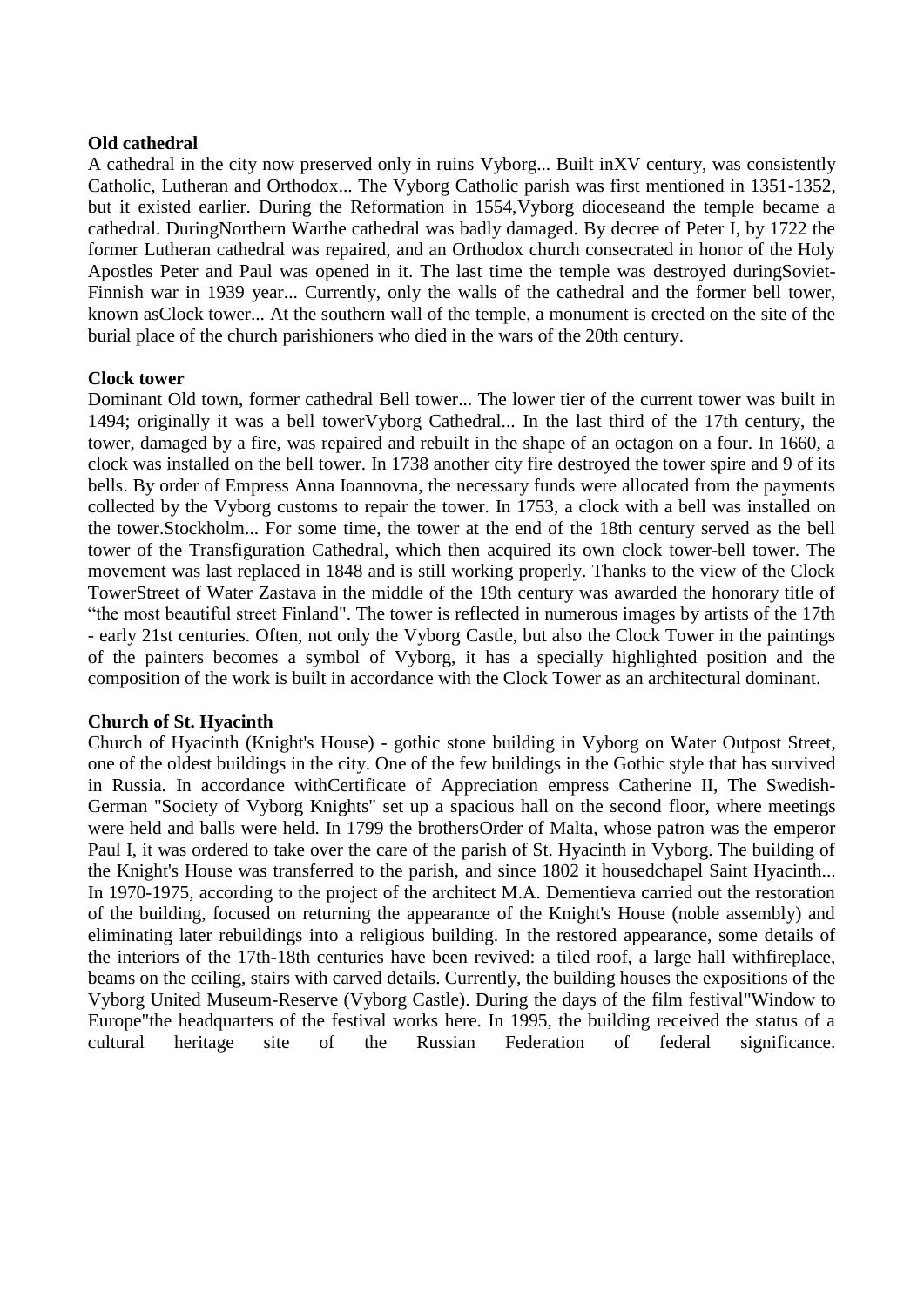#### **Burgher's estate**

Complex of old buildings in [center of Vyborg,](https://ru.wikipedia.org/wiki/%D0%A1%D1%82%D0%B0%D1%80%D1%8B%D0%B9_%D0%B3%D0%BE%D1%80%D0%BE%D0%B4_(%D0%92%D1%8B%D0%B1%D0%BE%D1%80%D0%B3)) a medieval architectural monument. The estate consists of a three-storey citizen's house and a two-store[ycoachman.](https://ru.wikipedia.org/wiki/%D0%9A%D0%B0%D1%80%D0%B5%D1%82%D0%BD%D0%B8%D0%BA_(%D0%BF%D0%BE%D1%81%D1%82%D1%80%D0%BE%D0%B9%D0%BA%D0%B0)).. Foundations have been preserved from other buildings. The exact date of construction of the estate is unknown; presumably it belongs to the XVI-XVII centuries. The former home of a wealthy city dweller is one of the rare examples of the oldest urban development that developed before the redevelopmen[tVyborgc](https://ru.wikipedia.org/wiki/%D0%92%D1%8B%D0%B1%D0%BE%D1%80%D0%B3)arried out in the 1640s. In 1979, according to the project of the architect M. A. Dementyeva, the restoration of the estate was carried out with the aim of stylization in the medieval spirit. The vaulted and wooden floors have been recreated in the interiors, the fireplace has been repaired. In addition, the peaked roof was reconstructed, on which a weather vane with the year of restoration was installed. Currently, the estate houses a tourist information center with a museum exposition and a restaurant.

## **Market Square and Round Tower**

[Square](https://ru.wikipedia.org/wiki/%D0%9F%D0%BB%D0%BE%D1%89%D0%B0%D0%B4%D1%8C_(%D0%B0%D1%80%D1%85%D0%B8%D1%82%D0%B5%D0%BA%D1%82%D1%83%D1%80%D0%B0)) in the old part of town [Vyborg.](https://ru.wikipedia.org/wiki/%D0%92%D1%8B%D0%B1%D0%BE%D1%80%D0%B3).. It is an element of a complex rarely found in urban planning - a "cascade" of three squares located on one spatial diagonal [\(Cathedral,](https://ru.wikipedia.org/wiki/%D0%A1%D0%BE%D0%B1%D0%BE%D1%80%D0%BD%D0%B0%D1%8F_%D0%BF%D0%BB%D0%BE%D1%89%D0%B0%D0%B4%D1%8C_(%D0%92%D1%8B%D0%B1%D0%BE%D1%80%D0%B3)) [Theatricala](https://ru.wikipedia.org/wiki/%D0%A2%D0%B5%D0%B0%D1%82%D1%80%D0%B0%D0%BB%D1%8C%D0%BD%D0%B0%D1%8F_%D0%BF%D0%BB%D0%BE%D1%89%D0%B0%D0%B4%D1%8C_(%D0%92%D1%8B%D0%B1%D0%BE%D1%80%D0%B3))nd Market). Formed at the end of the 19th century on the site of dismantled fortification[sOf the horned](https://ru.wikipedia.org/wiki/%D0%92%D1%8B%D0%B1%D0%BE%D1%80%D0%B3%D1%81%D0%BA%D0%B0%D1%8F_%D0%B3%D0%BE%D1%80%D0%BE%D0%B4%D1%81%D0%BA%D0%B0%D1%8F_%D1%81%D1%82%D0%B5%D0%BD%D0%B0)  [fortress.](https://ru.wikipedia.org/wiki/%D0%92%D1%8B%D0%B1%D0%BE%D1%80%D0%B3%D1%81%D0%BA%D0%B0%D1%8F_%D0%B3%D0%BE%D1%80%D0%BE%D0%B4%D1%81%D0%BA%D0%B0%D1%8F_%D1%81%D1%82%D0%B5%D0%BD%D0%B0).. Remains of the old city wall remai[nRound Towerl](https://ru.wikipedia.org/wiki/%D0%9A%D1%80%D1%83%D0%B3%D0%BB%D0%B0%D1%8F_%D0%B1%D0%B0%D1%88%D0%BD%D1%8F_(%D0%92%D1%8B%D0%B1%D0%BE%D1%80%D0%B3))ocated on the edge of the new square, as well as colored stone laying in the western corner of the square, repeating the location of the former wall. The area, paved with cobblestones and cobblestones, has always been used for market trading (nowadays mainly for souvenirs). Initially, on weekdays, peasants from the vicinity of Vyborg traded in the southern part of the square, placing carts and tables with food on the trading places numbered on granite. In the northern part of the square, near the embankment, there were fish rows. The buildings that formed the square were mainly occupied by institutions and organizations. The main facade overlooks the squar[ebuilding of the covered city](https://ru.wikipedia.org/wiki/%D0%92%D1%8B%D0%B1%D0%BE%D1%80%D0%B3%D1%81%D0%BA%D0%B8%D0%B9_%D1%80%D1%8B%D0%BD%D0%BE%D0%BA) market with a [clock tower,](https://ru.wikipedia.org/wiki/%D0%92%D1%8B%D0%B1%D0%BE%D1%80%D0%B3%D1%81%D0%BA%D0%B8%D0%B9_%D1%80%D1%8B%D0%BD%D0%BE%D0%BA) built in 1904-1905 by the architec[tKarl Segerstadt.](https://ru.wikipedia.org/wiki/%D0%A5%D0%BE%D1%80%D0%B4_%D0%B0%D1%84_%D0%A1%D0%B5%D0%B3%D0%B5%D1%80%D1%88%D1%82%D0%B0%D0%B4,_%D0%9A%D0%B0%D1%80%D0%BB).. Durin[gSoviet-Finnish wars \(1939-](https://ru.wikipedia.org/wiki/%D0%A1%D0%BE%D0%B2%D0%B5%D1%82%D1%81%D0%BA%D0%BE-%D1%84%D0%B8%D0%BD%D1%81%D0%BA%D0%B8%D0%B5_%D0%B2%D0%BE%D0%B9%D0%BD%D1%8B) [1940, 1941-1944\)t](https://ru.wikipedia.org/wiki/%D0%A1%D0%BE%D0%B2%D0%B5%D1%82%D1%81%D0%BA%D0%BE-%D1%84%D0%B8%D0%BD%D1%81%D0%BA%D0%B8%D0%B5_%D0%B2%D0%BE%D0%B9%D0%BD%D1%8B)he buildings surrounding the square were partially destroyed, but were reconstructed in the post-war years. In the 1950s, the covering of the Market Square was reconstructed, which was divided by a lawn located along the axis of Lenin Avenue. The square hosts events dedicated to city holidays and festivals. Round tower - stone artiller[ytower](https://ru.wikipedia.org/wiki/%D0%91%D0%B0%D1%88%D0%BD%D1%8F) [rondel](https://ru.wikipedia.org/wiki/%D0%A0%D0%BE%D0%BD%D0%B4%D0%B5%D0%BB%D1%8C_(%D1%84%D0%BE%D1%80%D1%82%D0%B8%D1%84%D0%B8%D0%BA%D0%B0%D1%86%D0%B8%D1%8F)) type, one of the two surviving battle towers of the medieval [Vyborg fortress.](https://ru.wikipedia.org/wiki/%D0%92%D1%8B%D0%B1%D0%BE%D1%80%D0%B3%D1%81%D0%BA%D0%B0%D1%8F_%D0%B3%D0%BE%D1%80%D0%BE%D0%B4%D1%81%D0%BA%D0%B0%D1%8F_%D1%81%D1%82%D0%B5%D0%BD%D0%B0).. Built i[n1547](https://ru.wikipedia.org/wiki/1547)[-1550sf](https://ru.wikipedia.org/wiki/1550_%D0%B3%D0%BE%D0%B4)ortifier engineer Hann (Hans) Bergen. In 1972, the architect-artist V.V.Dmitriev developed a restoration project, which included the recreation of the wall paintings of the Renaissance hall, supplemented with descriptions in Russian, and since 1976 a cafe-restaurant has been opened in the tower.

## **Alvar Aaalto Library**

Central city [library](https://ru.wikipedia.org/wiki/%D0%91%D0%B8%D0%B1%D0%BB%D0%B8%D0%BE%D1%82%D0%B5%D0%BA%D0%B0) [Vyborgb](https://ru.wikipedia.org/wiki/%D0%92%D1%8B%D0%B1%D0%BE%D1%80%D0%B3)uilt in [1933-](https://ru.wikipedia.org/wiki/1933)[1935 years](https://ru.wikipedia.org/wiki/1935_%D0%B3%D0%BE%D0%B4) on the project [Finnish](https://ru.wikipedia.org/wiki/%D0%A4%D0%B8%D0%BD%D0%BD%D1%8B) [architect](https://ru.wikipedia.org/wiki/%D0%90%D1%80%D1%85%D0%B8%D1%82%D0%B5%D0%BA%D1%82%D0%BE%D1%80) [Alvara Aalto.](https://ru.wikipedia.org/wiki/%D0%90%D0%B0%D0%BB%D1%82%D0%BE,_%D0%90%D0%BB%D0%B2%D0%B0%D1%80).. The building is considered a milestone in the history of modern architecture, for it marks Aalto's transition from the nationally painte[dneoclassicism](https://ru.wikipedia.org/wiki/%D0%9D%D0%B5%D0%BE%D0%BA%D0%BB%D0%B0%D1%81%D1%81%D0%B8%D1%86%D0%B8%D0%B7%D0%BC) to simplified forms of regional [modernism.](https://ru.wikipedia.org/wiki/%D0%9C%D0%BE%D0%B4%D0%B5%D1%80%D0%BD%D0%B8%D0%B7%D0%BC).. It was here that the unique feature of his architectural style first manifested itself - a combination of rigo[rfunctionalisma](https://ru.wikipedia.org/wiki/%D0%A4%D1%83%D0%BD%D0%BA%D1%86%D0%B8%D0%BE%D0%BD%D0%B0%D0%BB%D0%B8%D0%B7%D0%BC_(%D0%B0%D1%80%D1%85%D0%B8%D1%82%D0%B5%D0%BA%D1%82%D1%83%D1%80%D0%B0))nd gentle smoothness of natural lines. The library existed in its original form until 1939. In 1944, Vyborg became part of the Soviet Union again, and the library was abandoned for a long time. I[N1961 yeart](https://ru.wikipedia.org/wiki/1961_%D0%B3%D0%BE%D0%B4)he library reopened to visitors. In addition to architectural features, the library has a unique book collection: for example, the collection of the department of local history literature, which was formed - and continues to be formed - on the basis of the fund donated by the library of the Finnish cit[yLappeenranta.](https://ru.wikipedia.org/wiki/%D0%9B%D0%B0%D0%BF%D0%BF%D0%B5%D0%B5%D0%BD%D1%80%D0%B0%D0%BD%D1%82%D0%B0).. These are books about Vyborg an[dKareliai](https://ru.wikipedia.org/wiki/%D0%9A%D0%B0%D1%80%D0%B5%D0%BB%D0%B8%D1%8F)n Finnish, Swedish, German and other languages. Over the years of restoration of the library building, this collection has been replenished with perhaps the most complete collection of books in Russia about the work of Alvar Aalto and about the library building itself.

Currently, the building of the library of Alvar Aalto is under state protection.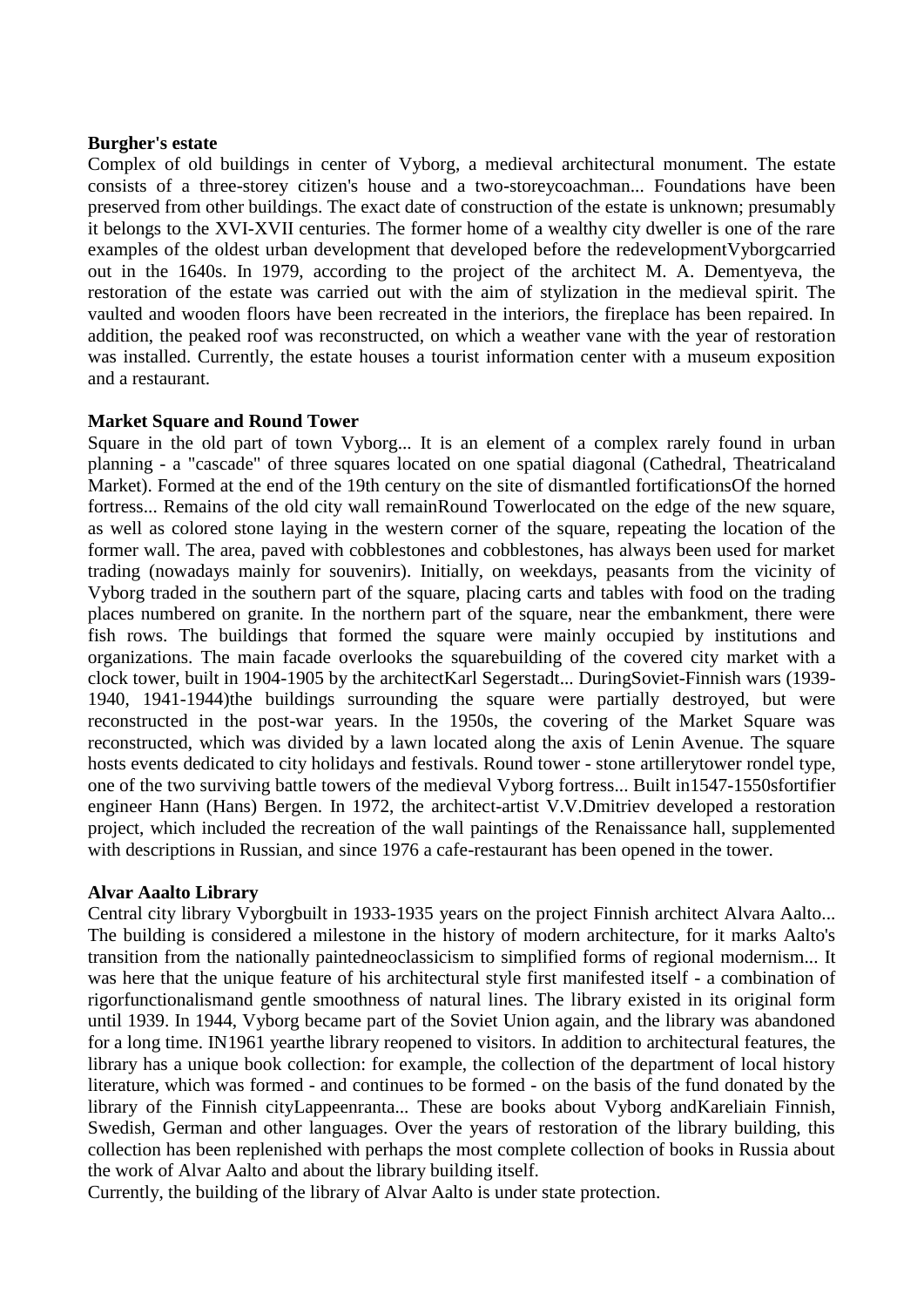#### **Walk of Fame**

Located opposite the cinema ["Vyborg-Palace",](https://ru.wikipedia.org/wiki/%D0%9D%D0%BE%D0%B2%D0%B0%D1%8F_%D1%80%D0%B0%D1%82%D1%83%D1%88%D0%B0_(%D0%92%D1%8B%D0%B1%D0%BE%D1%80%D0%B3)) in which since 1993 has been held annually [Film](https://ru.wikipedia.org/wiki/%D0%9E%D0%BA%D0%BD%D0%BE_%D0%B2_%D0%95%D0%B2%D1%80%D0%BE%D0%BF%D1%83_(%D0%BA%D0%B8%D0%BD%D0%BE%D1%84%D0%B5%D1%81%D1%82%D0%B8%D0%B2%D0%B0%D0%BB%D1%8C))  [Festival "Window to Europe".](https://ru.wikipedia.org/wiki/%D0%9E%D0%BA%D0%BD%D0%BE_%D0%B2_%D0%95%D0%B2%D1%80%D0%BE%D0%BF%D1%83_(%D0%BA%D0%B8%D0%BD%D0%BE%D1%84%D0%B5%D1%81%D1%82%D0%B8%D0%B2%D0%B0%D0%BB%D1%8C)).. The alley opened in 1998, modeled o[nHollywood Walk of Famei](https://ru.wikipedia.org/wiki/%D0%93%D0%BE%D0%BB%D0%BB%D0%B8%D0%B2%D1%83%D0%B4%D1%81%D0%BA%D0%B0%D1%8F_%C2%AB%D0%90%D0%BB%D0%BB%D0%B5%D1%8F_%D1%81%D0%BB%D0%B0%D0%B2%D1%8B%C2%BB)n Vyborg, famous for its great filmography. By the decision of the organizers of the festival, the names of prominent figures of Russian cinema are immortalized on granite slabs. On the sidewalk along Krepostnaya Street, there are the emblem of the Window to Europe Film Festival and commemorative stars (initially in one row, and after reconstruction in 2014 - in two rows), while next to those stars that were installed during their lifetime, there are handprints of celebrities.

## **Town hall tower**

A stone, quadrangular tower, one of the two surviving medieval battle towers [Vyborg fortress.](https://ru.wikipedia.org/wiki/%D0%92%D1%8B%D0%B1%D0%BE%D1%80%D0%B3%D1%81%D0%BA%D0%B0%D1%8F_%D0%BA%D1%80%D0%B5%D0%BF%D0%BE%D1%81%D1%82%D1%8C).. Built in the 1470s along with other tower[sthe defensive wall of the stone city.](https://ru.wikipedia.org/wiki/%D0%92%D1%8B%D0%B1%D0%BE%D1%80%D0%B3%D1%81%D0%BA%D0%B0%D1%8F_%D0%B3%D0%BE%D1%80%D0%BE%D0%B4%D1%81%D0%BA%D0%B0%D1%8F_%D1%81%D1%82%D0%B5%D0%BD%D0%B0).. In its initial form, the tower was a single oblique-angled volume 9.7 m high (12.5 m to the ridge of the roof), somewhat elongated along the longitudinal axis. The tower was built of granite boulders on lime mortar and covered with a gable tiled roof[,skatew](https://ru.wikipedia.org/wiki/%D0%9E%D1%85%D0%BB%D1%83%D0%BF%D0%B5%D0%BD%D1%8C)hich was extended along the axis of the gate. After the tower finally lost its military significance, it was handed over t[omagistrate](https://ru.wikipedia.org/wiki/%D0%9C%D0%B0%D0%B3%D0%B8%D1%81%D1%82%D1%80%D0%B0%D1%82) [Vyborg City Hall.](https://ru.wikipedia.org/wiki/%D0%92%D1%8B%D0%B1%D0%BE%D1%80%D0%B3%D1%81%D0%BA%D0%B0%D1%8F_%D1%80%D0%B0%D1%82%D1%83%D1%88%D0%B0).. They arranged in the towe[rarsenal,](https://ru.wikipedia.org/wiki/%D0%90%D1%80%D1%81%D0%B5%D0%BD%D0%B0%D0%BB) where weapons and combat armor of the townspeople were kept, who were obliged, if necessary, to participate in the defense of the city. In the 17th century, the tower was used as the bell tower of the cathedra[lDominican](https://ru.wikipedia.org/wiki/%D0%94%D0%BE%D0%BC%D0%B8%D0%BD%D0%B8%D0%BA%D0%B0%D0%BD%D1%86%D1%8B) monastery (after [Reformation](https://ru.wikipedia.org/wiki/%D0%A0%D0%B5%D1%84%D0%BE%D1%80%D0%BC%D0%B0%D1%86%D0%B8%D1%8F) churches [Vyborg rural parish\)](https://ru.wikipedia.org/wiki/%D0%92%D1%8B%D0%B1%D0%BE%D1%80%D0%B3%D1%81%D0%BA%D0%B8%D0%B9_%D1%81%D0%BE%D0%B1%D0%BE%D1%80_%D0%B4%D0%BE%D0%BC%D0%B8%D0%BD%D0%B8%D0%BA%D0%B0%D0%BD%D1%81%D0%BA%D0%BE%D0%B3%D0%BE_%D0%BC%D0%BE%D0%BD%D0%B0%D1%81%D1%82%D1%8B%D1%80%D1%8F). The new purpose of the building became the reason for subsequent alterations, which distorted its original appearance. The Town Hall Tower has acquired the shape of an octagon on a quadrangle. In 1758, the building was crowned with a peake[dbaroquec](https://ru.wikipedia.org/wiki/%D0%91%D0%B0%D1%80%D0%BE%D0%BA%D0%BA%D0%BE)oated. In 1952, the first repair and restoration work began in the tower. In 1974-1984, according to the project of the architect I. Khaustova, the baroque roof was restored, the stairs were made, the floors were restored and the window frames were installed. However, the building stood abandoned, without utilities, until 1993. The tower has been leased since 199[7the community of the Church of](https://ru.wikipedia.org/wiki/%D0%91%D0%BE%D0%B3%D0%BE%D1%80%D0%BE%D0%B4%D0%B8%D1%87%D0%BD%D1%8B%D0%B9_%D1%86%D0%B5%D0%BD%D1%82%D1%80)  [the Mother of God Reigninga](https://ru.wikipedia.org/wiki/%D0%91%D0%BE%D0%B3%D0%BE%D1%80%D0%BE%D0%B4%D0%B8%D1%87%D0%BD%D1%8B%D0%B9_%D1%86%D0%B5%D0%BD%D1%82%D1%80)nd adapted for a church museum. And since 2016, the tower has been transferred to the Vyborg United Museum-Reserve, and in 2017-2018 restoration work was carried out to accommodate the museum exposition

## **The oldest residential building in Russia**

Citizen's House - an old residential building in [center of Vyborg,](https://ru.wikipedia.org/wiki/%D0%A1%D1%82%D0%B0%D1%80%D1%8B%D0%B9_%D0%B3%D0%BE%D1%80%D0%BE%D0%B4_(%D0%92%D1%8B%D0%B1%D0%BE%D1%80%D0%B3)) a medieval architectural monument. Low-rise two-storey tower-type house with a basement and thick walls made of granite boulders, along with simila[rburgher's estate,](https://ru.wikipedia.org/wiki/%D0%A3%D1%81%D0%B0%D0%B4%D1%8C%D0%B1%D0%B0_%D0%B1%D1%8E%D1%80%D0%B3%D0%B5%D1%80%D0%B0) [home of the merchant guild of the Holy Spirit](https://ru.wikipedia.org/wiki/%D0%94%D0%BE%D0%BC_%D0%BA%D1%83%D0%BF%D0%B5%D1%87%D0%B5%D1%81%D0%BA%D0%BE%D0%B9_%D0%B3%D0%B8%D0%BB%D1%8C%D0%B4%D0%B8%D0%B8_%D0%A1%D0%B2%D1%8F%D1%82%D0%BE%D0%B3%D0%BE_%D0%94%D1%83%D1%85%D0%B0) and one more [guild house,](https://ru.wikipedia.org/wiki/%D0%93%D0%B8%D0%BB%D1%8C%D0%B4%D0%B5%D0%B9%D1%81%D0%BA%D0%B8%D0%B9_%D0%B4%D0%BE%D0%BC_(%D0%92%D1%8B%D0%B1%D0%BE%D1%80%D0%B3)) is one of the four small private "fortresses" of the XIV-XVII centuries, medieval burgher houses, which on the territory [Of Russia](https://ru.wikipedia.org/wiki/%D0%A0%D0%BE%D1%81%D1%81%D0%B8%D1%8F) can only be seen in [Vyborg.](https://ru.wikipedia.org/wiki/%D0%92%D1%8B%D0%B1%D0%BE%D1%80%D0%B3).. The exact date of the construction of the house is unknown, but presumably it dates back to the 16th century. During the reconstruction, the windows, which were originally slit-like, were enlarged, and a low extension was added. The living quarters (two apartments) acquired their present appearance after the renovation carried out in the 60s of the XX century, when the height of the ceilings was increased, and the stove heating was replaced by a central one.

## **House of the Merchant Guild**

House of the Merchant Guild of the Holy Spirit - an old building in [center of Vyborg,](https://ru.wikipedia.org/wiki/%D0%A1%D1%82%D0%B0%D1%80%D1%8B%D0%B9_%D0%B3%D0%BE%D1%80%D0%BE%D0%B4_(%D0%92%D1%8B%D0%B1%D0%BE%D1%80%D0%B3)) a medieval architectural monument. The exact date of the construction of the house is unknown, but researchers presumably date it to the 14th century. The house was part of a medieval merchant's estate, which included housing and outbuildings. This stone building - one of the few built before the city's redevelopment in the 1640s - is considered the oldest surviving i[nVyborgc](https://ru.wikipedia.org/wiki/%D0%92%D1%8B%D0%B1%D0%BE%D1%80%D0%B3)ivil building. Initially, the house was two-storey: on the ground floor there was a warehouse for goods, and the second floor with narrow windows was residential; an external stone staircase led up to it. In the 16th century, the house was acquire[dmerchant guild](https://ru.wikipedia.org/wiki/%D0%9A%D1%83%D0%BF%D0%B5%D1%87%D0%B5%D1%81%D0%BA%D0%B0%D1%8F_%D0%B3%D0%B8%D0%BB%D1%8C%D0%B4%D0%B8%D1%8F) [Of the Holy Spirit,](https://ru.wikipedia.org/wiki/%D0%A1%D0%B2%D1%8F%D1%82%D0%BE%D0%B9_%D0%94%D1%83%D1%85) and the second floor was used for trade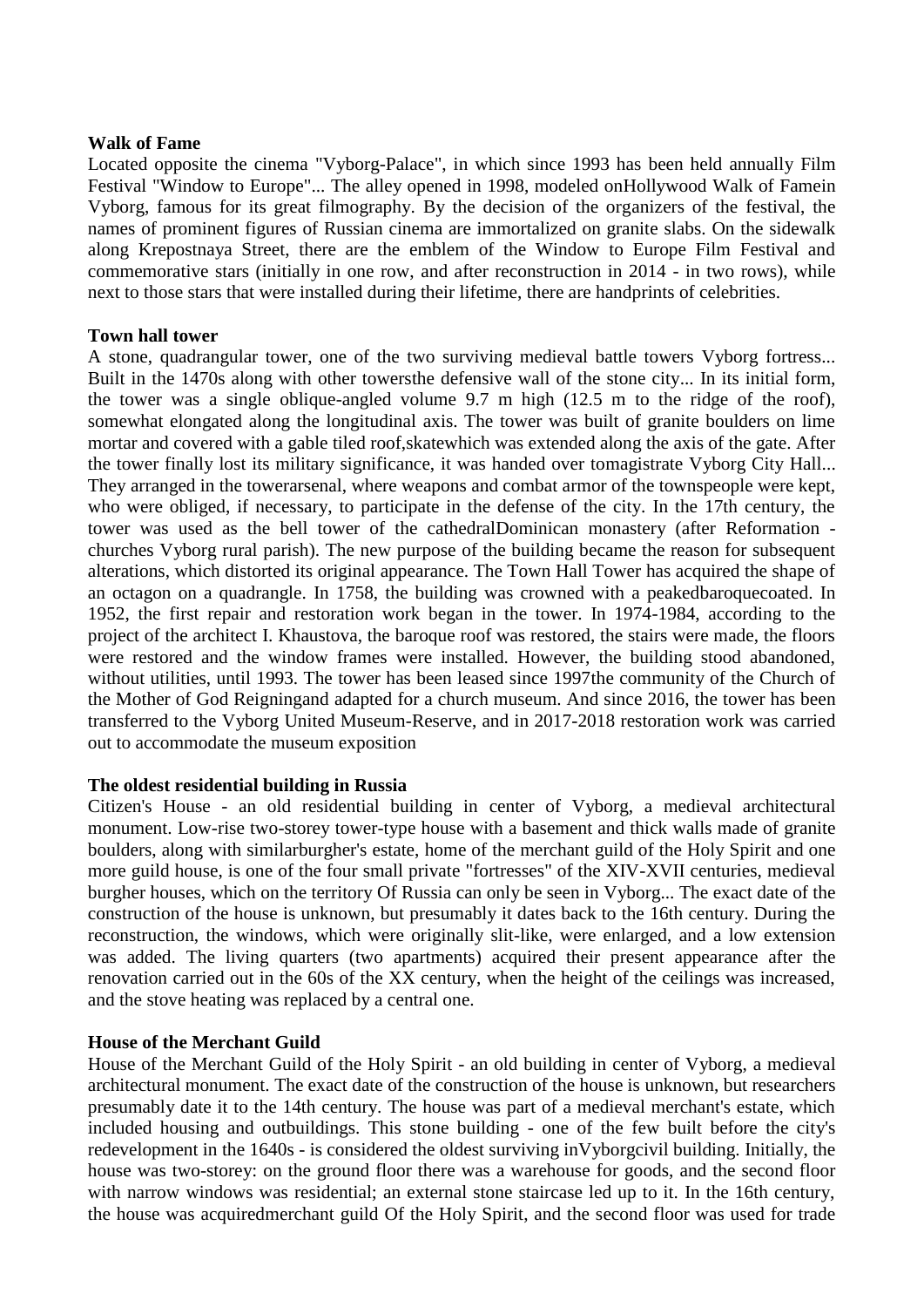negotiations. In 1978, the restoration of the house was carried out according to the project of the architect M. A. Dementieva: the building was returned to the steep gable and the ridge tiled roof. After restoration, the house housed a dog breeders club for some time; since 2020, after the transfer to the jurisdiction of the Vyborg United Museum-Reserve, the building houses a tourist information center.

## **"Witch's House"**

Residential building in [Vyborg,](https://ru.wikipedia.org/wiki/%D0%92%D1%8B%D0%B1%D0%BE%D1%80%D0%B3) built in 1898 by the architect [Eduard Dippel.](https://ru.wikipedia.org/wiki/%D0%94%D0%B8%D0%BF%D0%BF%D0%B5%D0%BB%D1%8C,_%D0%AD%D0%B4%D1%83%D0%B0%D1%80%D0%B4)..

Decorated with a gruff [granite](https://ru.wikipedia.org/wiki/%D0%93%D1%80%D0%B0%D0%BD%D0%B8%D1%82) the residential building, which looks like a fortress wall with towers, reminds of the destroyed city wall, the outlines of which are repeated by Yuzhny Val Street. [Apartment buildingc](https://ru.wikipedia.org/wiki/%D0%94%D0%BE%D1%85%D0%BE%D0%B4%D0%BD%D1%8B%D0%B9_%D0%B4%D0%BE%D0%BC)onsists of two buildings of the same height, but different number of storeys: the main building is three-storey, and in building "A" a floor has been added due to the reduction of the ceiling height. Facade of a building on a powerfu[lrusticated](https://ru.wikipedia.org/wiki/%D0%A0%D1%83%D1%81%D1%82%D0%B8%D0%BA%D0%B0) granite [plinthd](https://ru.wikipedia.org/wiki/%D0%A6%D0%BE%D0%BA%D0%BE%D0%BB%D1%8C)ecorated with a number of neo-gothic elements. As a resul[tSoviet-Finnish wars \(1939-1944\)t](https://ru.wikipedia.org/wiki/%D0%A1%D0%BE%D0%B2%D0%B5%D1%82%D1%81%D0%BA%D0%BE-%D1%84%D0%B8%D0%BD%D1%81%D0%BA%D0%B8%D0%B5_%D0%B2%D0%BE%D0%B9%D0%BD%D1%8B)he house was damaged. During the post-war renovation, the entrances to the ground floor rooms were rebuilt, converted into apartments, and the high roof of a complex configuration was replaced by a flat roof, which changed the perception of triangular gables, which began to look unstable. As a result of the simplification of the silhouette in some angles from the side of Yuzhny Val Street, the "iron house" with a beveled corner began to seem flat, consisting of one wall, having received the nickname "witch's house".

#### **Monuments to Apraksin and Peter I**

Monument [Fyodor Apraksin](https://ru.wikipedia.org/wiki/%D0%90%D0%BF%D1%80%D0%B0%D0%BA%D1%81%D0%B8%D0%BD,_%D0%A4%D1%91%D0%B4%D0%BE%D1%80_%D0%9C%D0%B0%D1%82%D0%B2%D0%B5%D0%B5%D0%B2%D0%B8%D1%87) situated on [Petrovskaya square](https://ru.wikipedia.org/wiki/%D0%9F%D0%B5%D1%82%D1%80%D0%BE%D0%B2%D1%81%D0%BA%D0%B0%D1%8F_%D0%BF%D0%BB%D0%BE%D1%89%D0%B0%D0%B4%D1%8C_(%D0%92%D1%8B%D0%B1%D0%BE%D1%80%D0%B3)) cities [Vyborg,](https://ru.wikipedia.org/wiki/%D0%92%D1%8B%D0%B1%D0%BE%D1%80%D0%B3) at the entrance to [Fortress bridge.](https://ru.wikipedia.org/wiki/%D0%9A%D1%80%D0%B5%D0%BF%D0%BE%D1%81%D1%82%D0%BD%D0%BE%D0%B9_%D0%BC%D0%BE%D1%81%D1%82_(%D0%92%D1%8B%D0%B1%D0%BE%D1%80%D0%B3)).. The monument to the associate of Peter I, Admiral-General Fyodor Apraksin (1661-1728) was solemnly opened on June 19, 2010 and is timed to the 300th anniversar[ycapture of](https://ru.wikipedia.org/wiki/%D0%9E%D1%81%D0%B0%D0%B4%D0%B0_%D0%92%D1%8B%D0%B1%D0%BE%D1%80%D0%B3%D0%B0_(1710))  [Vyborg by Russian troops,](https://ru.wikipedia.org/wiki/%D0%9E%D1%81%D0%B0%D0%B4%D0%B0_%D0%92%D1%8B%D0%B1%D0%BE%D1%80%D0%B3%D0%B0_(1710)) which were led by Count Apraksin. This monument is the only monument erected in honor of Fyodor Apraksin. Monument to Peter the Great - a bronze statue of the Russian empero[rPeter I](https://ru.wikipedia.org/wiki/%D0%9F%D1%91%D1%82%D1%80_I) on a granite pedestal, located in [Petrovsky park](https://ru.wikipedia.org/wiki/%D0%9F%D0%B5%D1%82%D1%80%D0%BE%D0%B2%D1%81%D0%BA%D0%B8%D0%B9_%D0%BF%D0%B0%D1%80%D0%BA_(%D0%92%D1%8B%D0%B1%D0%BE%D1%80%D0%B3)) cities [Vyborg.](https://ru.wikipedia.org/wiki/%D0%92%D1%8B%D0%B1%D0%BE%D1%80%D0%B3).. The monument was erected in 1910 to commemorate the bicentennia[lcapture of Vyborg by Russian](https://ru.wikipedia.org/wiki/%D0%9E%D1%81%D0%B0%D0%B4%D0%B0_%D0%92%D1%8B%D0%B1%D0%BE%D1%80%D0%B3%D0%B0_(1710))  [troops.](https://ru.wikipedia.org/wiki/%D0%9E%D1%81%D0%B0%D0%B4%D0%B0_%D0%92%D1%8B%D0%B1%D0%BE%D1%80%D0%B3%D0%B0_(1710))..

#### **Annenskie fortifications**

Annenskie fortifications- a rare monument of Russian defensive architecture of the post-Petrine era, the most significant building of the middle of the 18th century in [Vyborg.](https://ru.wikipedia.org/wiki/%D0%98%D1%81%D1%82%D0%BE%D1%80%D0%B8%D1%8F_%D0%92%D1%8B%D0%B1%D0%BE%D1%80%D0%B3%D0%B0).. Also called Annenkron in honor of the Empres[sAnna Ioannovna.](https://ru.wikipedia.org/wiki/%D0%90%D0%BD%D0%BD%D0%B0_%D0%98%D0%BE%D0%B0%D0%BD%D0%BD%D0%BE%D0%B2%D0%BD%D0%B0).. Construction under the direction of Minich began with the laying of a ston[escarpt](https://ru.wikipedia.org/wiki/%D0%AD%D1%81%D0%BA%D0%B0%D1%80%D0%BF)he main rampart, by 1733 a moat was dug and two bastions were built, and by the beginning of the 1740s all the main elements of the fortress were completed. The Russian-Swedish war of 1741 - 1743 required the strengthening of defensive structures and accelerated work. The project was prepared by Lieutenant Genera[lJohann Luberas,](https://ru.wikipedia.org/wiki/%D0%9B%D1%8E%D0%B1%D0%B5%D1%80%D0%B0%D1%81_%D1%84%D0%BE%D0%BD_%D0%9F%D0%BE%D1%82%D1%82,_%D0%98%D0%BE%D0%B3%D0%B0%D0%BD%D0%BD_%D0%9B%D1%8E%D0%B4%D0%B2%D0%B8%D0%B3) he also supervised the construction. In the early 1750s, he took part in the work on the Anninsky fortification[sA. P. Hannibal,](https://ru.wikipedia.org/wiki/%D0%93%D0%B0%D0%BD%D0%BD%D0%B8%D0%B1%D0%B0%D0%BB,_%D0%90%D0%B1%D1%80%D0%B0%D0%BC_%D0%9F%D0%B5%D1%82%D1%80%D0%BE%D0%B2%D0%B8%D1%87) great-grandfather of A.S. Pushkin. Today, fortifications are often the scene of various cultural events. It hosts annual events such as the Knight's Tournament organized by the reenactor clubs. Part of the fortress is occupied by tennis courts and go-karts.

## **Mon Repos Park**

Mon Repos- rocky [landscape park](https://ru.wikipedia.org/wiki/%D0%9F%D0%B5%D0%B9%D0%B7%D0%B0%D0%B6%D0%BD%D1%8B%D0%B9_%D0%BF%D0%B0%D1%80%D0%BA) on the shore [Zashchitnaya bay](https://ru.wikipedia.org/wiki/%D0%97%D0%B0%D1%89%D0%B8%D1%82%D0%BD%D0%B0%D1%8F) [Vyborg Bay,](https://ru.wikipedia.org/wiki/%D0%92%D1%8B%D0%B1%D0%BE%D1%80%D0%B3%D1%81%D0%BA%D0%B8%D0%B9_%D0%B7%D0%B0%D0%BB%D0%B8%D0%B2) on Tverdysh Island in the northern part of the city [Vyborg.](https://ru.wikipedia.org/wiki/%D0%92%D1%8B%D0%B1%D0%BE%D1%80%D0%B3).. The heyday of Mon Repos is associated with the name of the President of the St. Petersburg Academy of Science[sLudwig Heinrich Nicolaiw](https://ru.wikipedia.org/wiki/%D0%9D%D0%B8%D0%BA%D0%BE%D0%BB%D0%B0%D0%B8,_%D0%9B%D1%8E%D0%B4%D0%B2%D0%B8%D0%B3_%D0%93%D0%B5%D0%BD%D1%80%D0%B8%D1%85)ho acquired the estate in [1788 year,](https://ru.wikipedia.org/wiki/1788_%D0%B3%D0%BE%D0%B4) and after leaving for [1803 yearr](https://ru.wikipedia.org/wiki/1803_%D0%B3%D0%BE%D0%B4)etired, completely devoted himself to decorating and singing in poetry of his beloved estate. In the en[dXIX](https://ru.wikipedia.org/wiki/XIX_%D0%B2%D0%B5%D0%BA) - the beginning [XX centuries](https://ru.wikipedia.org/wiki/XX_%D0%B2%D0%B5%D0%BA) Mon Repos becomes the venue for the congresses of the student Christian movement, which was attended by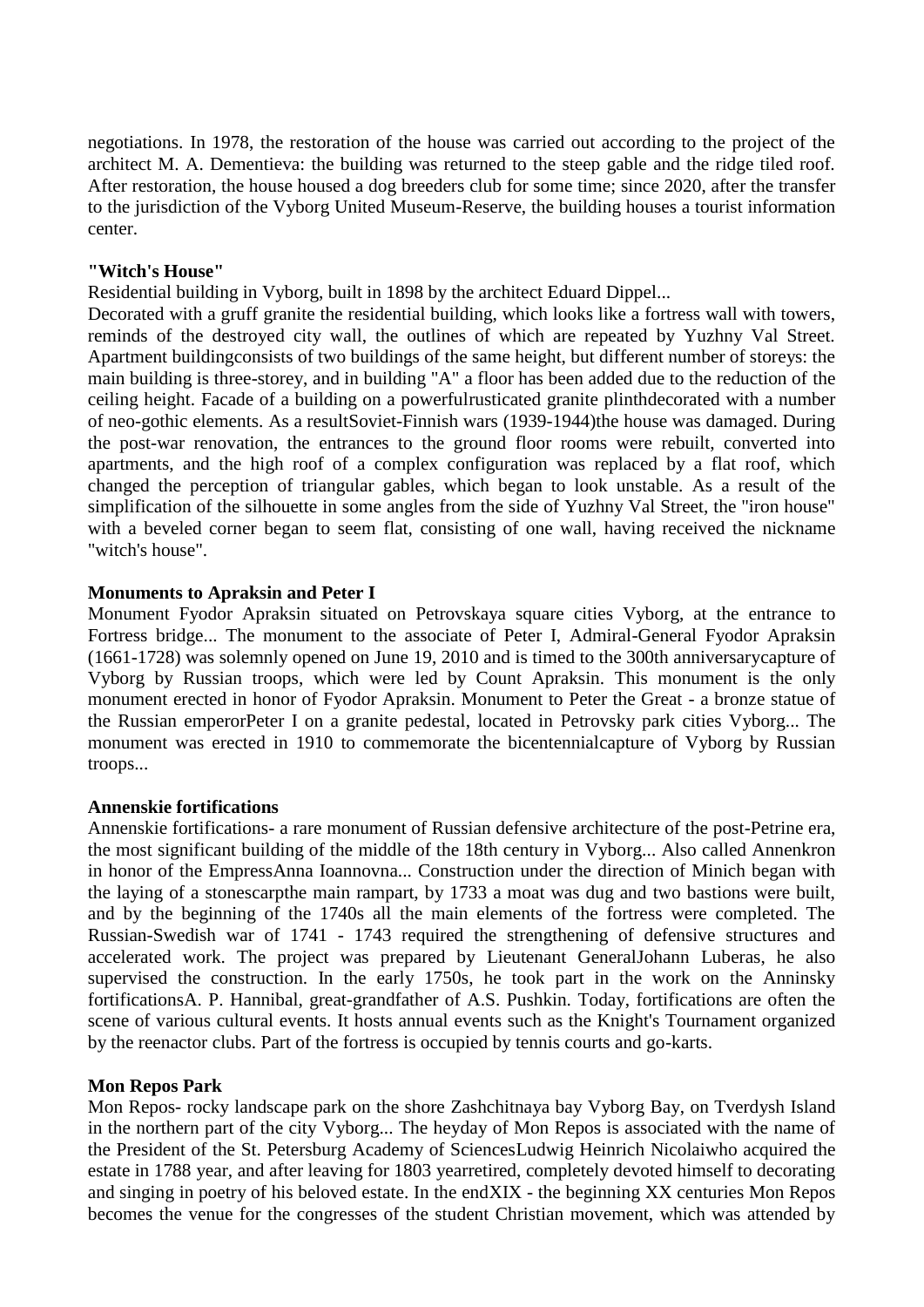the last man of the Nicolai clan - Baron [Paul Georg Nicolai.](https://ru.wikipedia.org/wiki/%D0%9D%D0%B8%D0%BA%D0%BE%D0%BB%D0%B0%D0%B8,_%D0%9F%D0%B0%D0%B2%D0%B5%D0%BB_%D0%9D%D0%B8%D0%BA%D0%BE%D0%BB%D0%B0%D0%B5%D0%B2%D0%B8%D1%87).. Various cultural events are regularly held in the park: the music festival ["Door to summer"](https://ru.wikipedia.org/w/index.php?title=%D0%94%D0%B2%D0%B5%D1%80%D1%8C_%D0%B2_%D0%BB%D0%B5%D1%82%D0%BE_(%D1%84%D0%B5%D1%81%D1%82%D0%B8%D0%B2%D0%B0%D0%BB%D1%8C)&action=edit&redlink=1), Religious meetings["Golden autumn in Mon](https://ru.wikipedia.org/w/index.php?title=%D0%97%D0%BE%D0%BB%D0%BE%D1%82%D0%B0%D1%8F_%D0%BE%D1%81%D0%B5%D0%BD%D1%8C_%D0%B2_%D0%9C%D0%BE%D0%BD%D1%80%D0%B5%D0%BF%D0%BE&action=edit&redlink=1)  [Repos»](https://ru.wikipedia.org/w/index.php?title=%D0%97%D0%BE%D0%BB%D0%BE%D1%82%D0%B0%D1%8F_%D0%BE%D1%81%D0%B5%D0%BD%D1%8C_%D0%B2_%D0%9C%D0%BE%D0%BD%D1%80%D0%B5%D0%BF%D0%BE&action=edit&redlink=1), Poetry and dance events. The historical core of the museum-reserve is the manor and park ensemble of the en[dXVIII](https://ru.wikipedia.org/wiki/XVIII_%D0%B2%D0%B5%D0%BA) - the beginning [XIXc](https://ru.wikipedia.org/wiki/XIX_%D0%B2%D0%B5%D0%BA)c. It includes monuments of wooden architecture of classicism (the main manor house and the Library Wing) and a landscape rocky park of romantic style - a unique monument of garden and park art.

# **Lappeenranta**

## **Linnoitus - Lappeenranta Fortress**

Lappeenranta Fortress is a unique landmark in Southeast Finland. It still boils with life, and once it was part of a system of defensive fortifications, which also included the Suomenlinna fortresses in Helsinki and Hamina. The Lappeenranta Fortress was founded and built on a small area sandwiched between East and West. At first, the town of Lappeenranta developed under the reliable protection of a fortress, gradually occupying the adjacent territories. Later, the fortress was considered an "old city", which nevertheless continued to grow and live an active life. Today the Lappeenranta Fortress is a valuable monument of the cultural and historical heritage of Finland, Russia and Sweden - a link in a chain of fortresses and fortifications in historical territories.

# **Cavalry Museum (Cavalry Museum)**

The Cavalry Museum is located in the southern part of the fortress of Lappeenranta, in the building of the former guardhouse, built in 1772 and which is the oldest building in the city. The exhibition presents the history of the Finnish cavalry in a wide and multifaceted manner. Attributes and items used by cavalry servicemen during the war and in times of peace are presented to the public. Of course, the organizers of the exhibition did not forget about the cavalryman's best friend - the horse. The Cavalry Museum offers an interesting and informative exhibition on various milestones in the history of the Finnish cavalry.

## **South Karelia Museum**

The Regional Museum of South Karelia is located in the Lappeenranta Fortress and is the central museum of the city. The museum is housed in the massive gray stone buildings of a former artillery depot dating back to the early 19th century. The collections of the Museum of the History of Culture are collected from the museums of Lappeenranta, Vyborg and Priozersk. The museum's work on preserving exhibits, keeping records, research and exhibitions covers not only the modern region of South Karelia, but also the southern part of Karelia, which has ceded to Russia, that is, the Karelian Isthmus. In addition to the permanent exhibition, the museum organizes temporary exhibitions on various topics. When organizing exhibitions and events, the museum tries to take into account the preferences of different groups of visitors. For children, there is a guided tour of the permanent exhibition and a play corner in the museum.

## **Savonlinna**

## **Olavinlinna fortress**

Olavinlinna Fortress was built in a relatively sparsely populated area. Nevertheless, the region had a military and geographical significance, since the border passed here since the signing of the Treaty of Orekhov in 1323. At first, it was the border between Sweden and Novgorod, later between Sweden and the Grand Duchy of Moscow. When, at the end of the 15th century, the attempts of the Grand Duchy of Moscow to expand their area of influence began to threaten the Swedish borders, a new fortress, Olavinlinna, was required to strengthen the defense of the eastern border. The fortress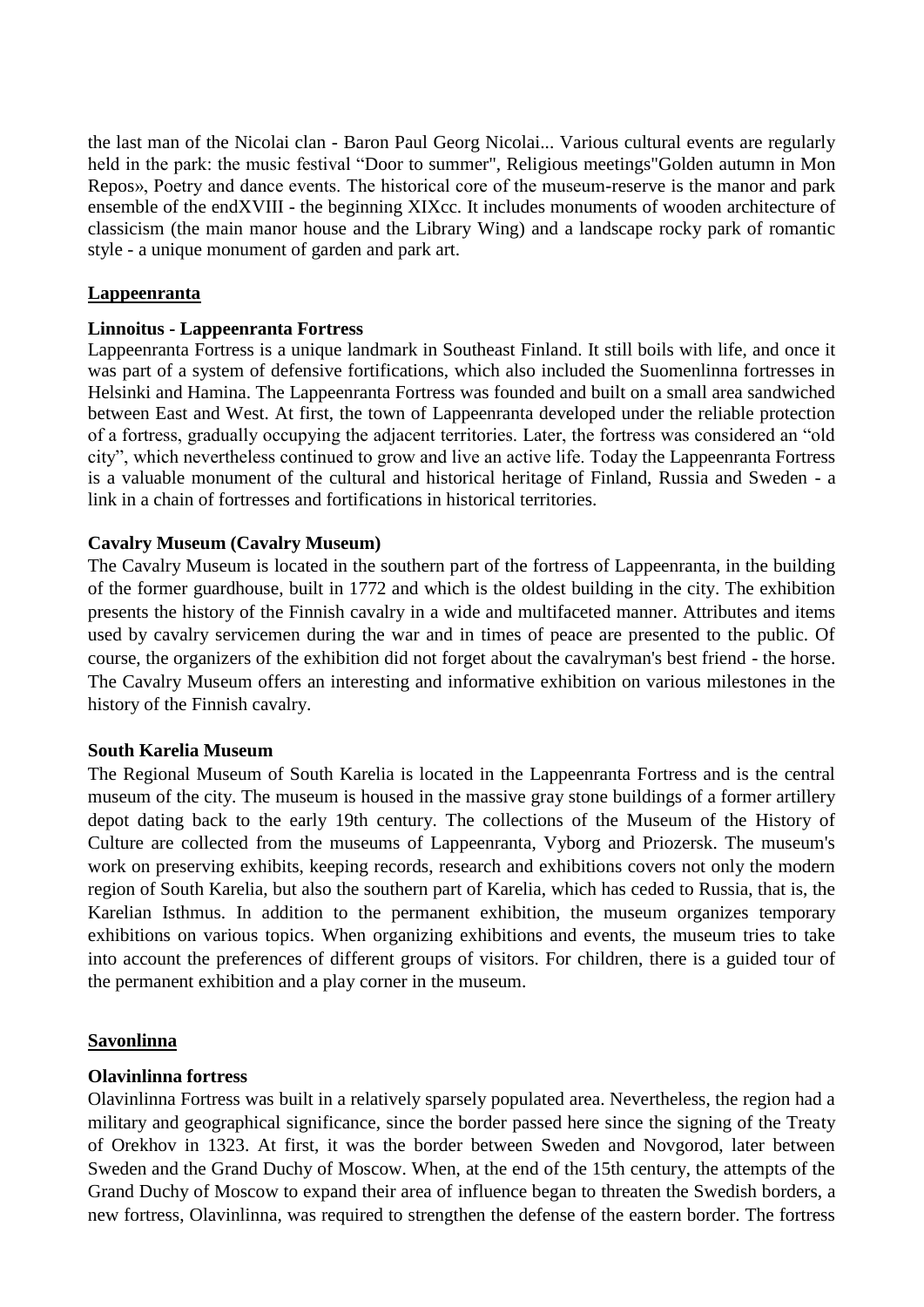was founded in 1475 by the Danish knight Eric Axelson Tott, who at that time was the governor of Vyborg. Olavinlinna was restored in the late 19th and 20th centuries. The last large-scale work began in 1961 and finished in 1975 in time for the 500th anniversary of the fortress. After that, only small annual repairs were carried out. Today Olavinlinna is one of the most famous Finnish landmarks, and its renovated interiors host a wide variety of events.

## **Riihisaari Island (local history museum)**

In the center of Riihisaari you can visit cultural and historical exhibitions and exhibitions about the nature of Lake Saimaa. I[Ninformation pointT](http://visitsavonlinna.fi/ru/)he Finnish Forestry Administration offers extensive information about the national parks and nature of Lake Saimaa. Free Wi-Fi internet for clients. The museum shop sells souvenirs related to nature and Lake Saimaa. In summer, at the Riihisaari pier, you can see the historic steamers of the Finnish lake.

## **Linnankatu street**

Linnankatu Street is the oldest street in Savonlinna. The name of the street is translated as "Castle", and in the old days it was called "Ratsastustie", which means "Horse road". At the dawn of its history, the artisans of the Olavinlinna fortress were the main inhabitants of the small street Linnankatu. Today it is a luxurious elite area of the city. Almost all the old architecture of the city is located on Linnankatu street. It has preserved the classic buildings of the Finnish province of the 19th century, spread over several blocks. Walking along Linnankatu towards the castle, you can admire the ancient buildings and take great photos.

# **Imatra**

## **Kruununpuisto nature reserve**

Located along the Vuoksa River, in the very center of the city. The park was founded in 1842, and the decree was signed by the Russian Tsar Nicholas I. In Finnish it is called "Kruununpiusto", and in Russian it means "Crown Park" and is located on an island formed by two channels of the Vuoksa River. From one side of the island flows the fast Vuoksa, and from the other the raging stream of the Imatrankoski waterfall. Those who appreciate the real Karelian nature will be able to appreciate the huge boulders covered with moss, rocks, century-old pines and glacial hollows.

## **Imatrankoski waterfall**

The Imatrankoski Waterfall is one of the most beautiful and romantic places in all of Finland. Here you can admire the magnificent northern landscapes, take great photos, take a long walk or just be alone with yourself. The Swedish king Gustav Vasa is officially considered the discoverer of the Imatrankoski waterfall. In 1772, the Russian Empress Catherine II came to the rapids of Imatra with her retinue and sincerely admired the stormy streams of water, first falling from an 18-meter height, and then roaring through the rocks. After the imperial visit, the waterfall in Imatra became one of the most fashionable places for the St. Petersburg nobility for almost a century and a half. In 1929, a hydroelectric power plant (HPP) was built on the rapids of the Imatra River, and since then the waterfall has been "working" strictly on schedule. Hydroelectric dams come off and tons of water rush into the canyon, in an instant turning a rocky mouth into a stormy river. All this is accompanied by the solemn music of Sibelius.

# **Sculpture of the Virgin of Imatra**

An amazing sculpture with a tragic meaning was installed in the Kruununpuisto National Park, where there is a beautiful waterfall. Imatran Impi depicts the figure of a woman throwing herself into the water. This is a one of a kind attraction.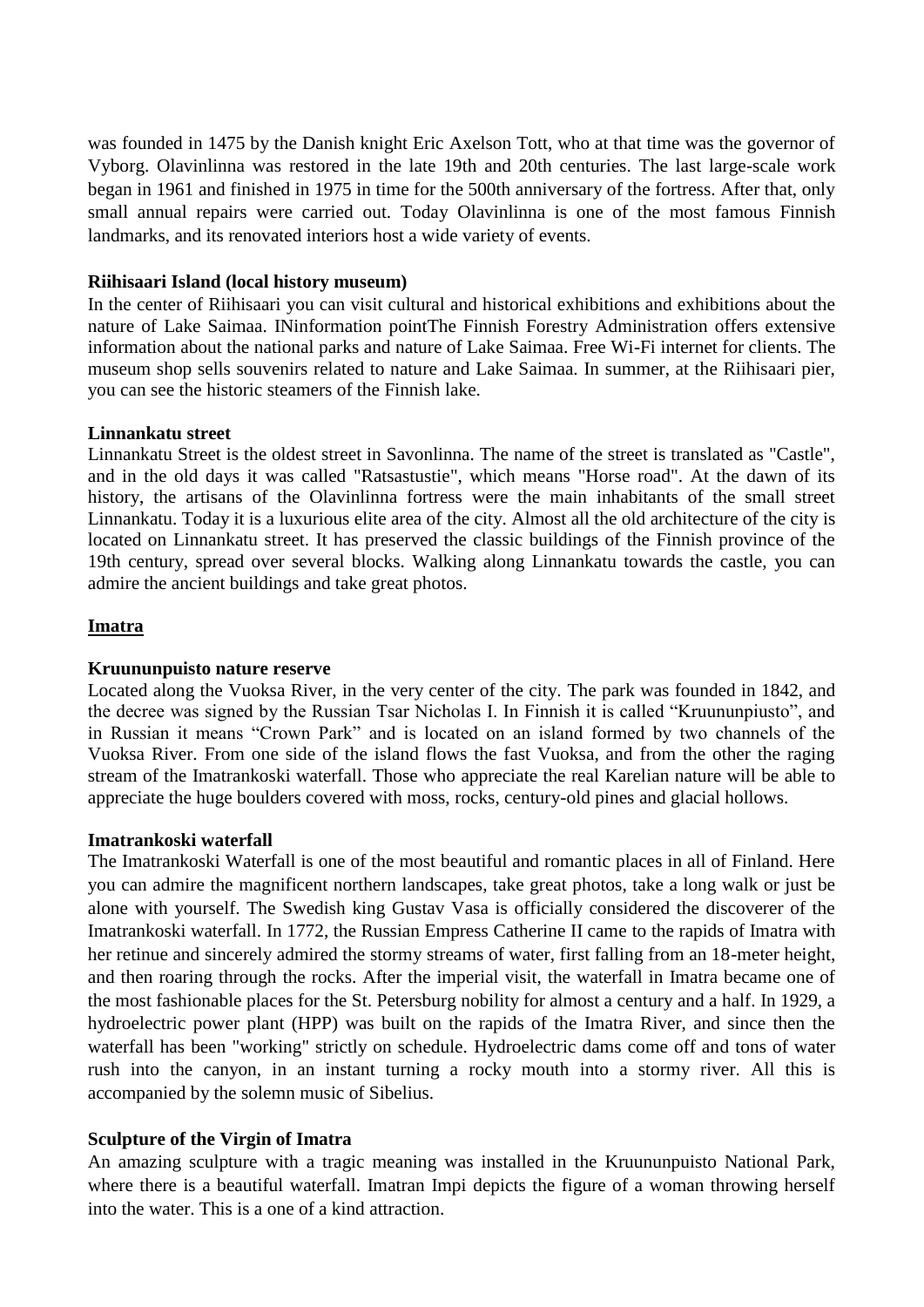#### **Pedestrian street Koskenparras**

The Koskenparras pedestrian street starts immediately from the Imatrankoskentie highway, which leads directly to the famous [waterfall of Imatra.](http://ru.esosedi.org/FI/13/1000172991/vodopad_imatrankoski/).. Literally Imatrankoskentie is translated: the road leading to the Imatrinsky waterfall. A few hundred meters from Koskenparras Street, you will find most of the shops, cafes and restaurants. It will take about ten minutes to walk through it with a brisk pace, and a whole day for a careful round, inspection and shopping.

#### **Water park "Magic Forest"**

Imatran Kylpylä Water Park, as befits a fairy forest, is fraught with surprises. This is Louhi's Cave and the Bridge of Rains, a real river, a tunnel, water slides and waterfalls. The Yorokobi hot water pool (temperature +38) will properly warm up the muscles, and the hydromassage will invigorate and tone the whole body. There is a healing pool, children's pool and a canyon. Sports enthusiasts can swim on the 20-meter lane. Swimming in the outdoor pool will add thrill, especially in cool weather. Note that the water temperature in the water park is always 28-30 degrees. The weather in the Magic Forest is always different. You will be able to swim under a tropical rainstorm, fog or sun, which will make your vacation special and unforgettable. The highlight of Imatran Kylpylä Water Park is its special sound and light effects, which create a fabulous and relaxing atmosphere here.

#### **Recommended catering facilities on the routeSt. Petersburg - Vyborg - Saimaa "**

#### **Cafe Slavyanskaya trapeza**

[Yuzhny Val, building 4/2, Vyborg](https://www.tripadvisor.ru/Restaurant_Review-g298511-d3582403-Reviews-Slavyanskaya_Trapeza-Vyborg_Vyborgsky_District_Leningrad_Oblast_Northwestern_Dist.html#MAPVIEW) Cuisine type: European, Russian, Soups, Eastern European, Central European

## **Restaurant "NORD-WEST"**

[Krasnoarmeyskaya st., 17, Vyborg](https://www.tripadvisor.ru/Restaurant_Review-g298511-d3761720-Reviews-Nord_West_Restaurant-Vyborg_Vyborgsky_District_Leningrad_Oblast_Northwestern_Dist.html#MAPVIEW)

Type of cuisine: European

## **Vyborg hotel restaurant**

Vyborg, Leningradsky prospect, 19 Cuisine type: European, Russian, Central European

## **Restaurant of the Hotel Complex "Druzhba"**

[Railway st., 5, Vyborg](https://www.tripadvisor.ru/Restaurant_Review-g298511-d3759170-Reviews-Hotel_Druzhba_Restaurant-Vyborg_Vyborgsky_District_Leningrad_Oblast_Northwestern_.html#MAPVIEW)

# **Sarapirtti Kippurasarvi Restaurant**

[Rantatie 1 Lemi, Lappeenranta](https://www.tripadvisor.ru/Restaurant_Review-g227603-d785313-Reviews-Sarapirtti_Kippurasarvi-Lappeenranta_South_Karelia.html#MAPVIEW)

**Lalo Restaurant** [Valtakatu 46, Lappeenranta](https://www.tripadvisor.ru/Restaurant_Review-g227603-d15003726-Reviews-Lalo-Lappeenranta_South_Karelia.html#MAPVIEW) 

**Ravintola Majakka** [Satamakatu 11, Savonlinna](https://www.tripadvisor.ru/Restaurant_Review-g189911-d1204012-Reviews-Ravintola_Majakka-Savonlinna_Southern_Savonia.html#MAPVIEW)

**Kalastajan Koju Savonlinna**

Type of cuisine: European

Type of cuisine: European

Type of cuisine: European

Cuisine type - European, Scandinavian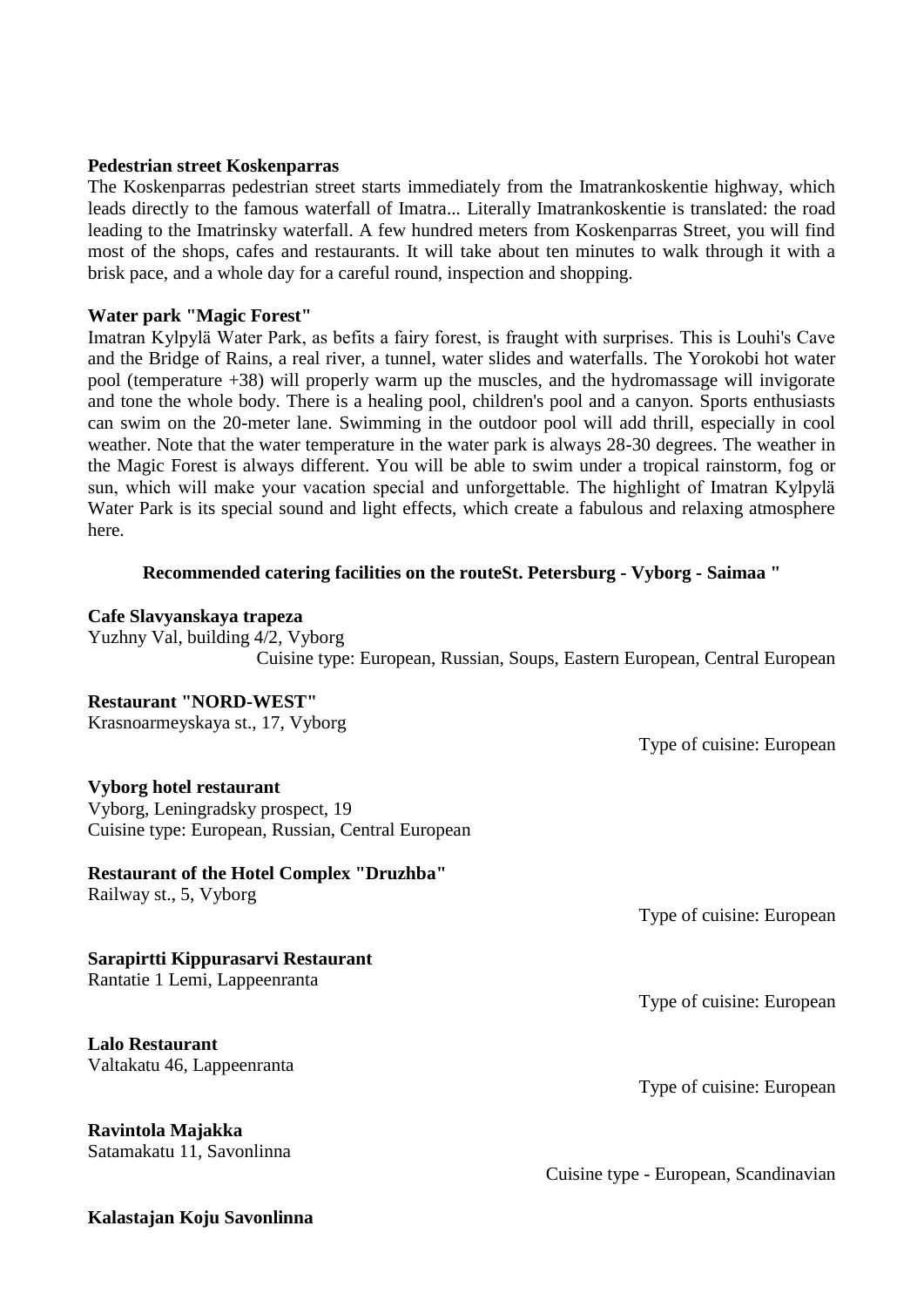[Kauppa Tori, Savonlinna](https://www.tripadvisor.ru/Restaurant_Review-g189911-d2351638-Reviews-Kalastajan_Koju_Savonlinna-Savonlinna_Southern_Savonia.html#MAPVIEW) 

Cuisine type - Seafood, Scandinavian

# **Buttenhoff**

[Koskenparras 4, Imatra](https://www.tripadvisor.ru/Restaurant_Review-g226905-d3846781-Reviews-Buttenhoff-Imatra_South_Karelia.html#MAPVIEW)

Type of cuisine - European

# **Pizzeria Bella Napoli**

[Viipurintie 61, Imatra](https://www.tripadvisor.ru/Restaurant_Review-g226905-d10400227-Reviews-Pizzeria_Bella_Napoli-Imatra_South_Karelia.html#MAPVIEW)

Cuisine type - Italian, Pizza, Neapolitan, Campanian, Southern-Italian